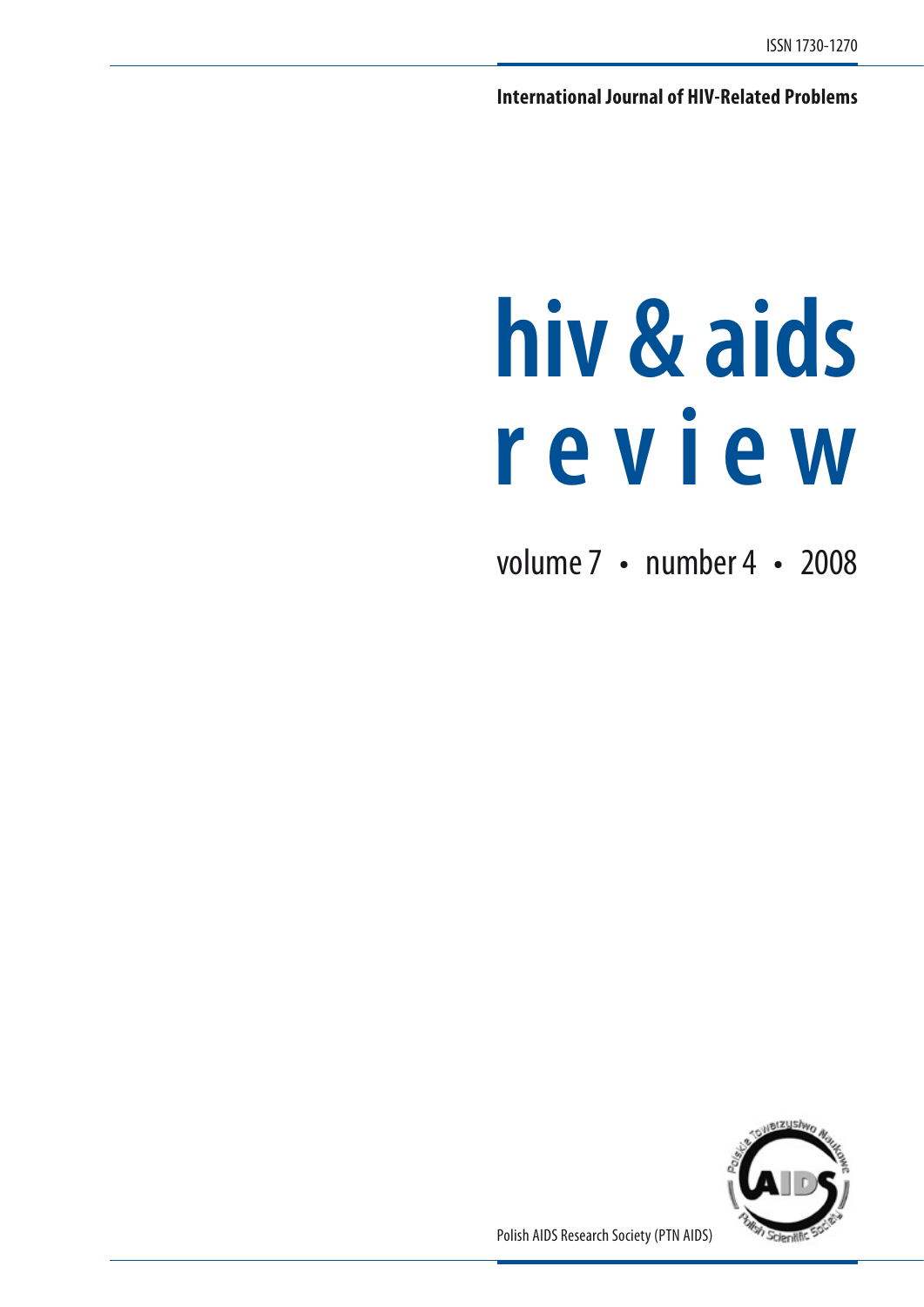### **Editorial Board Editorial Staff**

Arvyds Ambrozaitis (Lithuania) Laurent Andreoletti (France) Keikavus Arasteh (Germany) Dorota Bander (Poland) Giuseppe Barbaro (Italy) Anna Boroń-Kaczmarska (Poland) Adeel A. Butt (USA) Janusz Cianciara (Poland) Veli Duyan (Turkey) Maurizio Federico (Italy) Lutz Guertler (Germany) Waldemar Halota (Poland) Andrzej Horban (Poland) Joerg Klewer (Germany) Yen-Hong Kuo (USA) Alvydas Lajszkonis (Lithuania) Joep Lange (Holland) Magdalena Leszczyn-Pynka (Poland) Yves Levy (France) Reza Nassiri (USA) Catriona Ooi (Australia) Giuseppe Pantaleo (Switzeland) Liron Pantanowitz (USA) Bharat S. Parekh (USA) Om Prakash (USA) Roger J. Pomerantz (USA) Federico Pulido (Spain) Dorota Rogowska-Szadkowska (Poland) Daniele Scevola (Italy) Krzysztof Simon (Poland) Daniel Skiest (USA) Wojciech Służewski (Poland) Issiaka Sombie (Burkina Faso) Catherine Tamalet (France) Eli Tshibwabwa (Canada) Bharat S. Perekh (USA) Dr Umezulike (Nigeria) Ludmila Viksna (Lithuania) Yasuhiro Yamamura (USA)

Editor-in-Chief: **Alicja Wiercińska-Drapało**

Project of the book cover: **Krystyna Krakówka**

Composition: **Agencja Wydawniczo-Edytorska EkoPress Andrzej Poskrobko** mobile: 0601 311 838 phone: (085) 7421113

Print and binding: **MKJ Druk** Poland, Białystok, Zwyciestwa 3A Str.

#### **Published for:**

**Polish AIDS Research Society (PTN AIDS)** Wolska 37 Str., 01-201 Warsaw, Poland phone +48 22 33 55 225

#### **Address of the Editorial Office:**

**dr hab. Alicja Wiercinska-Drapalo** Department of Hepatology and Acquired Immunodeficiences Warsaw Medical University Wolska 37 Str., 01-201 Warsaw, Poland e-mail: awiercinska@gmail.com phone: +48 (22) 33 55 222 fax:  $+48(22)6310535$ 

copyrighy © by: Polish AIDS Research Society

#### ISSN: 1730-1270, Warszawa 2008

All rights reserved; no part of this publication may be reproduced, stored in retrieval system, or transmitted in any form or by any means, mechanical, photocopying, recording or otherwise without the prior written permission of the Publisher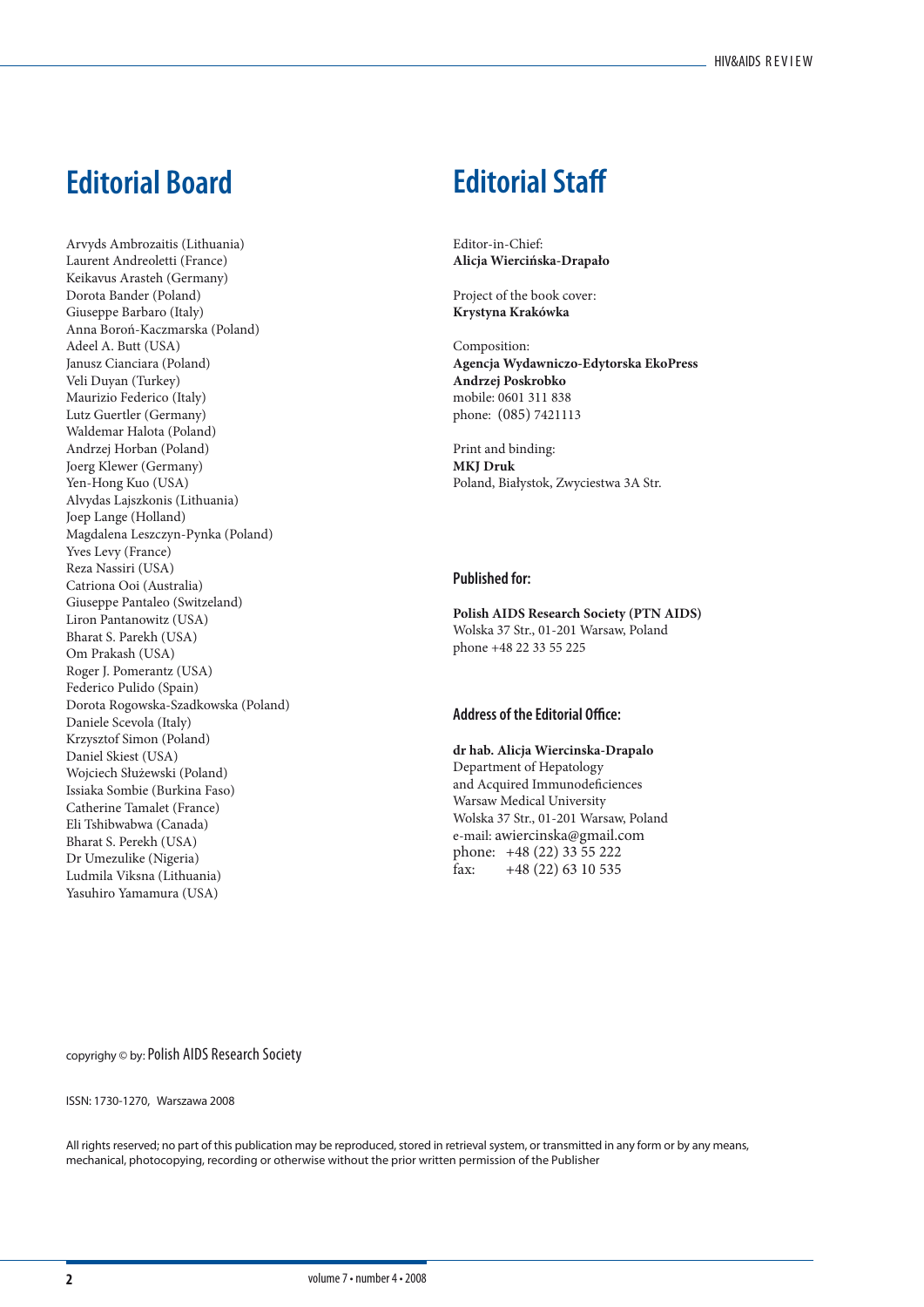### **Contents**

|    | Dorota Rogowska-Szadkowska<br>2008 Nobel Prize for Medicine or Physiology for discovery<br>of HPV and HIV viruses - short history of discovery of HIV                                                                                                |
|----|------------------------------------------------------------------------------------------------------------------------------------------------------------------------------------------------------------------------------------------------------|
| 10 | Grażyna Cholewińska<br>Healthcare and antiretroviral treatment in HIV-infected detained persons<br>at the penitentiary units                                                                                                                         |
| 13 | Grażyna Cholewińska<br>Efficacy of antiretroviral therapy among HIV-infected prisoners treated<br>with Directly Administration of Antiretroviral Treatment (DAART)<br>method in Warsaw Penitentiary Department                                       |
| 16 | Dorota Rogowska-Szadkowska • Artur Kozlowski • Anna Marzec-Bogusławska<br>Opinions and attitudes of students before completion of medical studies<br>toward men who have sex with men (MSMs) and injection drug users (IDUs)<br>living with HIV/AIDS |
| 21 | Elżbieta Bąkowska • Iwona Cielniak • Paweł Święcki • Anna Ignatowska<br>Piotr Pulik · Ewa Burkacka · Andrzej Horban<br>HIV infection in ageing population<br>Case report of three patients over 75 years old                                         |
| 26 | Bartosz Szetela • Jacek Gasiorowski • Malgorzata Zalewska<br>A heavily pre-treated HIV positive patient with limited treatment options<br>and multiple concomitant diseases treated successfully with raltegravir -<br>the first case in Poland      |

Full Text of Articles Avaiable on the Internet: **http://www.ptnaids.info**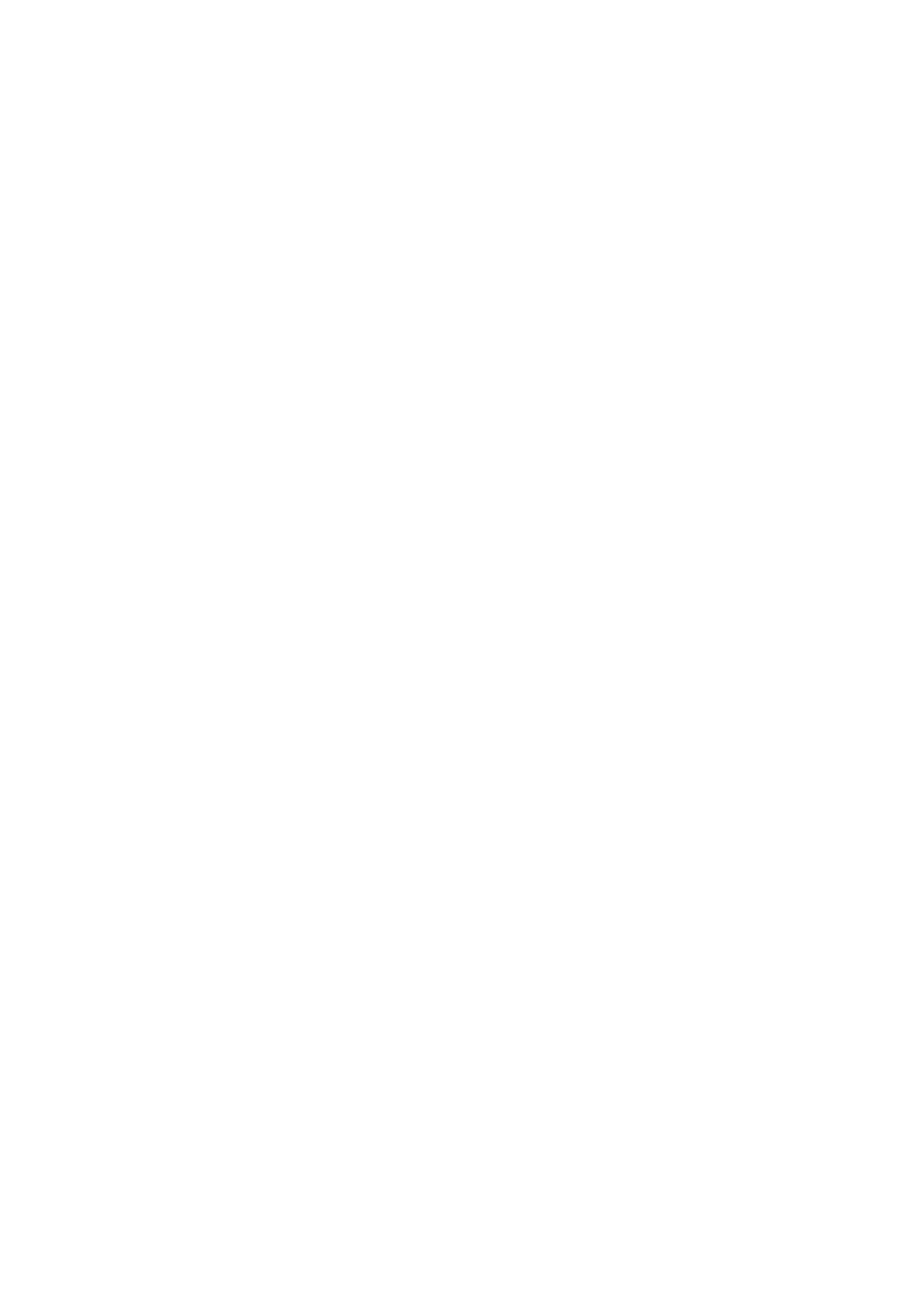| title     |                                                                                                                                                                                                                                                                                                                                                                                                                                                                                 |
|-----------|---------------------------------------------------------------------------------------------------------------------------------------------------------------------------------------------------------------------------------------------------------------------------------------------------------------------------------------------------------------------------------------------------------------------------------------------------------------------------------|
|           | <b>2008 Nobel Prize</b><br>for Medicine or Physiology for<br>discovery of HPV and HIV viruses -<br>short history of discovery of HIV                                                                                                                                                                                                                                                                                                                                            |
|           |                                                                                                                                                                                                                                                                                                                                                                                                                                                                                 |
| authors   | Dorota Rogowska-Szadkowska                                                                                                                                                                                                                                                                                                                                                                                                                                                      |
|           | Department of Family Medicine and Community Nursing, Medical University of Bialystok, Poland                                                                                                                                                                                                                                                                                                                                                                                    |
| summary   |                                                                                                                                                                                                                                                                                                                                                                                                                                                                                 |
|           | In 2008 the Nobel Prize for Medicine or Physiology was divided and half of it awarded discovery of the human papil-<br>loma virus (HPV) and its correlation with women's cervical cancer, and the other half - discovery of the human im-<br>munodeficiency virus (HIV). The latter part raised many comments and controversies. As 25 years have passed since<br>the HIV virus was identified, the short history of this discovery was recalled, as it is quite forgotten now. |
| key words |                                                                                                                                                                                                                                                                                                                                                                                                                                                                                 |
|           | HIV, discovery, Nobel prize                                                                                                                                                                                                                                                                                                                                                                                                                                                     |
| address   |                                                                                                                                                                                                                                                                                                                                                                                                                                                                                 |
|           | Dorota Rogowska-Szadkowska<br><b>Medical University of Bialystok</b>                                                                                                                                                                                                                                                                                                                                                                                                            |
|           | Department of Family Medicine and Community Nursing<br>Mieszka I 4B Str · 15-054 Białystok · Poland<br>dszadkowska@umwb.edu.pl                                                                                                                                                                                                                                                                                                                                                  |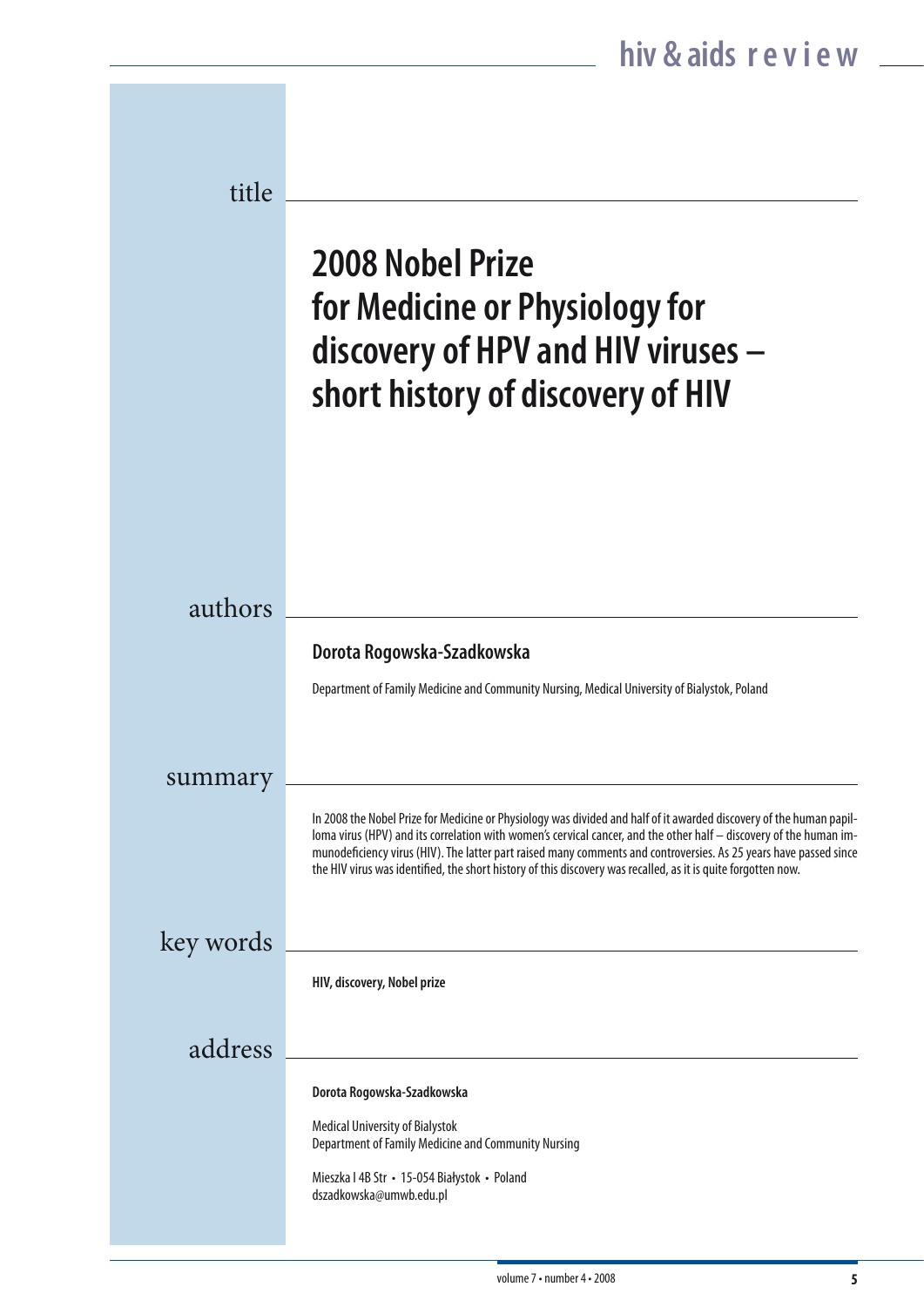On the 6th October 2008 the Nobel Committee announced that half of the Prize for *Medicine or Physiology* was granted to the German researcher Harald zur Hausen who had discovered the *human papilloma viruses* (HPV) causing cervical cancer and the other half to two French scientists – Françoise Barré-Sinoussi and Luc Montagnier for their discovery of *human immunodeficiency syndrome* (HIV).

The grounds of the Committee's decision indicated that Harald zur Hausen had abolished the former axioms by proving that the oncogenic human papilloma viruses (HPV) are responsible for cervical cancer – the most frequent neoplasm in women, he had also showed that HPV form a heterogeneous virus family and only some types cause the cancer. His discovery allowed for analysis of the HPV infection process, for understanding mechanisms of HPV-induces carcinogenesis and for creation of a vaccine preventing HPV infection. Françoise Barré-Sinoussi and Luc Montagnier discovered the HIV virus. They showed that the virus is produced in lymphocytes of patients with enlarged lymph nodes at early stages of immune deficiency and in blood of patients at advanced stages of the disease. They characterised HIV as the first known human lentivirus based on its morphological, biochemical and immunological features, they also proved that it destroyed the immunological system by massive replication and lymphocyte damage. This discovery was the basis of the current understanding of biology of this disease and of the antiretroviral therapy. The entire grounds and curriculums of the laureates can be found at the Nobel Committee's website: **http://nobelprize.org/nobel\_prizes/medicine/laureates/2008**.

The Nobel Foundation's rules limit the number of laureates of the physiology or medicine prize to 3 persons. It is often controversial to omit someone. This year, the Committee didn't recognise Robert Gallo, the American virologist who had worked at the *National Cancer Institute* (NCI)*,* Betesda, USA, for many years before moving to the University of Maryland in Baltimore. Gallo told the *Associated Press* that he was "disappointed" that he was not awarded along with the French team. Anthony Fauci, head of the *National Institute of Allergy and Infectious Diseases* expressed his joy that the Frenchmen were recognised and he said he was convinced that if only the Nobel Foundation's rules allowed for awarding four researchers, Robert Gallo would certainly be included [1].

### **Short history of discovery of HIV**

Almost immediately after the acquired immunodeficiency syndrome (later called AIDS) was characterised, scientists started to search for its aetiology factor. In the first report describing the new acquired immunodeficiency syndrome, Gottlieb et al. mentioned that the cytomegalovirus (CMV) played a role in inducing immunodeficiency [2]. It was suggested that the virus affected homosexual men who used nitrities [3] or that it was connected with some types of sexual activities, such as "fisting" or "rimming" [4]. The syndrome was also believed to be caused by hepatitis B virus (HBV) [5]. In the early 1980s scientists thought that human T-cell leukaemia virus is especially attractive as an agent as it is a retrovirus with known tropism for T helper phenotype cells. In AIDS it could be causing cell destruction rather than malignant proliferation, an idea not without precedent [6]*.*

In the early 1980s there were above all two big research teams working on the issue of aetiology of AIDS: the American and French ones.

The American team worked at the *National Cancer Institute* in Betesda, USA and it was led by Robert Gallo, whose scientific output was already quite significant at the time. He was recognised for the discovery of *T cell growth (mitogenic) factor*, now called interleukin 2 (IL-2) [7], and of the *human T-cell leukaemia virus-1* (HTLV-I) [8]. In 1982 he obtained *the Albert Lasker Medical Research Award* [9], one of the most respected science prizes in the world. They often presage future recognition by the Nobel committee, so they have become popularly known as "America's Nobel" [10]*.* (He was awarded with this prize again in 1986, together with Luc Montagnier for discovery of HIV).

Establishment of the French team was initiated by physicians who took care of AIDS patients: Willy Rosenbaum, David Klatzman and Jean Claude Gluckman, who were joined by several other researchers from different medical schools in Paris. The doctors gathered at the nephrology department of Pitié-Salpêtriére Hospital and they held the first French epidemiological, immunological, and virological studies of AIDS. The exchange of ideas that took place in this study group was essential for the discovery of the disease's causal virus. Rosenbaum and virologist Françoise Brun-Vezinet contacted Luc Montagier's group at the Intitut Pasteur and brought them a lymph node specimen [11]. Montagnier, Barre-Sinousi et al. had previously searched for neoplasm-inducing retroviruses and a milestone of their studies was the 1979 discovery that antibody against alpha interferon allows significant increase in mouse retrovirus production by infected cells [12].

In May 1983 the French research team reported that it had isolated a new *T-lymphotropic retrovirus* [13], then called shortly LAV – *lymphadenopathy associated virus*, from a lymph node of a young man with generalised lymphadenopathy and indicated that their isolate was "clearly distinct from each previous isolate". Their electron micrographs demonstrated a virus budding from the cell membrane which was distinct from HTLV but similar to lentiviruses. Simultaneously three articles by Gallo and his associates were published on the involvement of the HTLV in AIDS [14, 15, 16]*,* a topic which was further amplified in the same issue of *Science* in an article entitled *"Human Tcell leukemia virus linked to AIDS"* [17]. In interviews for medical magazines, Gallo stressed that the most probably HTLV was the AODS aetiology factor [18]. The American virus name evolved in time. At first, it was referred to as *human T-cell leukemia virus*, then – *human T-cell leukemia/lymphotropic virus* [19] and finally – *human T-cell lymphotropic virus*. The abbreviation HTLV remained.

During a Cold Spring Harbour (CSH) Laboratory meeting in 1983 Montagnier presented a paper on "A new human T-lymphotropic retrovirus: characterization and possible role in lymphadenopathy and acquired immune deficiency syndromes". This presentation provided evidence that their virus isolate, in contradiction to HTLV, belonged to lentivirus subfamily of retroviruses. It included extensive serological and immunological data, electron micrographs shoving typical lentivirus morphology, and evidence that the viral isolate propagated in vitro and was cytopathic to the helper CD4 lymphocytes, causing cells to fuse with giant cell formation [20]*.* The authors acknowledged Robert Gallo for providing antibodies to HTLV and for HTLV-producing cells. In an interview for the Bulletin of World Health Organization, Barre-Sinnoussi remembers his American colleague's reaction to the news about this discovery "He joked that I should throw it all in the trash because of what we would unleash" [21]. One month later, in June 1983, the French team submitted a second paper entitled "Selective tropism of lymphadenopathy as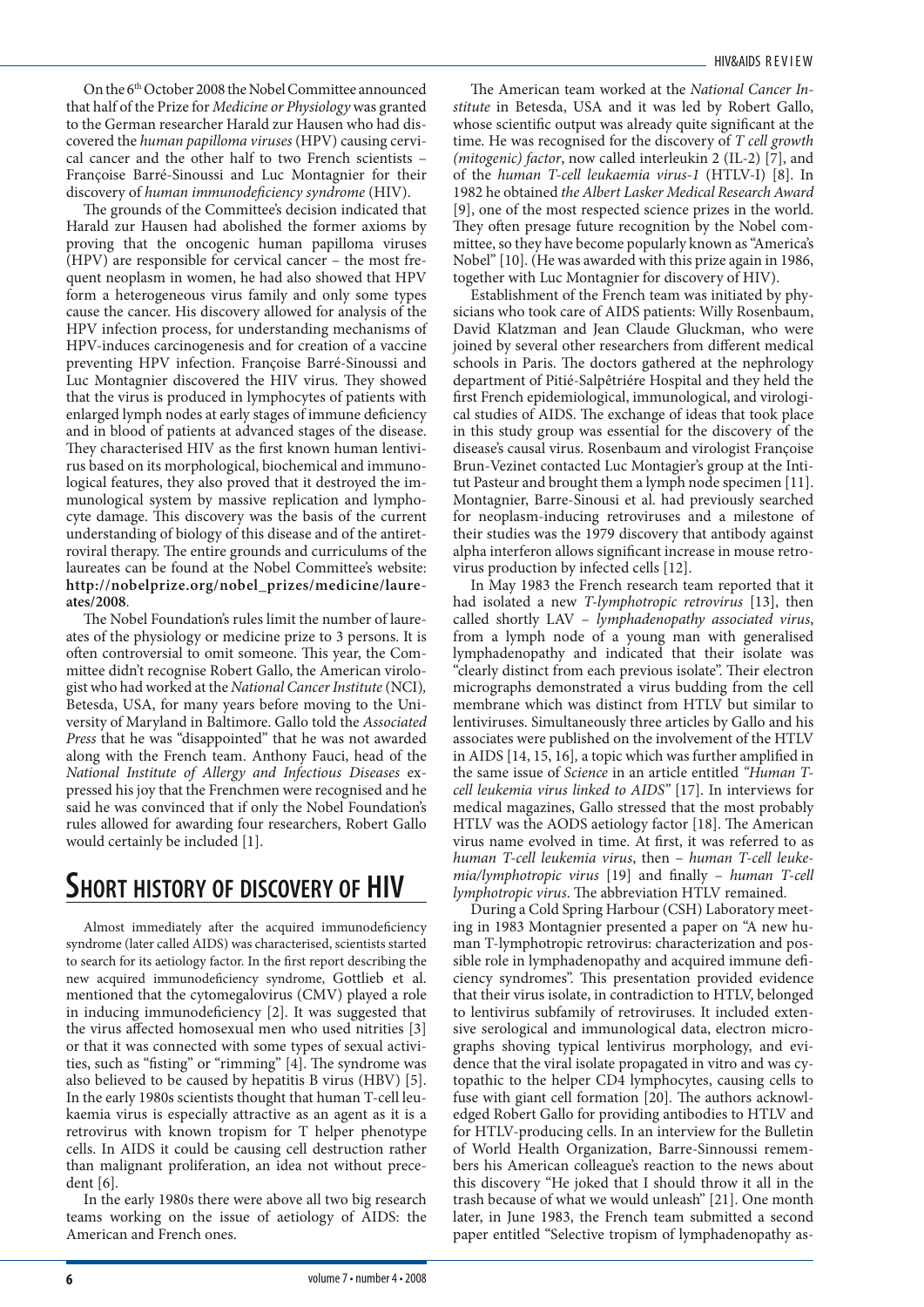sociated virus (LAV) for helper-inducer T-lymphocytes" to the London office of *Nature*; the manuscript conclusively showed that the virus involved in AIDS belonged to a new group of human retroviruses that differ from human T-cell leukaemia virus (HTLV-1); it also made a most significant observation that the virus was cytopathic to helper T4 (CD4) cells, providing for the fort time an explanation of how and why AIDS developed. Regrettably, the manuscript was rejected. The resulting delay before it was finally published in *Science* [22], meant that its medical and scientific audience has been denied crucial information for nearly a year [20].

The French scientists were surprised when on 23 April 1984 at an urgent press conference Margaret Heckler, secretary of the U.S. Department of Health and Human Services (DHHS) announced that Robert Gallo of the NCI discovered the cause of AIDS – the retrovirus called HTLV-III [23], and she declared that soon tests for presence of the virus in blood would be available. She expressed her hope that a vaccine against AIDS would be developed within 2 years. At that conference, the discovery by the French team was not mentioned [24].

In 1984 Jay Levy's team also isolated a virus from an AIDS patient. The virus was called *AIDS related virus* (ARV) [25]. For the first time, authors have proved that there is an asymptomatic stage of infection, by isolating the virus from clinically health homosexual men as well.

Montagnier in 1984 recorded in a *Nature* letter that his laboratory "supplied Dr Gallo LAV first isolate on 17 July and 23 September 1983. According to Dr Gallo, the first sample failed to grow in his laboratory, but the second did". The letter also states: "In our earlier investigations, we received from Dr Gallo only HTLV-1 reagents, which were useful to show that LAV was not related to HTLV-I" [26]. It appears that after the second shipment of LAV to Gallo's laboratory, the Czech virologist Miculas Popovic succeeded in growing the French isolate in the Hut-78 T-cell line. On 12 December 1983 Gallo submitted another paper to *Science*, accepted on 12 March 1984 [27], regarding the involvement of HTLV in AIDS [20]. None of the works published in 1984 mentioned that isolates of the virus causing AIDS were obtained from the French researchers a year before or that the T-cell line used for growing the virus was produced in another laboratory [28]. Electron micrograph illustrating HTLV-III in one of the papers turned out to be LAV actually [29]. This fact was explained as an unintended mistake.

In March 1985 the FDA (*Food and Drug Administration* – USA) registered the first test (ELISA) [30] detecting anti-HTLV-III/LAV antibodies, and produced based on a preparation obtained from Robert Gallo's laboratory [31]. DHHS decided to transfer the technology developed at the National Cancer Institute to the private sector, five companies (Abbot Laboratories; North Chicago, Illinois; E. I. Dupont de Nemours and Company, Inc., Wilmington, Delaware; Electro-Nucleonics Ind., Fairfield, New Jersey; Travenol/Genentech Diagnostics, Cambridge, Massachusetts and Litton Industries, Sunnyvale, California) were awarded nonexclusive, royalty-bearing licenses to produce commercial antibody tests [32].

In 1985 there were reports that LAV and HTLV-III are identical [33, 34]. Gallo's group reported the "First isolation of HTLV-III", stating that they had evidence for the presence of a new retrovirus in AIDS and ARC (AIDS-related complex) patients long before the LAV particles were sent to Gallo's laboratory and even before the publication of the results by Barré-Sinoussi et al in 1983 [35]. However, it was later confirmed that LAV and HTLV-III are the same virus [36, 37, 38].

In 1986 the International Committee on Taxonomy of Viruses called it HIV (*human immunodeficiency virus*) [39]. Prior to this time, numerous publications refer to HTLV-III as the causative agent of AIDS or use the dual designation LAV/HTLV-III of HTLV-II/LAV.

Patents for tests to detect presence of anti-HIV-1 antibodies became a profitable undertaking. The research team of the Institut Pasteur in Paris believed they the fist to discover the causative factor of AIDS and demanded a right to participate in the revenues. Dispute was resolved in 1987 by an agreement between President Reagan and French premier Chirac that scientific credit and royalties be equally shared by the two countries: each country keeps 20% of the royalties from its tests before pooling the rest of the remaining 80%, 25% has gone to the World AIDS Foundation, which founds AIDS research and education in the developing world; the rest has been split evenly between the two sides. Until 1994 United States had received \$ 20 million from its HIV blood-test patent; the Pasteur had taken \$ 14 million. The reason for the imbalance was that the U. S. test sells better than French one. In 1994 director of NIH announced that the royalties would be relocated to "equalize" the amounts by the two countries by giving the Pasteur 50% of the pooled money and cutting the U.S. share to 25%, with 25% still going to the World AIDS Foundation [40]. One of the points of the agreement provided that the chronology of research should be presented jointly by Gallo and Montagnier [41]. But in November 1989 the Chicago Tribune published an extraordinary article by John Crewdson suggesting that Gallo had robbed the French of their virus and rightful credit, though is cautiously concluded that Gallo's claims of discovery were based on "either an accident or a theft"[42]. NIH ordered an investigation by the *Office of Scientific Integrity* (OSI), recently established in response to suspicious allegations [43].

It seems no coincidence that during the investigation by OSI, Gallo admitted that his cultures were incidentally contaminated with the French virus [44]. His letter to *Nature* ends with an appeal: "It is now time for this period of controversy to come to an end and for us all to focus our efforts on ending the pandemic". In September 1991 the final report by OSI found that Gallo deserves only to be charged with insufficient supervision of his subordinates. In the early 1990s two of his close collaborators were dismissed and he himself assured that he knew nothing of his deputy laboratory chief 's misconduct and that these two separate criminal cases involving his laboratory scientists were unfortunate coincidences.

In March 1992 the US Health Department and subcommittee of the Congress resolved to renew the investigation and entrusted the *Office of Research Integrity* (ORI) with the task.

It turned out also that two subjects described in an article in the Lancet co-authored by Gallo and French researcher Daniel Zagury had died, but Gallo had failed to report these deaths to the NIH as was required by grant regulations and had erroneously reported in the *Lancet* that he had observed no adverse reactions in the human subjects [45, 46]. Gallo again explained that the statement in the Lancet was an inadvertent error and that his failure to comply with NIH procedure was a result of unfamiliarity with the regulations – this despite some 20 years of employment at the NIH [47].

Referring to controversies concerning the anti-HIV antibodies test, Dr. Gallo first stated that the virus he used was definitely different from that used by the competing French team. When genetic sequencing proved that the vi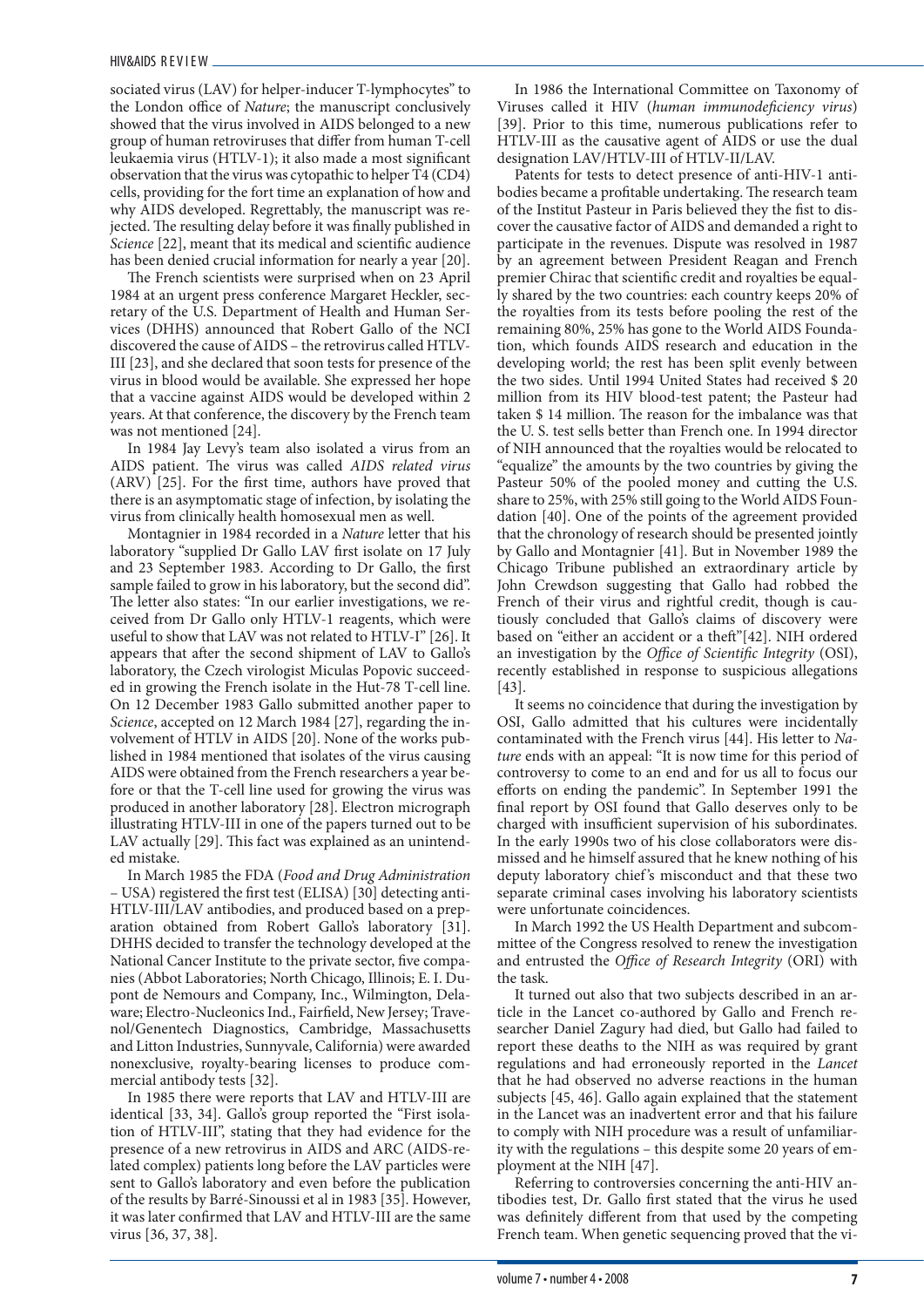ruses were identical he suggested that the French must have taken his virus. When that claim was challenged, Dr. Gallo explained that there must have an inadvertent contamination in his laboratory [45].

In December 1993 the ORI report ascertained that Gallo had used the French preparation and had purposely claimed discovery of the virus, dishonestly reviews papers concerning LAV signed by Montagnier, including a modification of the French text suggesting precedence of discoveries at his own laboratory, careless preparation of his own papers and covering unethical actions of his collaborators, disorder in lab documentation, making their appropriate examination impossible [48]. The case lasted many years [49], but finally Gallo and his team were cleared of charges of wrongdoing[50].

The dispute who was the first to discover the virus caused France's decision to reject the American offer of tests in March 1985 and to wait for tests produced by the Institut Pasteur, which were made available in August the same year [51]. This seemingly short delay resulted in HIV infection of 4,000 persons, including 1,000 haemophilia patients [51]. The dispute contributed also to a thesis by some researchers, including a virologist Peter Duesberg who stated that the conclusion that HIV causes AIDS was rash. Duesberg proposed his hypothesis that AIDS is caused by long-term consumption of recreational drugs and/or antiretroviral drugs [52]. Duesberg's denial of HIV/ AIDS science is cited as a major influence on the public health policies of South Africa under the administration of Thabo Mbeki. Duesberg also served on an advisory panel to Mbeki, convened in 2000. The consequent failure of South Africa to provide antiretroviral drugs in a timely manner is thought to be responsible for hundreds of thousands of excess AIDS deaths and HIV infections [53].

Former scientific adversaries finished their disputes a long time ago. After the governments' agreement signed in 1987, they wrote together the history of AIDS studies, and then they described it again in separate papers published in the same magazine in 2002 [54, 24]. Montagnier wrote "Over the past 20 years, the scientific and legal controversies between our team and Gallo's group have faded". The essays were seen by some as a way to prepare the ground for shared, controversy-free Nobel award. Yet "the protagonists don't get to write history themselves" says Pasteur researcher Simon Wain-Hobson [50]. In an interview given for *The Wall Street Journal* after obtaining the Nobel Prize, Luc Montagnier said that several months after his team's discoveries, "Dr. Robert Gallo and his colleagues at the National Cancer Institute in Betesda, Md, confirmed and extended our findings" [55]. He said also that "it is certain that he deserved his as much as us two". Gallo, meanwhile, was also magnanimous "I congratulate this year's Nobel Prize winners" [56]. In many medical magazines, comments after the Nobel Prize awarded to the French team only, it was reminded that many other scientists contributed to discovery of HIV as well, such as Jean-Claude Chermann, Jay Levy, and Robert Gallo [57]. In *Science* more than 100 researchers from all over the world published a letter stressing Robert Gallo's merits [58]. Few articles mentioned Willy Rosenbaum, AIDS patients therapist who persuaded his patient in an early stage of AIDS with generalized lymphadenopathy to undergo lymph node biopsy and who supplied the tissue to the laboratory where scientists could study it [59, 60]. His contribution to identification of aetiology of AIDS and the future Nobel Prize cannot be overestimated.

As the British researcher Abraham Karpas wrote: "*The history of AIDS research involves huge rewards, unscrupu-* *lous ambition, disregard for common principles of scientific conduct, battles over priority leaving injustice uncorrected, and terrible consequences in the wired world. It is not an exaggeration to say that AIDS research was squandered for the best part of a year, delaying the development of an acceptable test for HIV, a year in which thousands of individuals contracted an infection that they may otherwise have avoided"[20].*

- Altman LK. Three Europeans win the 2008 Nobel for Medicine. New York Times, October 7, 2008 (www.nytimes.com).
- 2. Gottlieb MS, Schroff R, Schranker HM et al. Pneumocystis carinii pneumonia and mucosal candidiasis in previously healthy homosexual men: evidence of a new acquired cellular immunodeficiency. N Engl J Med 1981;305:1425-31.
- 3. Marmor M, Friedman-Kien AE, Laubenstein L et al. Risk factors for Kaposi's sarcoma in homosexual men. Lancet 1982;1:1083-7.
- 4. Jaffe HW, Choi K, Thomas PA et al. National case-control study of Kaposi's sarcoma and Pneumocystic carinii pneumonia in homosexual men. I. Epidemiological results. Ann Intern Med 1983;99:145-51.
- 5. Ravenholt RT. Role of hepatitis B virus in acquired immunodeficiency syndrome. Lancet 1983;2:885-6.
- 6. Pinching AJ. The acquired immune deficiency syndrome. Clin Exp Immunol 1984;56:1-13.
- 7. Morgan DA, Ruscetti FW, Gallo RC. Selection in vitro growth of T-lymphocytes from normal human bone marrow. Science 1976;193:1007-8.
- 8. Poiesz B, Ruscetti FW, Gazdar AF et al. Detection and isolation of type C retrovirus particles from a fresh endothelial lymphocytes of patient with cutaneous T-cell lymphoma. Proc Natl Acad Sci USA 1980;77:745-9.
- 9. Goldberg M. Robert Gallo and the human element. Sciencist 1992;6:12.
- 10. http://www.laskerfoundation.org/awards.
- 11. Glucman JC. AIDS virus history. Science 1993;259:1809.
- 12. Barré-Sinoussi F, Montagnier L, Lidereau R et al. Enhancement of retrovirus production by anti-interferon serum. Ann Microbiol (Paris). 1979;130B:349-62.
- 13. Barre-Sinoussi F, Hermann JC, Rey F i wsp. Isolation of a T-lymphotropic retrovirus from a patient at risk for acquired immunodeficiency syndrome (AIDS). Science 1983; 220:868-71.
- 14. Gelmann EP, Popovic M, Blayney D et al. Proviral DNA of a retrovirus, human T-cell leukemia virus, in two patients with AIDS. Science 1983;220:862-5.
- 15. Gallo RC, Sarin PS, Gelmann EP et al. Isolation of human T-cell leukemia virus in acquired immune deficiency syndrome (AIDS). Science 1983;220:865-7.
- 16. Essex M, McLane MF, Lee TH et al. Antibodies to human T-cell leukemia virus membrane antigens (HTLV-MA) in hemophiliacs. Science 1983;221:1061-4.
- 17. Marks JL. Human T-cell leukemia virus linked to AIDS. Science 1983;220:806-9.
- 18. Gallo RC. Human "T" cell leukemia virus still suspected in AIDS. Interview by John Mourice. JAMA 1973;250:1015,1021.
- 19. Salahuddnin ZS, Markham PD, Popovic M et al. Isolation of infectious human T-cell leukemia/lymphotropic virus type III (HTLV-III) from patients with acquired immunodeficiency syndrome (AIDS) or AIDS-related complex (ARC) and from healthy carriers: a study of risk groups and tissue sources. Proc Natl Acad Sci USA 1985;82:5530-4.
- 20. Karpas A. Human retroviruses in leukaemia and AIDS: reflections on their discovery, biology and epidemiology. Biol Rev Camb Philos Soc 2004;79:911-33.
- 21. Barre-Sinoussi F. A significant discovery, now a dream for a cure. Bull World Health Organ 2009;87:10-11.
- 22. Klatzmann D, Barre-Sinoussi F, Nguyere MT et al. Selective tropism of lymphadenopathy associated virus (LAV) for helper-inducer T lymphocytes. Science 1984;225:59-63.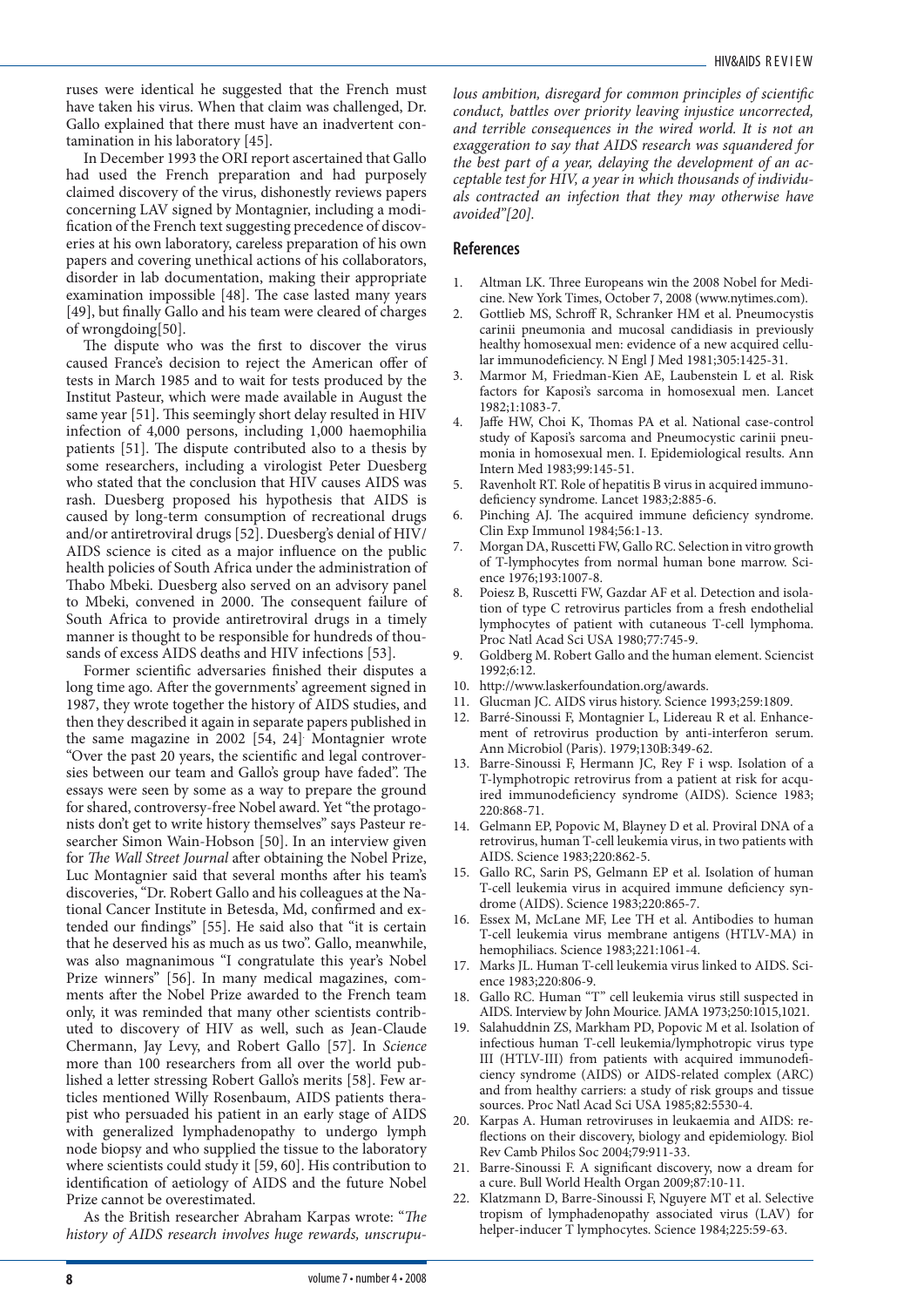- 23. Gallo RC, Salahuddin SZ, Popovic M i wsp. Frequent detection and isolation of cytopathic retroviruses (HTLV-III) from patients with AIDS and at risk for AIDS. Science 1984;224:500-3.
- 24. Gallo RC. The early years of HIV/AIDS. Science 2002;298: 1728-9.
- 25. Levy JA, Hoffman AD, Kramer SM et al. Isolation of lymphadenopathic retroviruses from San Francisco patients with AIDS. Science 1984;225:840-2.
- 26. Montagnier L. AIDS priority. Nature 1984;310:446.
- 27. Schupbach J, Sarnagadharan MG, Gallo RC. Antigens of HTLV-infected cells recognized by leukemia and AIDS sera are related to HTLV viral glycoprotein. Science 1984;224: 607-10.
- 28. Gazda AF, Carney DN, Bunn PA et al. Mitogen requirements for the in vitro propagation of cutaneous T-cell lymphomas. Blood 1980;55:409-17.
- 29. Connor S. AIDS: mystery of the missing data. New Scientist 1987;1547:19.
- 30. Weiss SH, Goedert JJ, Sarnagadharan MG i wsp. Screening test for HTLV-III (AIDS agent) antibodies: specifity, sensivity, and applications. JAMA 1985;253:221-5.
- 31. Heckler MM. The challenge of the acquired immunodeficiency syndrome. Ann Intern Med 1985;103:655-6.
- 32. Peticciani JC. Licensed tests for antibody to human T-lymphotropic virus type III. Ann Intern Med 1985;103:726-9.
- 33. Marx JL. A virus by any other name. Science 1985;227:1449- -51.
- 34. Norman C. HTLV-III and LAV: similar or identical? Science 1985;230:643.
- 35. Gallo RC, Sarin PS, Kramarsky B et al. First isolation of HTLV-III. Nature 1986;312:119.
- 36. Coffin J, Haase A, Levy JA, Montagnier L i wsp. What to call the AIDS virus? Nature 1986;321:10.
- 37. Aldhouse P. Spectre of contamination. Nature 1991;349:359.
- 38. Rabson A, Martin M. Molecular organization of the AIDS retrovirus. Cell 1985;40:477-80.
- 39. Coffin J, Haase A, Levy JA i wsp. Human immunodeficiency viruses. Science 1986;232:697.
- 40. Cohen J, Marshall E. NIH-Pasteur: a final rapprochement? Science 1994;265:313.
- 41. Commentary. The chronology of AIDS research. This statement from Gallo and Montagnier constitutes part of the agreement between the US and French AIDS research groups. Nature 1987l326:435:6.
- 42. Crewdson J. The great AIDS Quest. Chicago Tribune, November 19, 1989, section 5:1-16.
- 43. Greenberg DS. End of the Gallo case maybe. Lancet 1993;342:1289.
- 44. Gallo RC. Gallo's virus sequence… and his response. Nature 1991;531:358.
- 45. Picard O, Giral P, Defer MC et al. AIDS vaccine therapy: phase I trial. Lancet 1999;336:179.
- 46. Crewdson J. U.S. agency faulted in AIDS vaccine study. Chicago Tribune. July 16, 1991:6.
- 47. Dingell JD. Misconduct in medical research. N Engl J Med 1993;328:1610-5.
- 48. Fikus M. Raj utracony. Wiedza i życie 1993;4:16-8.
- 49. Kaiser J. Scientific misconduct: the "Gallo case": Popovic strikes back. Science 1997;275:920-1.
- 50. Cohen J, Enserink M. HIV, HPV reserchers honored, but one scientist is left out. Science 2008;322:174-5.
- 51. Durand de Bousingen D. Former French ministers acquitted in infected blood trial. Lancet 1999;353:992.
- 52. Duesberg P. Retroviruses as carcinogens and pathogens: expectations and reality. Cancer Res 1987;47: 1199–220.
- 53. Chigwedere P, Seage GR, Gruskin S, Lee TH, Essex M. Estimating the lost benefits of antiretroviral drug use in South Africa. J Acquir Immune Defic Syndr 2008;49:410-5.
- 54. Montagnier K. A history of HIV discovery. Science 2002;298:1727-8.
- 55. Montagnier L. The next steps to take in beating AIDS. The Wall Street Journal, October 21, 2008 (www.wsj.com).
- 56. Pincock S. HIV discoverers awarded Nobel Prize for medicine. Lancet 2008;372:1373.
- 57. Editorial. Nobel award opens old wounds. Lancet Infect Dis 2008;8:659.
- 58. Abbadassa G, Accola R, Aguti F et al. Unsung hero Robert C. Gallo. Science 2009;323:206-7.
- 59. Pincock S. Profile. Françoise Barré-Sinoussi: shares Nobel Prize for Discovery of HIV. Lancet, 2008;372:1377.
- 60. Barre-Sinnoussi F. The early years of HIV research: integrating clinical and Basic research. Nat Med 2003;9:144-6.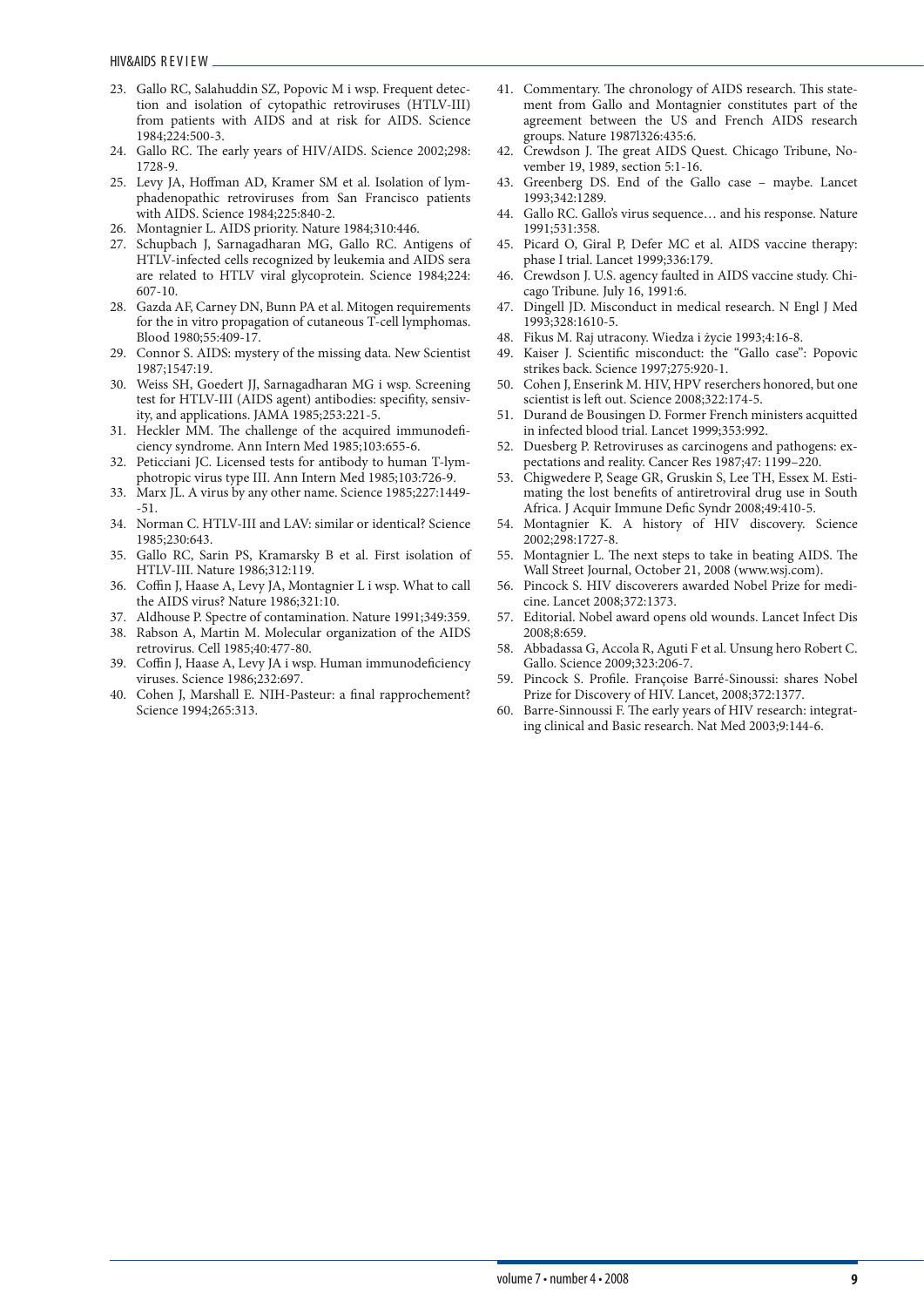## **Healthcare and antiretroviral treatment in HIV-infected detained persons at the penitentiary units**

authors

title

summary

key words

address

#### **Grażyna Cholewińska**

Hospital for Infectious Diseases in Warsaw, The Consultante for HIV in the Warsaw Penitentiary Department

There has been an increase rate of HIV prevalence among prison population in Poland. . The prevalence of HIV infection in Polish prisons is 1,54 percent out of detained population. Total number of HIV/AIDS was 1145 prisoners in 2007, and 81 new cases was detected during imprisoning. HIV-positive injection drug users (IDU's) are a special category of patients whose access to treatment is limited by economic and addiction barriers, out of the prison walls. Recent studies in Central and Eastern Europe show that even with the wide availability of antiretroviral (ARV) medications, only 40 percent of IDU's received HAART. The situation is more alarming in Russia and other fSU, where less than 1 percent of HIV-positive drug users receiving ARV treatment. In Poland HIV-infected prisoners have been regularly monitored on the specialist visits, and they could voluntarily opt out of HIV tested, as well as HCV, HBV, syphilis, etc. Design of antiretroviral regimen in prison can be arrange precisely for long-term period. Directly administrated antiretroviral therapy is the best method for non-adherent patients, especially for IDU's in prison.

**HIV infection, prisons, antiretroviral therapy, healthcare in prison**

**Grażyna Cholewińska**

Hospital for Infectious Diseases in Warsaw Wolska str 37 • 01-201 Warsaw • Poland

e-mail: cholegra@zakazny.pl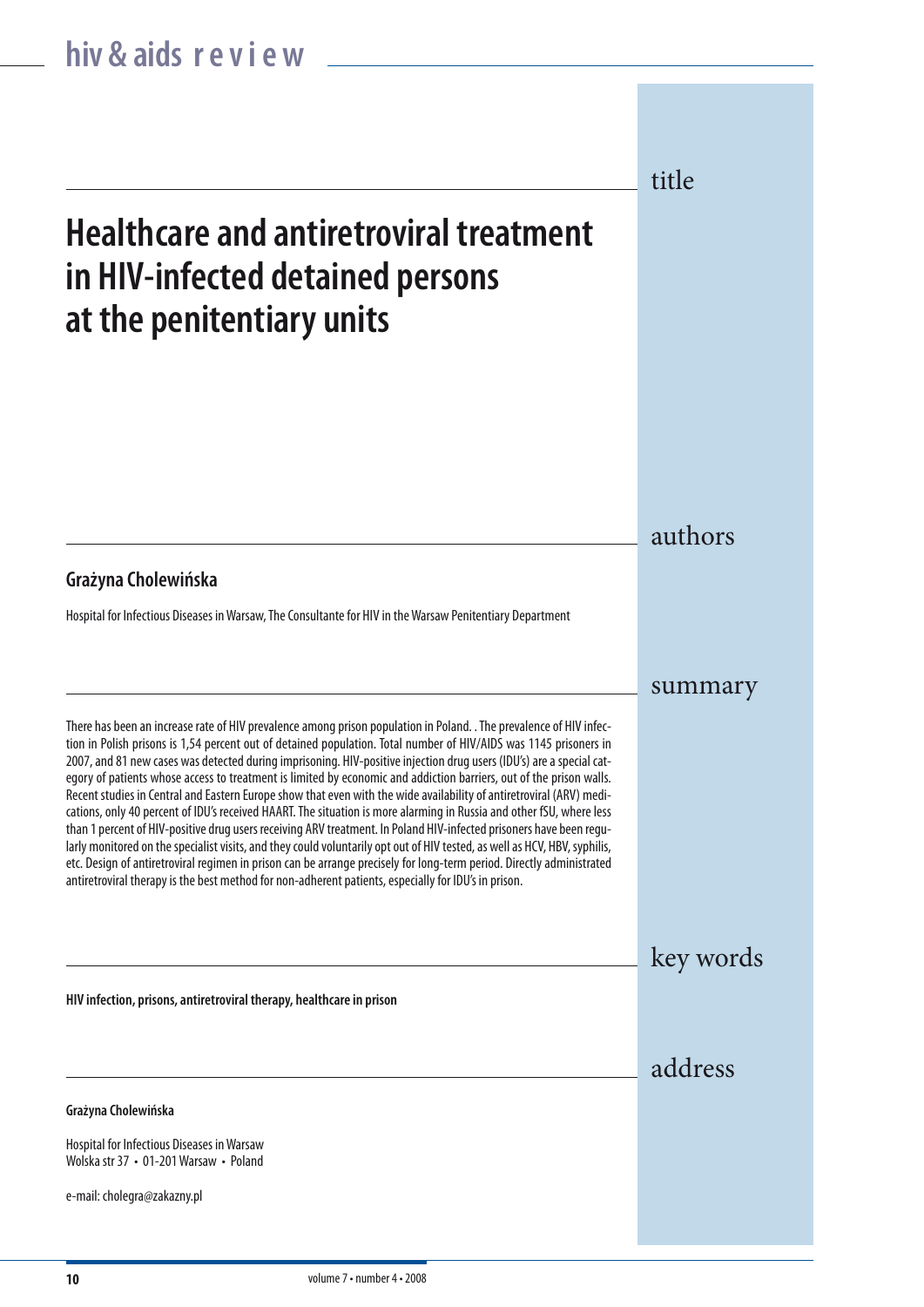### **Introduction**

The widespread recognition of HIV epidemics and healthcare in prisons must be integral part of the public health policy. It is the principle of prisoners have received the same healthcare standard that people outside of prison. Furthermore, inmates who have participated in the antiretroviral therapy and have success of viral response, and comply with the prison rules, have a good opportunity to continue their treatment outside the prison.

Intravenous drug users (IDU's) detained has risen dramatically in Central and Eastern Europe, as well as in Poland. So, the number of drug dependent people with HIV/ AIDS has been growing among arrested population recent years. Almost 70% of HIV-positive prisoners were intravenous drug users in Poland. Special offer for both; HIV infection treatment and drug addiction treatment is the principle mission for justice and penitentiary healthcare policy [1].

*Dublin Declaration on HIV/AIDS in Prison, 2004* was being initiated the first inter – ministerial efforts on HIV treatment in prison in Europe and Central Asia. The statement of both; the rights of people imprisoning to proper AIDS care, and the responsability of governments of HIV healthcare in prisons, was described by representatives from 55 countries [2]. *The Consensus Statement on Prisons, Drugs and Society* had first been produced by the WHO and Council of Europe (Pompidou Group) in 2002 [3].

Regularly updated *The National AIDS Program in Poland – 2006-2011*, provide access to antiretroviral therapy for all patients with HIV/AIDS, including imprisoning individuals in Poland [4].

### **Characteristics of HIV-positive population in prison**

Remaining in detention, a sentenced person has right to obtain regularly proper diet, clothes, living conditions and free of charge medical care and medicines.

Besides of AIDS disease, prisoners have many concomitant diseases, e.g. hepatitis, cirrhosis, malignancies, tuberculosis, syphilis, as well as drug-related illness and psychiatric disorders. A medical surveillance of prisoners infected by HIV show the great prevalence of co-infections HCV, HBV.

In penitentiary population psychosis, depressions or characteropathy have occurred very often, so adherence to various therapies are poor and antiretroviral treatment discontinuation have been observed among this patients frequent. Sometimes patients refused their medicines and stopped therapy themselves due to behavior abnormalities in prison. The closed population in detention also makes for infection HIV spread quickly through sex, violence and needles share inside the prison walls.

### **Antiretroviral therapy in prison and penitentiary medical care**

Antiretroviral treatment in prison is not easy. In penitentiary ambulatories and hospitals there were observed patients strongly experienced of ARV therapies due to many ARV regimens in their history, willfully drug discontinuation and drug resistance in consequence. Furthermore access to antiretrovirals in prison sometimes is limited. According to the guidelines, it is necessary to regular monitoring for PCR HIV-1 RNA, CD4 count, genotyping test, other laboratory parameters, as well as drug resistance, drug interactions and side effects. This parameters makes for increase total costs of medical care for HIV-infected prisoners.

 Including criteria to ARV, drug regimen and monitoring process are identical as in freedom patients. Good adherence, drug doses strongly comply and special diet recommendations have been required over an antiretroviral therapy. Because of poor diet choice and various daily activities prisoners e.g. work, transportation to the Court, education lessons etc., this regimen can not be undertake in prison precisely.

Penitentiary healthcare workers are engage insufficiently on the antiretroviral treatment in prison units. To improve this situation, it is necessary to enforce the education penitentiary staff and develop of substitution programs for opiate addicts [5].

### **HIV epidemics in prisons in Eastern Europe countries**

Violence between prisoners is well-known and difficult to keep it under control. It appears that the risk and incidence of HIV infection is higher in prison, than in general population. In Ukraine, which has one of the highest HIV growth rates, 7% of prisoners are infected HIV, according to The Nikolaev Charity Foundation [6]. The "Medicins Sans Frontieres" discovered that in seven Russian prisons 43% of the inmates had permanently illegal drugs injections during detention, and 13,5% out of this group started heroin addiction in prison [6]. The Pskovian Anti-AIDS Initiative (Russia) registered five fold over of drug addicted individuals imprisoned recent years.

The AIDS Prevention Center in Latvia demonstrate well, how HIV and drug use magnify each other in prison. The data from Latvia has shown that one fifth of the total HIV cases were in prisons, and half of the newly diagnosed infections are coming from the penitentiary units [7].

Many people with criminal history, have turns to the drug trade. A newest study in Tajikistan has shown that women enter the drug trade because of the poor economic situation and unemployment. Among of all women in prison in Tajikistan, 59% are there for drug-related crimes [6,7].

### **Penitentiary healthcare system for HIV-infected prisoners in Poland**

In 90-ties many difficulties were relating to the HIV/ AIDS tolerance in prisons. At this ages prisoners who have confirmed HIV-seropositive, were isolated and separated of the penitentiary units. It has caused protest of both; the local community in prison and penitentiary staff. Since 1994 testing for HIV has been implemented in penitentiary medical care by voluntary.

After providing the education and information on HIV issues for all penitentiary workers, the segregation and isolation because of HIV seropositive status was discontinue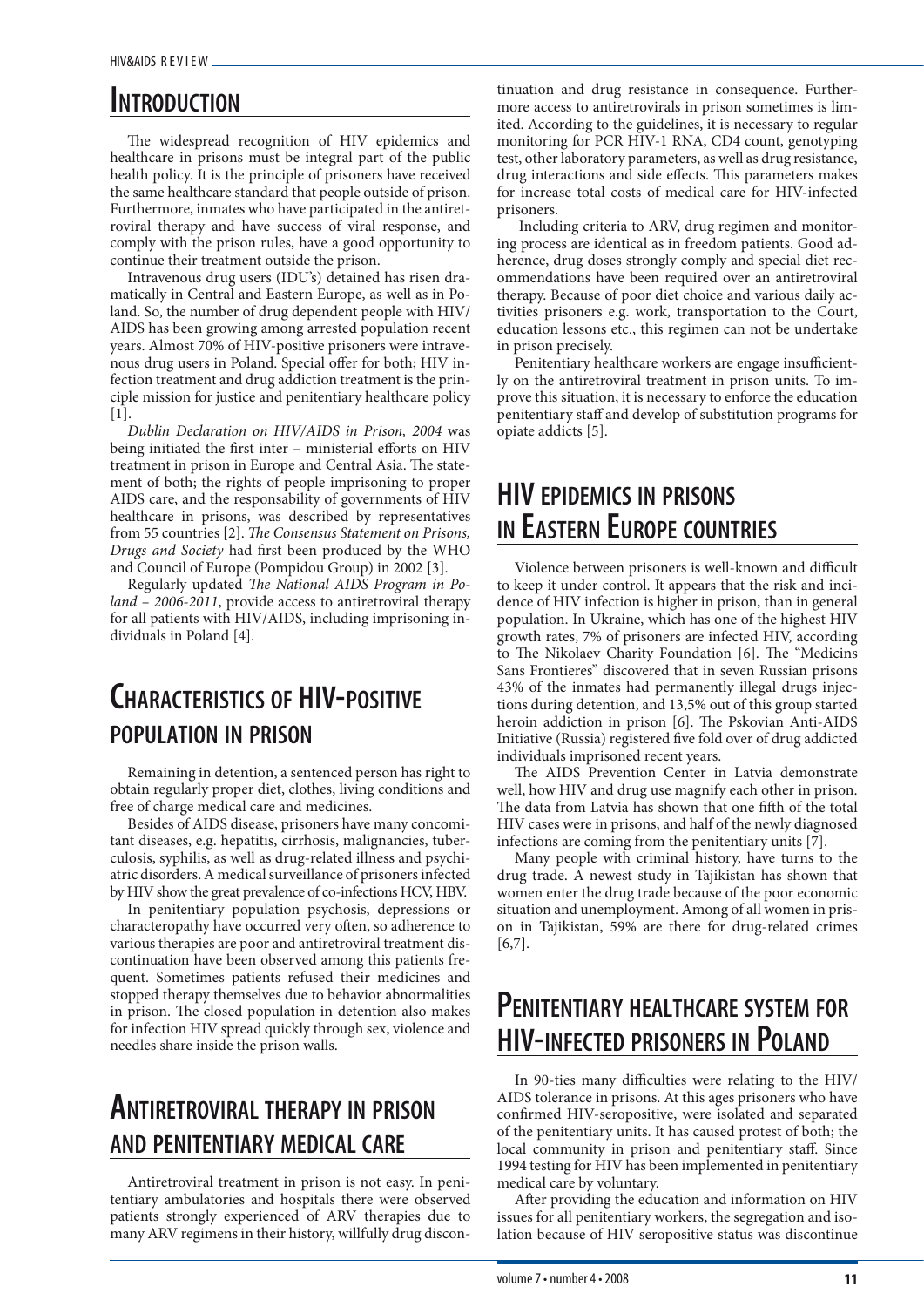totally. Now, in all arrests and prison units, HIV-positive prisoners have been lived with other in the same cell. Education contained the information for penitentiary staff about health and safety at work, drugs, addiction issues, infectious diseases and the services required. The main objectives of education was to raise awareness of health problems in prison and encourage a positive attitude towards risk behavior reduction by both inmates and personnel.

 Detained persons living with HIV, has been registered in Poland since 1989 and their number is continuously increasing. According to statistical data of the prison surveillance report, total prison population was 90 714 people, who were detained in 155 penitentiary units (32 – on high security) in 2007. Within the administrative structure in 15 regional inspectorates, healthcare centers providing heath services in 157 operating ambulatories and 13 penitentiary hospitals on various profile, with 1287 hospital beds. Since 2000 prisoners have gained an access to the specialist consultation on HIV, as well as providing the antiretroviral therapy. In April 2004 the Regional Director of Prison Healthcare Service, opened methadone maintenance substitution in Warsaw (3 units) for imprisoned in Warsaw Penitentiary Department [5,8]. Methadone substitution enable to contact with opiate dependent prisoner, improve of psychological status stabilization, and ARV treatment as well as HIV infection management. Methadone program participation has given also the chance of diagnosis, and treatment of opiate – related illness, e.g. HCV, HBV, bacterial infections, thrombotic vein inflammation, tuberculosis and sexually transmitted diseases. Fourteen Methadone programs in Polish prison units has enabled to access to the large medical offer for drug addicted people who were deprived of freedom [9,10]. Prisoners may voluntarily opt out of HIV tested, as well as HCV, HBV, syphilis and other diseases diagnostics.

Total number of HIV/AIDS was 1145 prisoners in 2007 (in 2006 it was 1244) [6,8]. It was also 81 new detected cases in prison this year. The prevalence of HIV infection in Polish prisons is 1,54% out of detained population [8]. Every month almost 400-600 prisoners HIV-infected regularly have been resided in all prisons in Poland. Antiretroviral procedures there were realized in 220 patients in 2007.

HIV-infected patients have been regularly monitored within the specialist visits. When there is a need to hospitalization, they are sent to one of the three internal hospital wards.

Design of antiretroviral regimen in prison can be arrange precisely for long-term period and actually the Directly Observed Treatment (DOT) and Directly Administration of Antiretroviral Treatment (DAART) has to be adaptable in Poland.

DOT model of ARV therapy is the best means to success among non-adherent patients.

### **Conclusion**

Mostly, individuals in prison are severely affected by HIV/AIDS, owing to the high-risk behavior that they engage in prior to incarceration. Stress and side effects were the most frequently stated factors for interruption treatment; usually for short period of time. Therefore, it is important to identify and understand them before starting the therapy.

A variety factors affect adherence to antiretroviral therapy in detained patients. It is also important to understand individual patient's disease history. Drug users usually do not adhere to therapy, as a consequence of marginalization, domestic violence, psychiatric disorders and the poor doctor–patient relationship in the lives outside prison wall. Non-adherence to ARV regimen is the most important determinant of the virologic and immunologic failure. Barriers reduction to medical care during detention has improved adherence to difficult, long-term antiretroviral regimens. Directly administered antiretroviral therapy (DAART) is the best method to improve therapy results, and prison offers an ideal opportunity for its realization. Many patients on the DAART program in prison, have achieved undetectable HIV-1 viremia at 24 week of therapy.

- 1. Ksel M., Problems of HIV/AIDS in the population of detained persons at penitentiary units. HIV/AIDS The Polish Policy. National AIDS Center, 2002: 66-68.
- 2. EMCDDA/Publications/National Reports: http//www.emcdda.edu.int/
- 3. WHO/Health in Prisons Project: http//www.hipp-europe.org
- 4. HIV/AIDS The Polish Police. The National AIDS Center, 2002: http//www.aids.gov.pl
- 5. International Center for Prison Studies: http//www.kcl. ac.uk/depsta/rel/icps/worldbrief/europe.html
- Malinowska-Sempruch K., Prisons, the stage for dramatic growth of HIV. Harm Reduction News 2001; Vol. 2 : 4-12.
- Dobkin J., Access to HIV treatment. Harm Reduction News 2004; Vol.5 (2): 4-6.
- 8. Stover H., Hennebel L.C., Casselman J. Substitution treatment in European prisons. A study of policies and practices of substitution treatment in prisons in 18 European countries. Cranstoun Drug Services Publishing 2004: 306-325.
- EMCDDA Scientific Report. An overview study: Assistance to drug users in European Union Prisons. Cranstoun Drug Services Publishing 2001: 3-8.
- 10. Trautmann F., Stover H. Encouraging health promotion for drug users within the criminal justice system. Manual on Risk reduction for drug users in prison. Utrecht, 2001.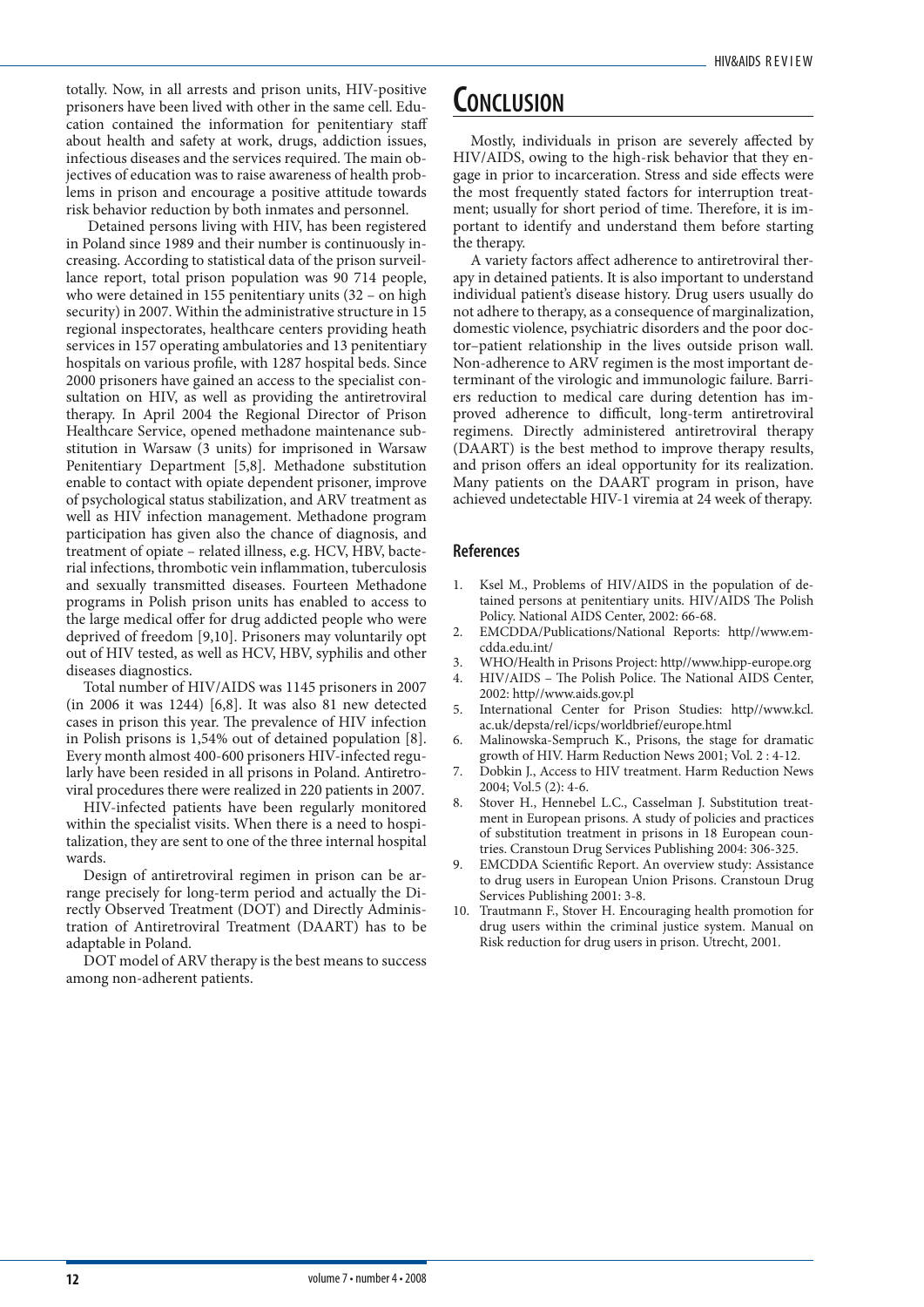| title     |                                                                                                                                                                                                                                                                                                                                                                                                                                                                                                                                                                                                                                                                                                                                                                                                                                                                                                                                                                                                                                                                                                                                                                                                                                                                                                          |
|-----------|----------------------------------------------------------------------------------------------------------------------------------------------------------------------------------------------------------------------------------------------------------------------------------------------------------------------------------------------------------------------------------------------------------------------------------------------------------------------------------------------------------------------------------------------------------------------------------------------------------------------------------------------------------------------------------------------------------------------------------------------------------------------------------------------------------------------------------------------------------------------------------------------------------------------------------------------------------------------------------------------------------------------------------------------------------------------------------------------------------------------------------------------------------------------------------------------------------------------------------------------------------------------------------------------------------|
|           | <b>Efficacy of antiretroviral therapy among</b><br><b>HIV-infected prisoners treated with</b><br><b>Directly Administration of Antiretroviral</b><br><b>Treatment (DAART) method in Warsaw</b><br><b>Penitentiary Department</b>                                                                                                                                                                                                                                                                                                                                                                                                                                                                                                                                                                                                                                                                                                                                                                                                                                                                                                                                                                                                                                                                         |
|           |                                                                                                                                                                                                                                                                                                                                                                                                                                                                                                                                                                                                                                                                                                                                                                                                                                                                                                                                                                                                                                                                                                                                                                                                                                                                                                          |
| authors   |                                                                                                                                                                                                                                                                                                                                                                                                                                                                                                                                                                                                                                                                                                                                                                                                                                                                                                                                                                                                                                                                                                                                                                                                                                                                                                          |
|           | Grażyna Cholewińska                                                                                                                                                                                                                                                                                                                                                                                                                                                                                                                                                                                                                                                                                                                                                                                                                                                                                                                                                                                                                                                                                                                                                                                                                                                                                      |
|           | Hospital for Infectious Diseases in Warsaw, the HIV Consultant in Warsaw Penitentiary Dpt.                                                                                                                                                                                                                                                                                                                                                                                                                                                                                                                                                                                                                                                                                                                                                                                                                                                                                                                                                                                                                                                                                                                                                                                                               |
| summary   |                                                                                                                                                                                                                                                                                                                                                                                                                                                                                                                                                                                                                                                                                                                                                                                                                                                                                                                                                                                                                                                                                                                                                                                                                                                                                                          |
|           | The prevalence of HIV infection among the Polish detained population is 1,54%, therefore since 2000 prisoners have<br>gained an access to the HIV-specialist consultations at penitentiary medical clinics. In Poland, prisoner may voluntary<br>opt out of HIV tested as well as HCV, HBV, syphilis and other. An antiretroviral therapy is offer for people deprived<br>freedom. More than 81% of HIV-infected individuals in prison units are intravenous drug users. The aim of this paper<br>is evaluation of antiretroviral therapy efficacy at 24 week of treatment, among prisoners treated with the Directly<br>Administration of Antiretroviral Treatment (DAART). According to DAART, tablets are administrated under healthcare<br>and penitentiary staff control. In Warsaw Penitentiary Department data base there were 528 individuals HIV-posi-<br>tive, and 244 people out of this community there were included to ART. Among ARV-treated patients on DAART<br>method, viral response (VR) <50 copies/mL were achieved in 83,6% prisoners. Patients with low HIV-1 viremia at<br>baseline, have undetectable HIV-1 viremia at 24 week in 82% out of treated individuals. DAART system in prison can<br>be useful for long-term ARV monitoring, especially for non-adherent drug users. |
| key words |                                                                                                                                                                                                                                                                                                                                                                                                                                                                                                                                                                                                                                                                                                                                                                                                                                                                                                                                                                                                                                                                                                                                                                                                                                                                                                          |
|           | directly administration of antiretroviral therapy, HIV in prison, antiretroviral therapy                                                                                                                                                                                                                                                                                                                                                                                                                                                                                                                                                                                                                                                                                                                                                                                                                                                                                                                                                                                                                                                                                                                                                                                                                 |
| address   |                                                                                                                                                                                                                                                                                                                                                                                                                                                                                                                                                                                                                                                                                                                                                                                                                                                                                                                                                                                                                                                                                                                                                                                                                                                                                                          |
|           | Grażyna Cholewińska                                                                                                                                                                                                                                                                                                                                                                                                                                                                                                                                                                                                                                                                                                                                                                                                                                                                                                                                                                                                                                                                                                                                                                                                                                                                                      |
|           | Hospital for Infectious Diseases in Warsaw<br>Wolska str 37 • 01-201 Warsaw • Poland                                                                                                                                                                                                                                                                                                                                                                                                                                                                                                                                                                                                                                                                                                                                                                                                                                                                                                                                                                                                                                                                                                                                                                                                                     |
|           | e-mail: cholegra@zakazny.pl                                                                                                                                                                                                                                                                                                                                                                                                                                                                                                                                                                                                                                                                                                                                                                                                                                                                                                                                                                                                                                                                                                                                                                                                                                                                              |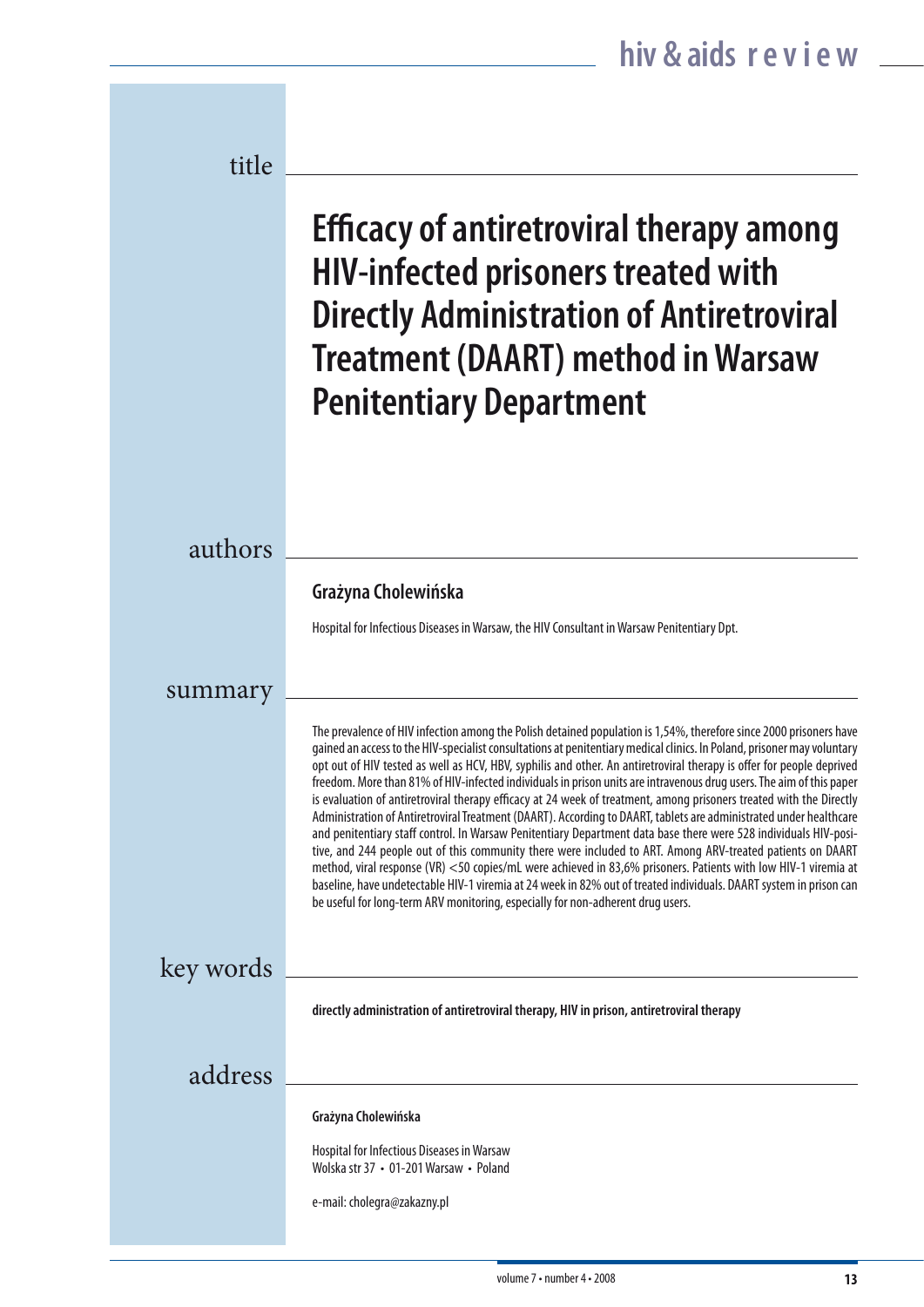### **Introduction**

The prevalence of HIV infection among prison population in Poland depends on penitentiary region and imprisoning intravenous drug users, as well as the risk behavior patterns in the prison community. Drug using patterns have changed over time in Poland, so HIV-risky behaviours inside prison also changed. HIV presence among prisoners has been registered since 1989 in Poland (1,3,6,7).

The penitentiary medical care service offer voluntarily opt out of HIV testing at the beginning of incarceration whereas first visit in medical room (2,3). Since 2000, prisoners have gained an access to a consultation of HIV specialist doctors at penitentiary units or HIV clinics

Epidemiological data shown, that total 1145  $HIV(+)$ prisoners were registered in 2007 in all Polish prison units. This is interesting, 81 new cases detected in prison in the same year. Since 2000, there were diagnosed inside the prison wall 204 (39%) prisoners. The prevalence of HIVinfection among inmate population was 1,54 % . Patients with HIV/AIDS in prison units have been regularly monitored on the clinical visits and antiretroviral therapy is providing if it is necessary. The pattern of antiretroviral treatment (ARV) can be precisely determine for long-term therapy and control permanently. The Directly Observed Therapy (DOT) and the Directly Administrated of Antiretroviral Treatment (DAART) is the best method of treatment control for non-adherent patients, especially for drug users. The DAART system can be realize in prison ideally.

### **Objective**

There were 10 stationary prison units and 5 pre-trial detainees with almost 7500 inmates in Warsaw Penitentiary Department. For eight years antiretroviral treatment has offered to HIV/AIDS prisoners. The DAART program have realized among all treated patients. It means, that each patient takes his tablets under control doctor or nurse. Regular physical examinations as well as biochemical parameters control is available during long-term therapy. HIV viremia level and CD4/CD8 count can be assess at precise moment of treatment. Viral failure, adverse events and intolerance reactions have been observed in prison unit on the spot.

### **Aim**

The aim of this paper is evaluation of ARV efficacy at 24 week, among patients – inmates treated with Directly Administrated of Antiretroviral Therapy. Additionally, the reasons of viral failure (VF), causes of discontinuation therapy and serious adverse events were analyzed.

### **Material and Method**

The DAART system was available for prisoners within the Medical Consulting Clinic in Warsaw – Mokotov Prison, where patients with HIV/AIDS have been diagnosed and treated. Within DAART program, patient has administered tablets under healthcare and penitentiary personnel control on the purpose of adherence improvement. For 1st January 2000 to 31th December 2007 there were provided of antiretroviral treatment for 244 prisoners at this center. Lymphocyte CD4 and CD8 count and HIV-1 RNA have measured at the baseline visit, then at 24 week of treatment process. Two groups of treated individuals were compared – one group with high HIV viral load (>100 000 copies/ml) and with low viremia (<100 000 copies/ml) prior to initiation therapy. The outcomes were analyzed through the statistics Chi² test with Pearson modification. Treated with ARV prisoners have been examined physically by doctor every month at the regular medical visit. Penitentiary nurses have registered everyday each taking tablet and behaviour observations.

The second endpoint this study there were analysis of the reasons of discontinuation therapy and side effects appearance.

### **Results**

Among detained population in Warsaw – Mokotov Prison was 528 individuals with HIV/AIDS, registered in clinical data base between 2000 and 2007 (F-57, M-471). In this community 81% there were intravenous drug users, and 61% out of them have co-infection HIV+HCV/HBV. Antiretroviral treatment included in 244 (46%) patients, on DAART method during 24 weeks observation. There were 157 naïve and 87 experienced patients treated with antiretrovirals. The new ARV initiation regimen provided for 131 prisoners, but in 26 people antiretrovirals have started in external AIDS – clinic, thus in prison has been continued it. Among population who started with ARV treatment ( $n = 244$ ) in detention, 67 prisoners did not continue therapy due to abandonment prison before 24 week (Court Sentence changing during medical observation [5]**).** In the total remaining ARV-treated group (n = 177), viral response <50 copies/ml were achieved in 148 (83,6%) individuals at 24 week. The first study group was 77 out of DAART – treated individuals with low level of HIV-1 viremia, and with high PCR HIV-1 RNA in second group was 71, prior to initiation therapy. Viral response < 50 copies/ mL has obtained more frequent (82%) in the group with low HIV-1 viremia vs among patients with high viremia level(52,7% %), at 24 week. It was statistically significant p<0,05.

Average CD4 lymphocytes level before treatment was 188 cell/mL in total group. At 24 week ∆CD4 was av. 77 cell/mL ,but major CD4 count increase was registered among patients with high HIV-1 viremia.

Despite of everyday treatment controlling on DAART method, in 29 (16,5%) cases observed viral failure (VF). The reasons of VF were analyzed in this research also. In 4 cases, the Antiretroviral Drug Resistance Test was made, and confirmed drug resistance against to almost all NRTI class , therefore drug resistance was probably the main cause of viral failure in this cases. Nine patients refused ARV therapy and stoped treatment themselves due to behavioural abnormalities in prison, in 12 individuals discontinuation of ARV treatment have caused due to psycho disorders and/or psychiatric diseases advanced and 1 patient the suicide accomplished in prison.

The mostly observed adverse events among treated with antiretrovirals, there were: diarrhoea – in 56 cases, ALT, AST elevation in 31, trigicerides and cholesterol level rising in 30 individuals, rash in 9, and myalgia, fatigue, appetizing loss etc. were occurred rare.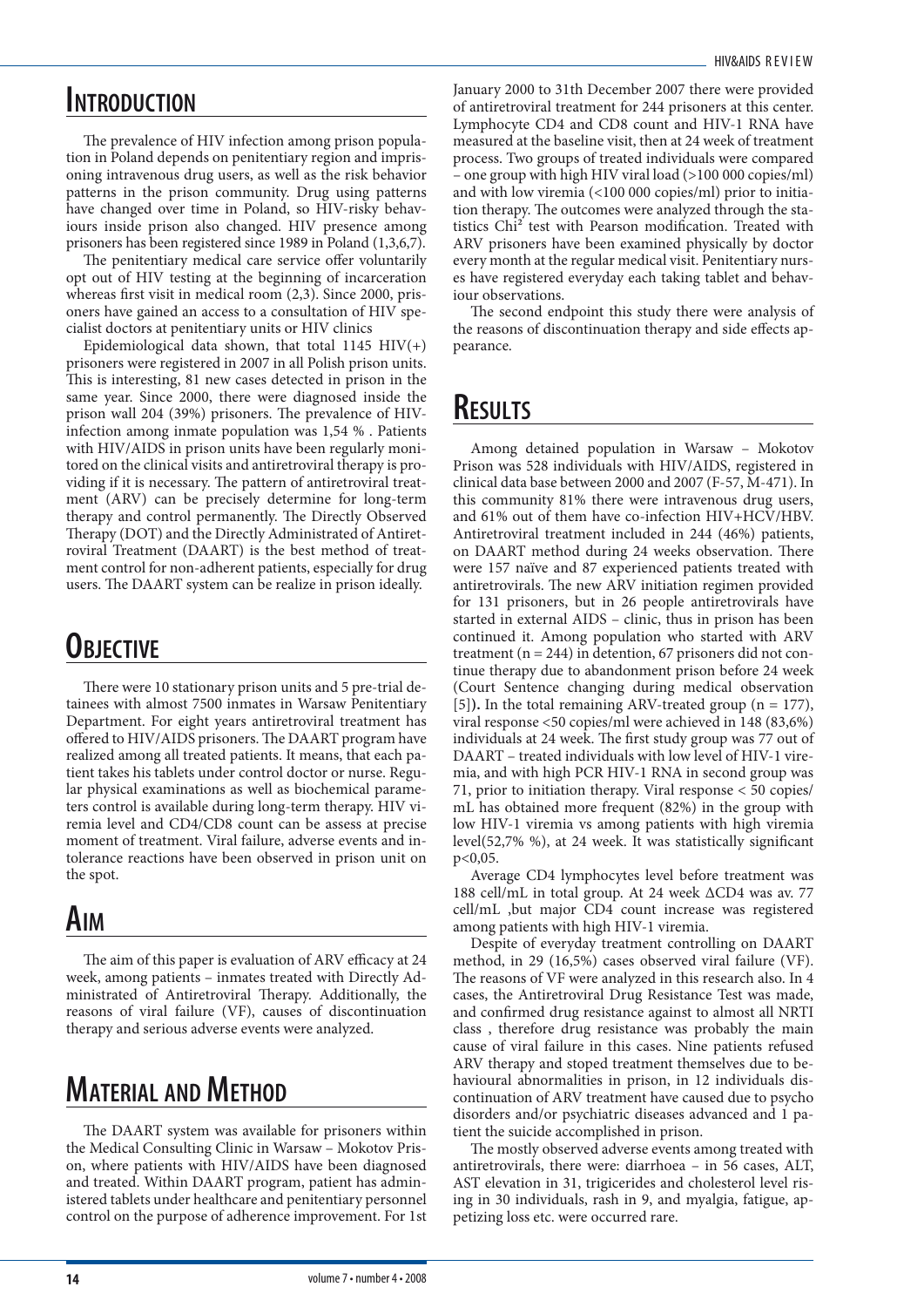### **Conclusion**

Antiretroviral treatment in prison with Directly Administrated of Atiretroviral Therapy (DAART) proved useful method for non-adherent patients, especially for drug addicted [4,7]. In Warsaw Penitentiary Department, among individuals treated with DAART, in 83% achieved PRC HIV-1 RNA <50 copies/mL at 24 week since ARV initiation. Statistically significant HIV-1 viremia suppression occurred in patient group with low viremia on baseline (p <0,05). There were many factors influence on the viral failure in this population. The refusal of long-term therapy due to various factors, is the most frequent cause of viral failure in prison. Among treated penitentiary population, did not observed serious side effects, but psychiatric disorders, depression, irritation, sleeplessness etc. occurred in detention very often, that led to therapy discontinuation frequently than in patients outside the prison walls.

It seems, that DAART is a good method of ARV therapy in prison to promise realization of long-term therapy perfectly and safety.

- 1. EMCDDA Scientific Report. An overview study: assistance to drug users in European Union Prisons. Cranstoun Drug Services Publishing 2001:3-8.
- 2. WHO/Health in Prisons Project: http//www.hipp-europe. org/.
- 3. Ksel M. problems of HIV/AIDS in the population of detained persons at penitentiary units. HIV/AIDS The Polish Policy. National AIDS Center brochure, 2002:66-68.
- 4. Dolan K. Methadone maintenance reduces injecting in prison, British Medical Journal 1996,312(4):1162.
- 5. Krajewski K. The Criminal Law of the New Polish Law Counteracting Drug Abuse., Polish Contemporary Law, 1998:117-120.
- 6. Spiltzer B. Statement on the 7-th European Conference on Drug and HIV/AIDS Services in Prison. Prisons, drugs and Society in the enlarged Europe. ENDSP and the Central & Eastern European Network of Drug Services in Prison – CEENDSP Prague, 25-27 March 2004.
- 7. Uchtenhagen A. Drug abuse treatment in the prison milieu: a review of the evidence. Council of Europe Prisons, Drug and Society Council of EU, Strasbourg 2002:79-98.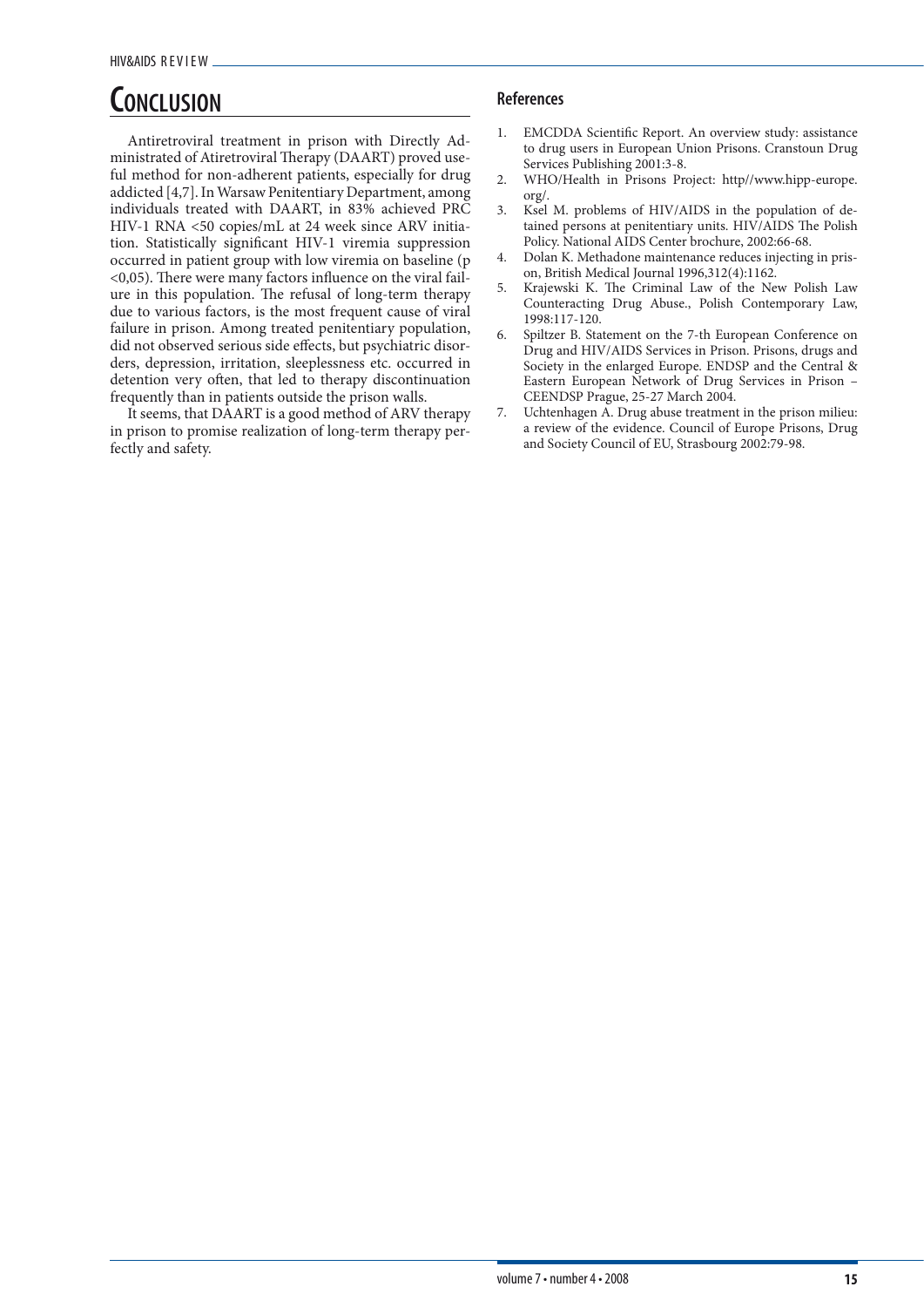authors summary key words title address **Opinions and attitudes of students before completion of medical studies toward men who have sex with men (MSMs) and injection drug users (IDUs) living with HIV/AIDS HIV, medical students, knowledge, attitudes** In 2000 National AIDS Centre organised studies about knowledge, attitudes and opinions of students at Polish medical universities related to HIV and AIDS. Among other results they showed that more than 60% of respondents revealed fear of AIDS, almost 60% of students agreed with the statement that HIV/AIDS is a disease of injection drug users (IDUs) and men who have sex with men (MSMs). Between 2004 and 2006 the same questionnaire was applied to students of the 6<sup>th</sup> year of the medical studies at the Medical University of Białystok, who should have already obtained information on HIV/AIDS in their education programme. The study's objective was to check whether the attitude of future doctors to HIV/AIDS, MSMs and IDUs has changed. More than a half – 123 (52.8%) of students before completion of medical studies feel that there is a risk of getting infected with HIV while performing their professional duties and as many as 34.9% of the respondents admit that they fear AIDS. The study revealed homophobic attitudes as well as resentment against addicts. The obtained results show that in the process of educating future doctors more attention should be paid to the issues of human sexuality, as well as addictions. This may lead to reduction of discrimination experienced or felt frequently by HIV-positive patients. This is especially important as the life-span of HIV-positive persons is getting much longer. **Dorota Rogowska-Szadkowska** Medical University of Białystok Department of Family Medicine and Community Nursing Mieszka I 4B Str • 15-054 Białystok • Poland e-mail: dszadkowska@umwb.edu.pl **Dorota Rogowska-Szadkowska1 • Artur Kozlowski2 • Anna Marzec-Bogusławska3** 1. Department of Family Medicine and Community Nursing, Medical University of Białystok 2. Department of Management, Technical University of Bialystok 3. National AIDS Centre, Warsaw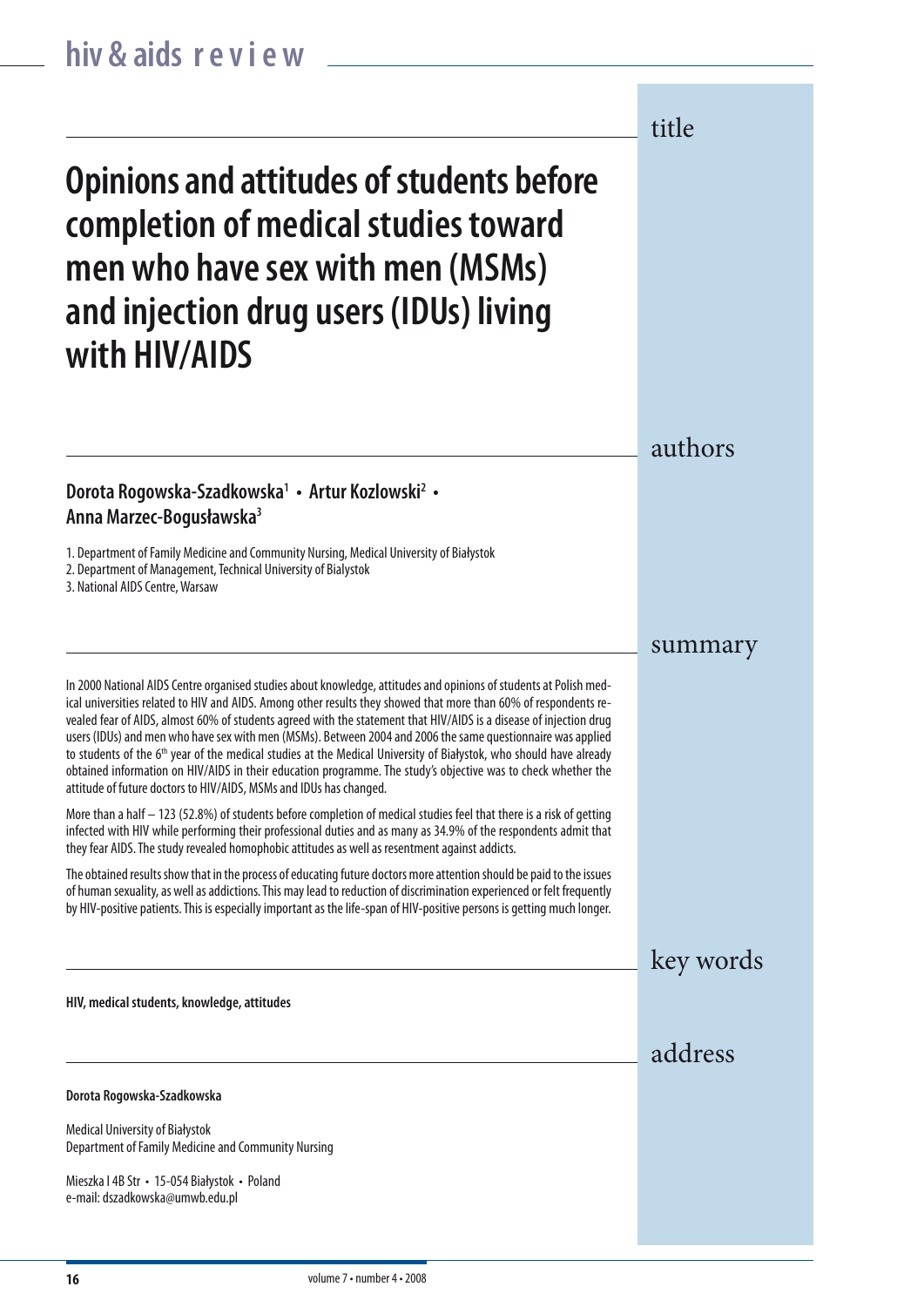### **BACKGROUND**

The first report about a new syndrome, later to be called AIDS was published in the USA on the 10<sup>th</sup> December 1981. [1]. Three days later in Poland the martial law was declared, hampering information flow from the world, including medical data.

The first case of HIV infection in Poland was diagnosed in 1985, one year later there was the first diagnosis of AIDS, in a homosexual man, re-emigrant from the USA [2]. From the beginning of the HIV/AIDS epidemics, in the mass media in Poland it was almost exclusively stressed that men who have sex with men (MSMs) and injection drug users (IDUs) play a significant role in the spreading of the infection.

In the education programmes of the Polish universities where future doctors are taught, issues related to human sexuality are rarely touched on and not much attention is paid to addictions either. Attitudes and prejudices learned before the beginning of medical studies are often enhanced by the media and political campaigns.

Regardless of their HIV serological status, MSMs and IDUs are discriminated against and in the era of AIDS this discrimination became even stronger. At the early stage of the epidemics, there were there many studies on potential prejudices of medical care staff against both MSMs and IDUs. Research made in the early 1990s in Canada, France and the USA among residents in the last year of internal medicine or family medicine revealed that although majority of the respondents regarded treatment of HIV/AIDS patients as their ethical obligation, but 4% in France, 14% in Canada and 23% in the United States indicated that they would not take care of persons with HIV/AIDS if they had a choice (3). In the same period studies in the USA showed that homophobia, resentment against IDUs, fear of AIDS, futility of AIDS care, and clinical difficulty of AIDS care were strong independent predictors of willingness to care for persons with AIDS (4). However, recent years have brought significant progress in treatment of HIV-infected patients, prognoses for persons living with HIV/AIDS improved markedly, and the existing anti-retroviral drugs, it is possible to make the life span of persons with HIV/AIDS much longer (5), also in the case of IDUs (6). Much more frequently HIV infection is described as a chronic disorder which cannot be cured (it is impossible to eradicate the virus), and yet can be controlled during many years with the existing anti-retroviral drugs. Patients with HIV/AIDS live much longer now and more and more often they will seek aid of other specialists and HIV infection therapists.

In 2000 National AIDS Centre organised studies about knowledge, attitudes and opinions of students at Polish medical universities related to HIV and AIDS (7). Among other results they showed that more than 60% of respondents revealed fear of AIDS, almost 60% of students agreed with the statement that HIV/AIDS is a disease of IDUs and MSMs. Between 2004 and 2006 the same questionnaire was applied to students of the 6<sup>th</sup> year of the medical studies at the Medical University of Białystok, who should have already obtained information on HIV/AIDS in their education programme. The study's objective was to check whether the attitude of future doctors to HIV/AIDS, MSMs and IDUs has changed.

### **Material and methods**

Between 2004 and 2006 a study on knowledge about HIV/AIDS was held among students of the  $6<sup>th</sup>$ , final years of doctors' studies at the Medical University of Białystok. The questionnaire was prepared by the National AIDS Centre and the company *RUN Badania Rynkowe i Społeczne*  (RUN Market and Social Studies). The questions concerned mainly medical knowledge about HIV/AIDS, but there were also questions on attitudes and opinions about MSMs and IDUs.

Two hundred thirty five students participated in the study. This group is characterised in the Table 1.

Table 1. Characteristics of the respondent students ( $n = 235$ )

| Age: average 25 years (from 24 to 39),                                                |              |  |  |
|---------------------------------------------------------------------------------------|--------------|--|--|
| Sex: female - 156 (72.2%), male - 79 (27.8%),                                         |              |  |  |
| <b>Permanence residing place:</b>                                                     |              |  |  |
| village, locality of less than 10,000 inhabitants                                     | 33 (14.0%),  |  |  |
| locality of 10,001 to 50,000 inhabitants                                              | 54 (23.0%),  |  |  |
| town of 50,001 to 200,000 inhabitants                                                 | 39 (16.6%),  |  |  |
| town of 200,001 to 500,000 inhabitants                                                | 96 (40.9%),  |  |  |
| city above 500,001 inhabitants                                                        | $3(1.3\%)$ , |  |  |
| no reply                                                                              | 10 (4.2%).   |  |  |
| <b>Reason for choosing medical studies</b><br>(an option to tick more than 1 answer): |              |  |  |
| will to help people                                                                   | 158 (67.2%), |  |  |
| will to develop one's interests                                                       | 82 (34.9%),  |  |  |
| will to achieve a good social status                                                  | 28 (11.9%),  |  |  |
| continuation of family traditions                                                     | 14 (6.0%),   |  |  |
| suggestions of friends and relations                                                  | $8(3.4\%).$  |  |  |
| <b>Attitudes to religion:</b>                                                         |              |  |  |
| deep believers                                                                        | 29 (12.3%),  |  |  |
| believers                                                                             | 178 (75.7%), |  |  |
| uncertain                                                                             | $0(0.0\%)$   |  |  |
| non-believers                                                                         | $9(3.8\%)$ , |  |  |
| positive non-believers                                                                | $6(2.6\%)$   |  |  |
| no reply                                                                              | 13 (5.5%).   |  |  |
| <b>Attendance at religious services:</b>                                              |              |  |  |
| regular attendance                                                                    | 97 (41.3%),  |  |  |
| irregular attendance                                                                  | 94 (40.0%),  |  |  |
| attendance at unique services (baptism, wedding etc.)                                 | 23 (9.8%),   |  |  |
| non-attendance                                                                        | 13 (5.5%),   |  |  |
| no reply                                                                              | 8 (3.4%).    |  |  |

The statistical analysis was performed with the Statistica 7.0.Pl software.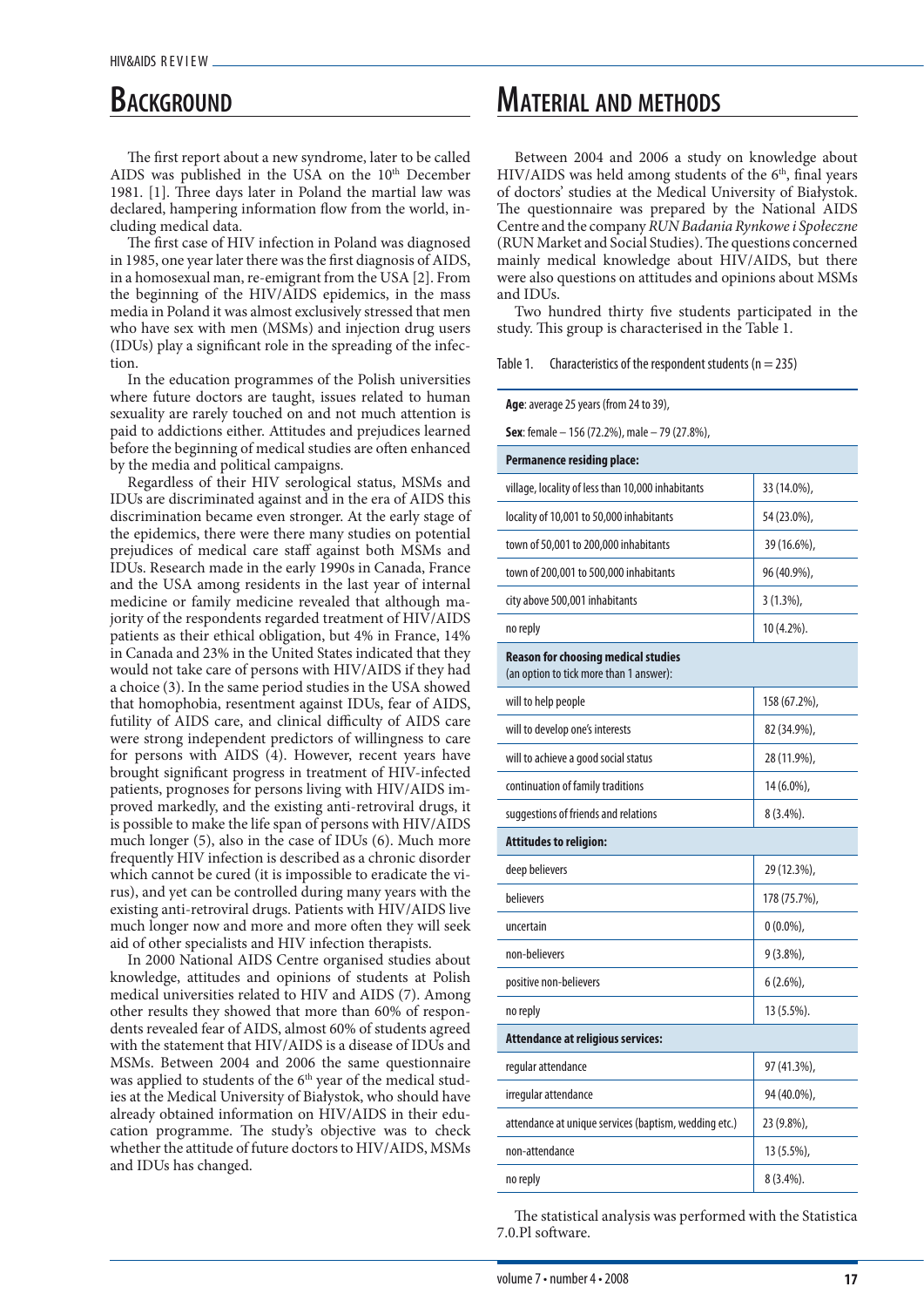### **Results**

The future doctors were asked to assess their own knowledge about HIV/AIDS. More than a half of them assessed it as good – 129 students (54.5%), but only 5 declared that it is very good, 106 respondents (45.1%) assessed it as poor and 2 persons wrote it was very poor and 3 respondents declared that they know nothing on the subject. However, when a question was asked whether their previous studies brought sufficient information about HIV/AIDS, 115 (48.9%) respondents answered yes and only 8 declared that there was positively much information and 120 respondents (51.5%) denied that they were well prepared during their studies, while 27 students (11.5%) wrote that their studies gave them no preparation on the issue.

The insufficient preparation of students to the issues related to HIV/AIDS was confirmed by answers to the question whether feel at risk of getting infected while performing their professional duties. More than half of them – 123 (52.8%) feel that there is a risk of getting infected with HIV while performing their professional duties, 112 (47.7%) felt no risk and only 18 students among them (7.7%) believe that the infection risk at a doctor's professional duties is very low. As much as 34.9% of respondents admit that they fear AIDS. The Table 2 presents the students' replies to the questions concerning their attitudes toward HIV/AIDS.

The students were asked about their willingness to take care of seropositive patients. Significant majority of the 232 persons who answered this question (200 students – 86.2%) would like to work both with the HIV-infected and noninfected patients and only 5 respondents (2.2%) chose working with people who live with HIV, and 27 (11.7%) would like to work exclusively with HIV-negative persons.

Considering that the future doctors very frequently declared that they are believers and attend religious services, we have analysed the relation between religious attitudes and regarding HIV/AIDS as a disease of MSMs. The results are presented in Table 3. The correlation coefficient between the attitude to religion and opinion that HIV/AIDS is a disease affecting MSMs is 0.0691 and it is statistically irrelevant ( $p = 0.305$ ). However, after dividing the respondents into believers and non believers, we found that the deeper faith declared, the more strongly the students agree with such an opinion ( $r = 0.009$ ,  $p = 0.009$ ). No such correlation was found in the case of persons who declared themselves as non-believers ( $r = -0.786$ ,  $p = 0.785$ ). The percentage of persons who stated that HIV/AIDS is a disease of MSMs was higher among men ( $p = 0.0489$ ), and men also expressed no opinion on the subject more frequently ( $p = 0.0291$ ), although women make the more religious group ( $r = 0.197$ ,  $p = 0.003$ ) and they attend religious services more often  $(r = 0.212, p = 0.001)$ .

| Table 2. | The medical students' opinions and attitudes toward HIV/AIDS, MSMs and IDUs |
|----------|-----------------------------------------------------------------------------|
|----------|-----------------------------------------------------------------------------|

|                | Is HIV/AIDS<br>a disease of MSMs? |      | Is HIV/AIDS<br>a disease of IDUs? |             | <b>HIV-positive persons</b><br>bear some responsibility<br>for their infection? |             |              | I fear AIDS |              |             | <b>IDUs</b> should<br>be punished<br>and not treated |                                  |             |      |            |
|----------------|-----------------------------------|------|-----------------------------------|-------------|---------------------------------------------------------------------------------|-------------|--------------|-------------|--------------|-------------|------------------------------------------------------|----------------------------------|-------------|------|------------|
|                | $\mathbf n$                       | $\%$ | $n(\%)$                           | $\mathbf n$ | $\%$                                                                            | $n$ (%)     | $\mathbf{n}$ | $\%$        | $n$ (%)      | $\mathbf n$ | $\%$                                                 | $n$ (%)                          | $\mathbf n$ | $\%$ | $n$ (%)    |
| Positively yes | 9                                 | 3.8  | 46                                | 27          | 11.5                                                                            | 86          | 9            | 3.8         | 71           | 38          | 16.2                                                 | 82                               | 73          | 31.1 | 110        |
| Probably yes   | 37                                | 15.8 | (19.6)                            | 59          | 25.1                                                                            | (36.6)      | 62           | 26.4        | (30.2)       | 44          | 18.7                                                 | (34.9)                           | 37          | 15.7 | (46.8)     |
| Probably no    | 68                                | 28.9 | 183                               | 79          | 33.6                                                                            | 133         | 121          | 51.5        | 137          | 103         | 43.8                                                 | 150                              | 28          | 11.9 | 119        |
| Positively no  | 115                               | 48.9 | (77.8)                            | 54          | 23.0                                                                            | (56.6)      | 16           | 6.8         | (58.3)       | 47          | 20.0                                                 | (63.8)                           | 91          | 38.7 | (50.6)     |
| I don't know   | 6                                 | 2.6  | 6(2.6)                            | 16          | 6.8                                                                             | 16<br>(6.8) | 27           | 11.5        | 27<br>(11.5) |             | 1.3                                                  | $\overline{\mathbf{z}}$<br>(1.3) | b           | 2.6  | 6<br>(2.6) |

Table 3. Attitude to religion versus treatment of HIV/AIDS as a disease of MSMs

|                        |         | Is HIV/AIDS a disease of homosexuals? |              |              |               |              |  |  |  |  |  |
|------------------------|---------|---------------------------------------|--------------|--------------|---------------|--------------|--|--|--|--|--|
| Attitude to religion   |         | Positively yes                        | Probably yes | Probably no  | Positively no | I don't know |  |  |  |  |  |
|                        | n       | 1                                     | 10           | 9            | 9             | 0            |  |  |  |  |  |
| Deep believers         | $\%$    | 3.5                                   | 34.5         | 31.0         | 31.0          | 0,0          |  |  |  |  |  |
|                        | $n$ (%) | 11(38.0)                              |              | 18(62.0)     | 0(0.0)        |              |  |  |  |  |  |
|                        | n       | 6                                     | 24           | 52           | 93            | 3            |  |  |  |  |  |
| <b>Believers</b>       | $\%$    | 3.4                                   | 13.5         | 29.2         | 52.2          | 1,7          |  |  |  |  |  |
|                        | n(%)    | 30(16.9)                              |              | 145 (81.4)   | 3(1.7)        |              |  |  |  |  |  |
|                        | n       | 0                                     | $\mathbf{0}$ | $\mathbf{0}$ | $\mathbf{0}$  | $\mathbf{0}$ |  |  |  |  |  |
| Uncertain              | %       | 0.0                                   | 0.0          | 0.0          | 0.0           | 0,0          |  |  |  |  |  |
|                        | $n$ (%) | 0(0.0)                                |              | 0(0.0)       | 0(0.0)        |              |  |  |  |  |  |
|                        | n       | $\mathbf{1}$                          | $\mathbf{0}$ | 3            | 5             | $\mathbf{0}$ |  |  |  |  |  |
| Non-believers          | %       | 11.1                                  | 0.0          | 33.3         | 55.6          | 0,0          |  |  |  |  |  |
|                        | n(%)    | 1(11.0)                               |              | 8(88.9)      | 0(0.0)        |              |  |  |  |  |  |
|                        | n       | 1                                     |              | 0            | 4             | 0            |  |  |  |  |  |
| Positive non-believers | $\%$    | 16.7                                  | 16.7         | 0.0          | 66.6          | 0,0          |  |  |  |  |  |
|                        | $n$ (%) | 2(33.4)                               |              | 5(66.6)      | 0(0.0)        |              |  |  |  |  |  |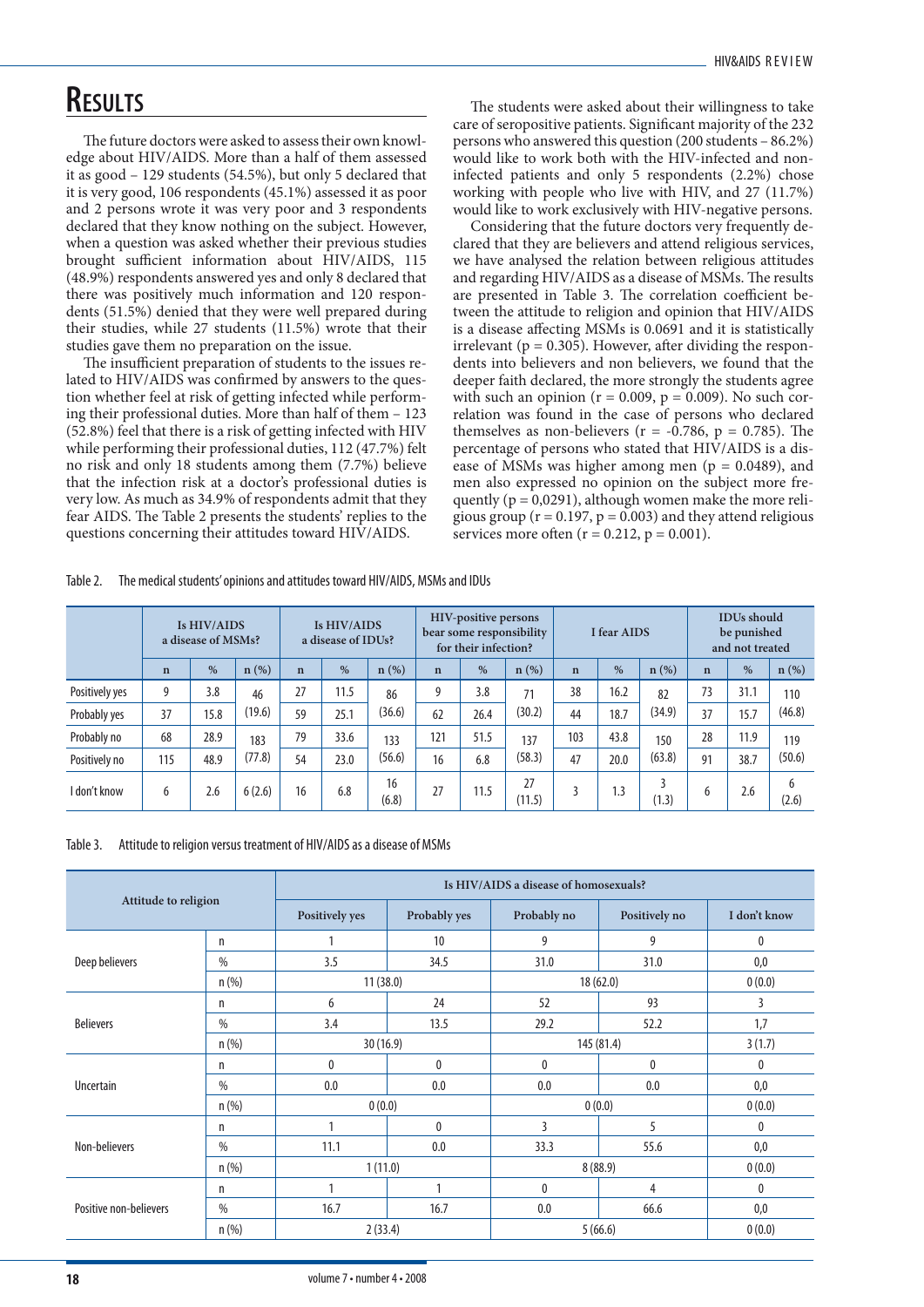Students were asked about their attitudes to MSM relationships. Out of the 235 respondents, 5 (2.1%) replied that such relationship should have legal status including a right to adopt children and according to 71 of them (30.2%) MSM relationships should have legal status without a right to adopt children, while 140 (59.6%) respondents declared that such relationships should be tolerated without any legal regulations and 19 of them (8.1%) wrote that they should be forbidden and punished.

Another question asked concerned the issue whether avoiding any private, not only sexual, contact with MSMs reduces HIV infection risk by 90%. Ten students (4.3%) replied positively yes, 37 (15.7%) – probably yes, 78 (33.2%) – probably no, 103 (43.8%) – positively no and 7 students (3.0%) had no opinion on the issue. If an acquaintance revealed being homosexual, 8 students (3.4%) would terminate any contacts with this person, 14 (6.0%) would limit them significantly, 32 (13.6%) would limit the contacts slightly, 103 persons (43.8%) declared that nothing would be changed and 7 respondents (3.0%) did not know how they would react in such a situation.

When asked whether during a professional training trip they would agree to share a room with a homosexual person of the same sex, more than a half (53.4%) of the respondents asked that they would agree (41 – 17.4% declared a positive yes, 108 – 46.0% said that probably yes), but 36.2% would not agree (36 – 15.3% probably would not agree, 49 – 20,9% would refuse positively).

The same persons who believed that avoiding contact with homosexuals reduces the risk of getting infected declared more frequently willingness to terminate any contacts with an acquaintance admitted to be homosexual  $(r = 0.2180, p = 0.01)$ , such persons would not like to share a room with a homosexual of the same sex  $(r = -0.1575,$  $p = 0.018$ ). And the persons who declared they would limit contact with homosexuals would not like to with them  $(r = -0.443, p = 0.000).$ 

The attitude toward religion did not either affect opinion concerning avoiding social contacts with homosexuals as a means to reduce HIV-infection risk ( $r = 0.1154$ ,  $p =$ 0.084), or potential maintaining contacts with an acquaintance who would admit being homosexual ( $r = 0.1267$ ;  $p =$ 0.058). However, the persons who declared deep faith would more frequently refuse to share a room with a person of such orientation ( $r = -0.1405$ ,  $p = 0.035$ ).

It was revealed that there is a significant correlation between regarding HIV/AIDS as a disease of both MSMs and IDUs ( $r = 0.3477$ ,  $p = 0.000$ ). In the respondents' opinion the problem of HIV/AIDS affects both these groups to the same extent.

### **Discussion**

Punishments for homosexual orientation was abolished from the Polish penal code as early as in 1932, earlier than in many other European countries and yet the society's attitude to other orientations than heterosexual has always been and still is inconsistent and controversial. After 2005 the issue of homosexuality was referred to by many politicians, who stressed resentment and hostility against sexual minorities. Human Rights Watch has recently drawn the authorities' attention to the phenomenon of intolerance of homosexuals and the European Parliament has passed resolutions on homophobia in Europe and in Poland.

The Polish legal regulations are harder on drug users. In 2000 the act on drug addiction prevention introduced punishment for possession of even small quantities of illegal substances, ranking manufacturers, dealers and drug users, i.e. addicts all as criminals. Public discussion held during the process of tightening the regulations and subsequent attempts to liberalise it revealed opinions of a significant part of the society supporting punishments for persons addicted to illegal substances.

Previous attitudes and prejudices originating from the social environment where future doctors were raised are often enhanced as a result of political and media campaigns. Important role is played also by opinions expressed by ordinaries of the dominant in Poland Catholic Church hierarchs, especially as currently they get more and more often involved in discussing modification of the Polish law and 88.0% of our respondents declared themselves as believers.

As a result of the HIV/AIDS epidemic more attention is paid to sexual orientations. Among people living with HIV there are a lot of persons openly admitting their homosexual orientation, more than among patients with other disorders. Many HIV-positive persons got infected as a result of using drug injections. Because of the improved prognosis for persons with HIV/AIDS, they will be treated also by other physicians, not only anti-retroviral therapy specialists. Earlier studies show that many doctors who graduated in the pre-AIDS era discriminate against patients living with HIV [8]. This is why we studied opinions and attitudes of future doctors toward HIV/AIDS, MSMs and IDUs.

More than a half (54.5%) of the respondents assessed their knowledge about HIV/AIDS as good or very good and yet only 48.9% of them declared that previous studies gave them enough information on this subject. More then a half (52.8%) of the future physicians felt that they are at risk of getting infected with HIV while performing their professional duties. More than 30% of the respondents fear AIDS.

In a 1986 evaluation at the University of Mississippi School of Medicine a hypothetical homosexual patient was viewed as being more responsible for his illness, more dangerous to others, and suffering less pain than a hypothetical heterosexual patient [9]. Kopacz et al. studied students of the 2nd year of medical studies before the beginning of their education on human sexuality and fount that 62% of the respondents expressed concern that working with HIV/ AIDS patients may be hazardous, only 16% feared that during the education process they would not obtain sufficient information to work safely with HIV-positive persons and AIDS-phobia was significantly associated with homophobia. [10].

At the behavioural level significant majority of the students who answered our questionnaire does not see an connection between social contacts and risk of HIV-infection, although every fifth future physician believes that avoiding personal contact with homosexuals markedly reduces HIV infection risk. For more than ¾ of the respondents an information that an acquaintance is homosexual would not affect their mutual relations, but 54 respondents (23.4%) would terminate or limit their relationship with such a person. Arnold et al. found in their study performed in Vienna that students of medicine expressed negative attitudes starting from reluctance to interact with lesbian and gays, even in a casual manner [11].

Among students of medicine there are also MSMs. In the questionnaire 1 man wrote that he was gay himself but he also added that he had had a HIV test and was not infected. However, during the discussions concerning results of the questionnaire no-one referred to his own sexual orientation. Regarding frequent homophobic statements of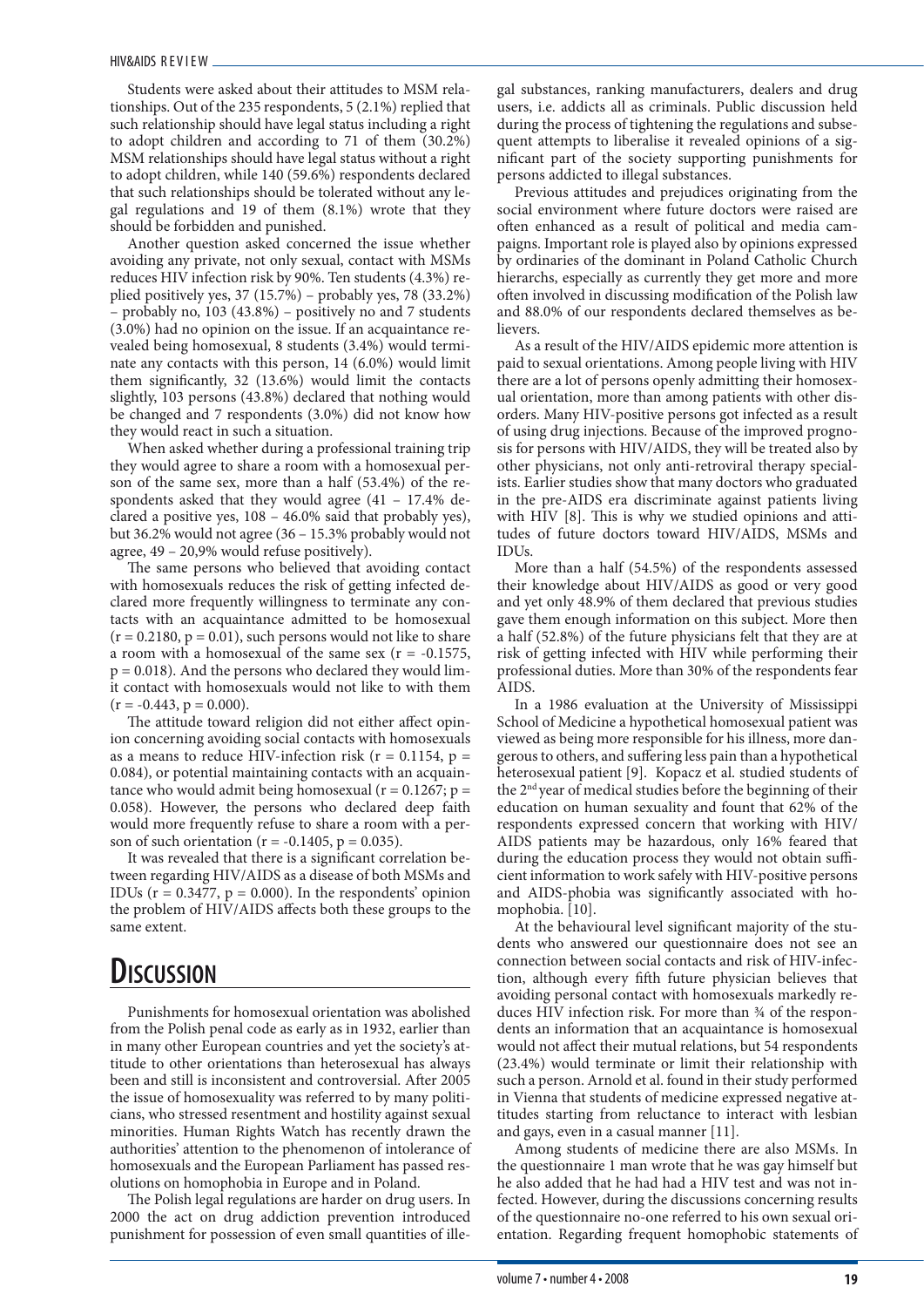his colleagues, both male and female, this has to be regarded as a self-protection attitude. In a study by Canadian scientists it was revealed that homosexual medical students and residents reported using considerable energy constantly assessing their environments, trying to find a balance between self-protection and self-disclosure, and that those who were coping with their first awareness of themselves as gay or lesbian during their medical training were especially vulnerable [12].

Prejudices against homosexuality are not rare among medical students and medical staff in many countries [11, 13, 14]. IDUs are also frequently marginalised, deprived of access to medical care and in the case of HIV-positive persons this may contribute to significant reduction of chances to commence anti-retroviral therapy, improvement of quality of life and longer life span.

The British scientists who made a research in mid-1980s among students of beginner years of medical studies found slight correlation between prejudices against homosexuals and knowledge about AIDS, there was a higher correlation with the confession [15]. It was also shown that teaching and promoting acceptance of MSMs and IDUs can bring about change [16].

Our study concerned students of two subsequent years, graduating from only one medical university in Poland and therefore they cannot be generalised as concerning all future physicians. But at the Medical University of Białystok there are students from all over Poland.

The obtained results suggest that in the process of educating future doctors, more attention should be paid to issues related to human sexuality and addictions, which may lead to reduction of the discriminative behaviours often experienced or felt by persons living with HIV. This is especially important now that HIV-positive persons live much longer.

- 1. Centers for Disease Control. Pneumocystis pneumonia Los Angeles. MMWR 1981; 30:250-252.
- 2. Rosinska M. Current trends in HIV/AIDS epidemiology in Poland, 1999-2005. Euro Surveillance: bulletin européen sur les maladies transmissibles 2006;11:94-7.
- 3. Shapiro MF, Hayward RA, Guillemont D, Jayle D. Residents' experiences in, and attitudes toward, the care of persons with AIDS in Canada, France, and the United States. JAMA 1992; 268:510-515.
- Harward R.A, Weissfeld JL. Coming to terms with the era of AIDS: attitudes of physician in U.S. residency programs. J Gen Intern Med 1993;8:10-18.
- 5. Lohse, N., Hansen, A-B., Pedersen, G., et al. Survival of persons with and without HIV infection in Denmark, 1995-2005. Ann Intern Med 2007;146:87-95.
- 6. Muga R, Langohr K, Tor J, et al. Survival of HIV-infected injection drug users (IDUs) in the highly active antiretroviral therapy era, relative to sex- and age-specific survival of HIV-uninfected IDUs. Clin Infect Dis 2007;4:370-376.
- Marzec-Bogusławska A. [Knowledge, attitudes and beliefs of polish medical students about HIV and AIDS.], Printmax, Warszawa, 2002.
- 8. Rogowska-Szadkowska D, Ołtarzewska AM, Sawicka-Powierza J, Chlabicz S. Medical care of HIV-infected individuals in Poland: impact of stigmatization by health care workers. AIDS Patient Care STDs 2008;22:81-83.
- Kelly JA, Lawrence JS, Smith S, Hood HV, Cook D.J. Medical students' attitudes toward AIDS and homosexual patients. J Med Educ 1987;62:549-556.
- 10. Kopacz DR, Grossman LS, Klamen DL. Medical students and AIDS: knowledge, attitudes and implication for education. Health Educ Res 1999;14:1-6.
- 11. Arnold O, Voracek M, Musalek M, Springer-Kremser M. Austrian medical students' attitudes toward male and female homosexuality: a comparative survey. Wien Klein Wochenschr 2004;116:730-736.
- 12. Risdon C, Cook D, Willys D. Gay and lesbian physicians in training: a qualitative study. Can Med Ass J (CMAJ) 2000;162:331-334.
- 13. Fitzpatrick R, Dawson J, Boulton M, McLean J Hart G, Brookes M. Perception of general practice among homosexual men. Brit J General Practice 1994;44:80-82.
- 14. Smith DM, Mathews WC. Physicans' attitudes toward homosexuality and HIV: survey of a California Medical Society – revisited (PATHH-II). J Homosex 2007;52:1-9.
- 15. Morton AD, McManus IC. Attitudes to and knowledge about the acquired immunodeficiency syndrome: a lack of correlation. Br Med J 1986;293:1212.
- 16. Wallick MM, Cambre KM, Townsend MH. Influence of a freshman-year panel presentation on medical student's attitudes toward homosexuality. Acad Med 1995;70:839-841.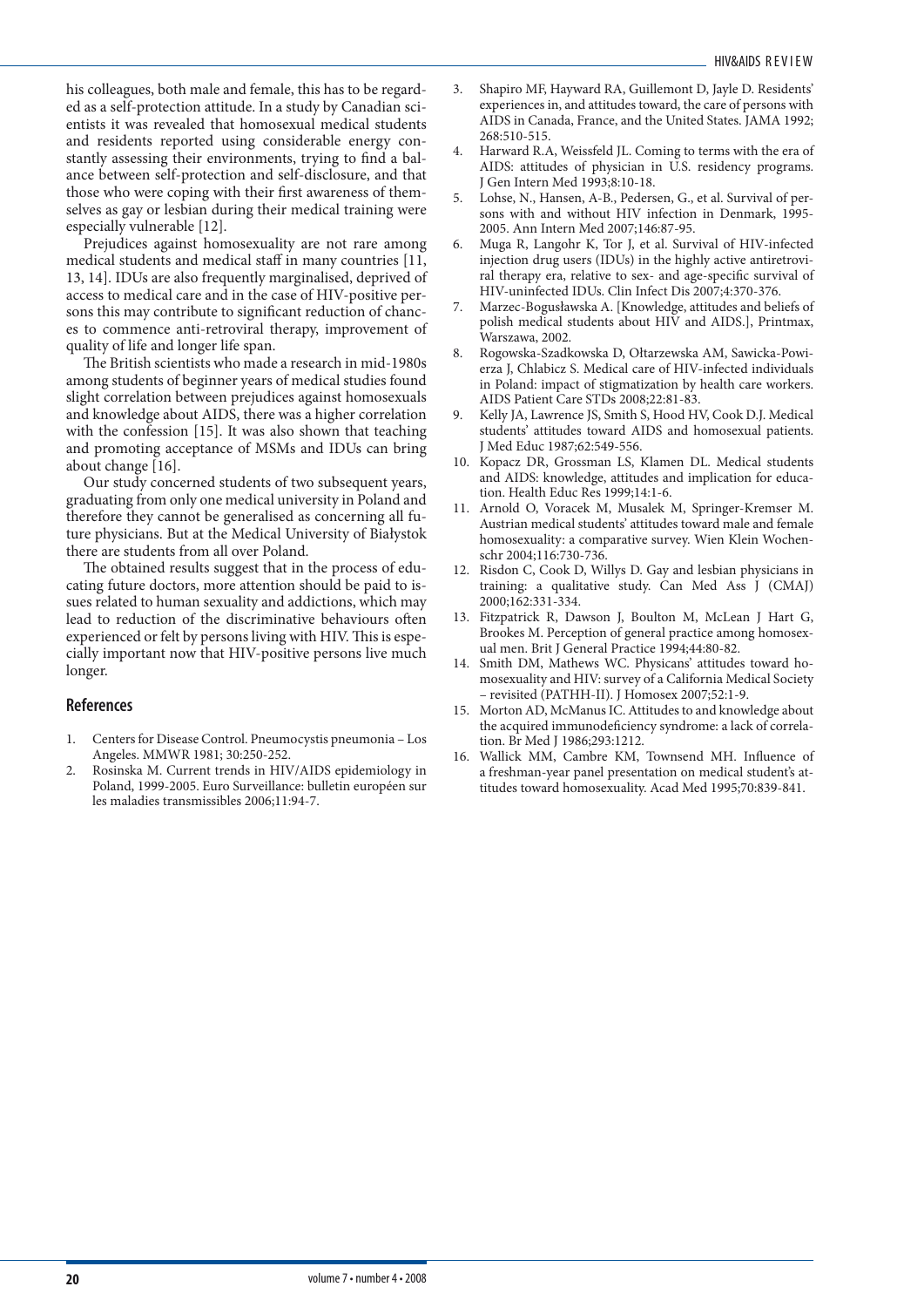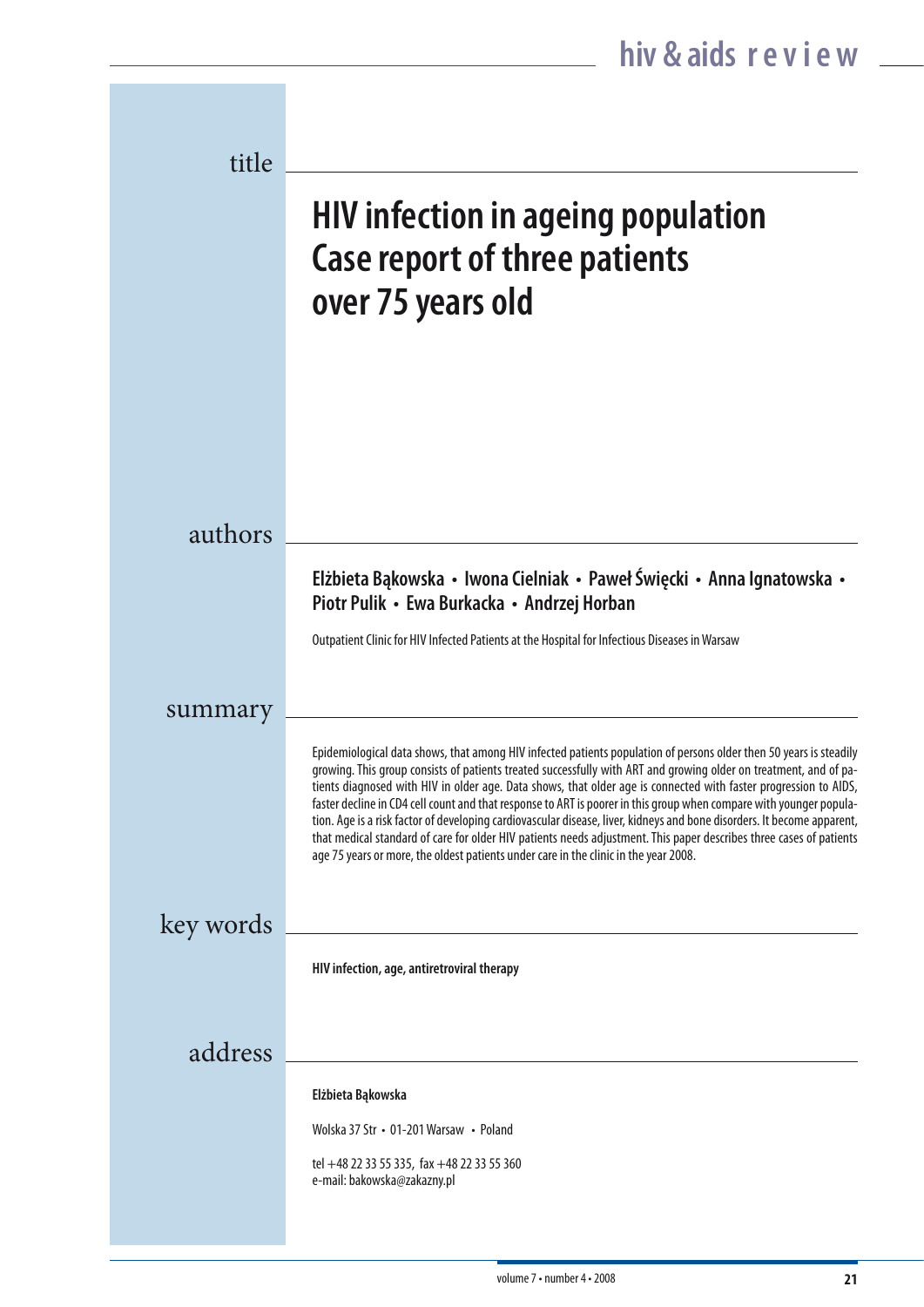### **BACKGROUND**

HIV infection was always regarded as a disease of youth. Epidemiologic data, however, demonstrate that the prevalence of HIV and AIDS among persons 50 years of age or older is increasing. (1) This population consists of two groups. In one, there are people infected in older age. Data presented by CDC (2) shows, that cases of newly diagnosed patients in age over 50 is stable, about 10% of all new infections. It means, that with increasing number of new HIV infections, number of new cases among older people is also growing. Prevention programs are usually addressing young population. People in age over 50 don't consider themselves to be in risk group. New and effective ways of impotence treatments facilitate sexual activity among older people. Taking those facts under consideration, it can be expected that the number of new infections among older people will increase also in future. Second group of patients over 50 years old are those treated successfully with ARV. Improvements in the efficacy of ART have led to increased survival among HIV-infected. Number of people infected 20 years ago or more is growing. This is the main source of increasing number of patients over 50 years of age.

Impact of patients age on natural course of HIV infection was investigated in cohort studies from pre-HAART era. (3,4,5) It shows that the ability of the immune system to fight pathogens decreases with age. In consequence, older HIV-infected individuals may have poorer prognoses than the younger persons. Older age at seroconversion was associated with faster progression to AIDS or death and with a more rapid decline in CD4+ cell count. Introduction of antiretroviral treatment changed those prognosis.

In studies comparing immunological response to treatment in age groups, older patients had smaller median CD4 cell increase vs young people (1,2,3,4). Although old age was connected with faster immune system deterioration and smaller increase of CD4 cell count during treatment, older patients achieved superior virologic responses following HAART initiation compared with younger pa-

tients (5,6,7). This may be due to better adherence to antiretroviral treatment among older patients.

Age is well known risk factor of cardiovascular diseases in general population. Data from many HIV cohorts confirm that age is an independent factor of CVD among HIV infected persons (1,2,3). Similar findings are connected with metabolic syndrome. A prospective, cross-sectional studies, as well as cohort studies like D:A:D shows connection between age and increased risk of hypercholesterolemia and diabetes mellitus (1,2,3). Creatinine clearance decreases with age in general population as well as among HIV infected people. Multivariate analysis shows that age was a strong predictor of chronic renal failure (1,2). Age has also been linked with bone disease among HIV infected persons. Observational case control analysis shows association between low mineral density or osteoporosis and older age in HIV infected individuals (1).

### **Material and Methods**

Outpatients clinic for HIV infected persons at Hospital for Infectious Diseases in Warsaw operates since 1990. Over 3000 patients are in medical care in this clinic. Some individuals for 19 years. Population that was infected in late 80s and was cared for in outpatients clinic in early 90s is now 20 years older, approaching 50 years of age or more. Advanced age is connected with specific health problems, especially in HIV infected population. In this paper cases of three oldest patients in the clinic are presented. Those are three males age 75 years or more.

#### **Case 1**

#### **Male, born 1933. HIV infection confirmed with WB test in 2001.**

- Time of infection unknown.
- Way of transmission unknown.
- HBV negative, HCV negative
- Single, never married
- Not smoking, no history of alcohol or narcotics use.

At the time of HIV diagnosis:

- CD4 153 cell/mm3 , VL >75 000 copies/ml
- Diagnosed with esophageal candidosis confirmed in gastroscopy

• Treated with metoprolol, due to blood hypertension Antiretroviral treatment

- Zidovudine/lamivudine + efavirenz started 30.08.2001
- Changed to zidovudine/lamivudine + nevirapine 14.12. 2004 due to hypercholesterolemia. • Patient continues stable ART.

Immunological response

- Patient started treatment with CD4 153 cell/mm<sup>3</sup> and VL > 75 000 copies/ml.
- From  $5.10.2001$  CD4  $> 200$  cell/mm<sup>3</sup>. CD4 cell count reached 400-600 cell/mm<sup>3</sup>, and remains on this stable level. CD4 cells count changes are presented in Figure 1.
- Viral load reached undetectable level on 13.08.2002, and remains undetectable (Figure 2).

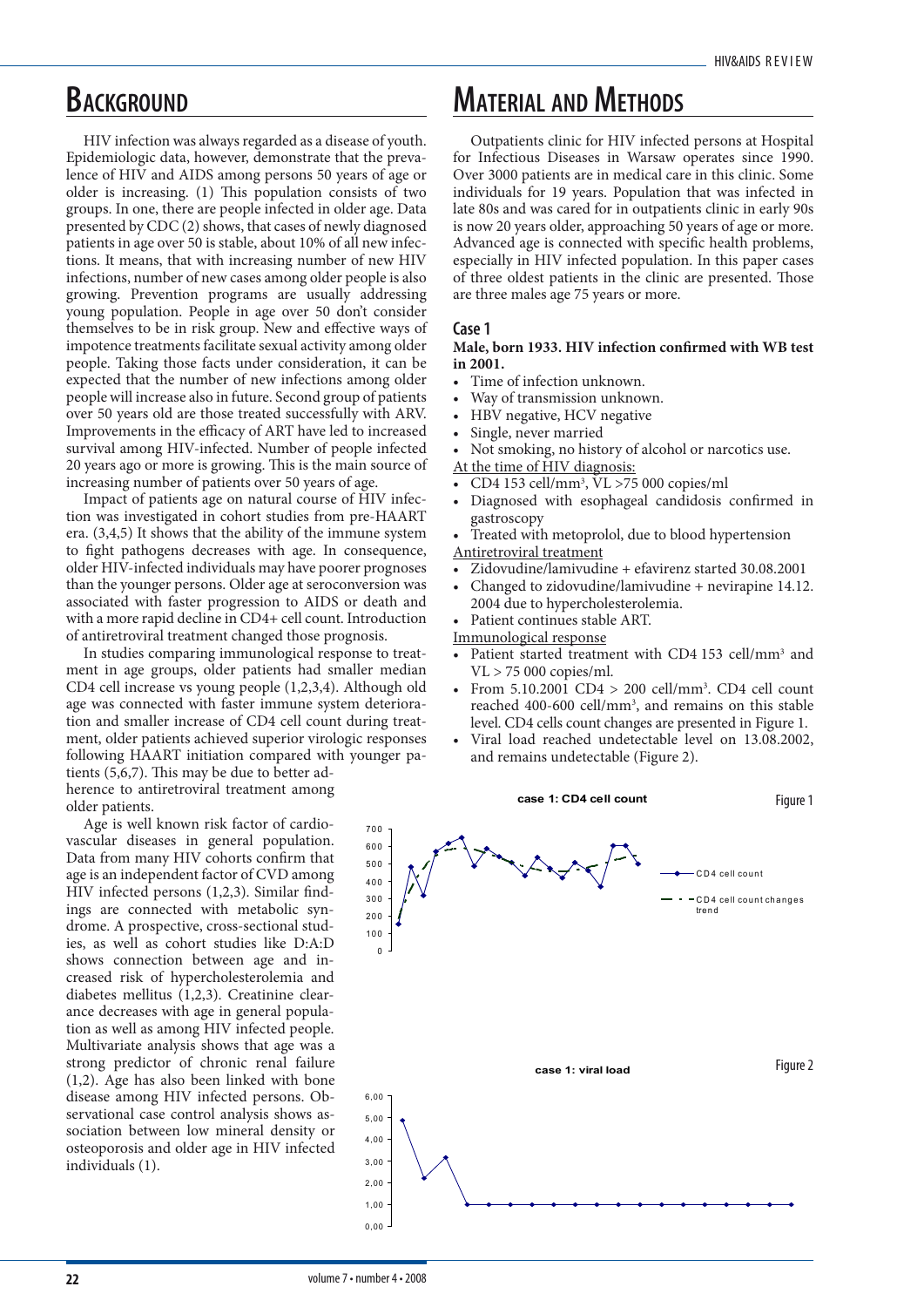Cardiovascular disease: Patient was diagnosed with hypertension before HIV infection. Treated with metoprolol, enalapril, indapamid. No symptoms of CVD disease.

Metabolic syndrome: Patients weight is stable, between 78 and 83 kg, BMI is 30,8. There is visible abdominal fat accumulation. From Feb 2002 elevated glucose level was observed. In 2007 diabetes was diagnosed, patient started treatment with oral antidiabetic drugs. From Feb 2002 elevated lipids level was observed. Patient started treatment with atorvastatin in Feb 2004. Patient fulfils all criteria of metabolic syndrome.

Kidney function: From Sep 2002 mild elevation of creatinine level is intermittently observed. GFR within normal limits.

Bone disorders: In chest X-ray done in April 2004 additional finding was possible decrease of bone density. DEXXA scan was not done.

Other: In October 2006 arterial stenosis in lower extremities was diagnosed. Claudication distance is about 300 m. From the year 2005 patient shows symptoms of depression and memory loss.

#### **Case 2**

#### **Male, born 1933. HIV infection confirmed with WB test Feb 1999**

- Time of infection probably 1998/1999. First EIA test January 1999 uncertain.
- Way of transmission unknown.
- HBV negative, HCV negative
- Married, has children
- Smoking, no history of alcohol or narcotics use.
- At the time of HIV diagnosis:
- CD4 627 cell/mm<sup>3</sup>, VL 4546 copies.
- Recurrent pneumonia, chronic bronchitis, depression Antiretroviral treatment
- Started with combivir + nevirapine in June 1999, when CD4 cell count was 481 cells/mm<sup>3</sup>
- In February 2001 change of AZT to d4t due to diarrhea and muscle pain in legs.
- In March 2001 returned to previous combination, combivir + nevirapine due to polineuropathy.
- In October 2002 change to ziagen + nevirapine + nelfinavir due to myalgia and hematologic disorders.
- In December 2002 change of nelfinavir to kaletra due to diarrhea
- In November 2003 change of ziagen to 3TC due to hypersensitivity
- In June 2004 kaletra changed to tenofovir due to hypercholesterolemia
- In September 2004 nevirapine changed to atazanavir due to headaches
- In July 2006 intensification of treatment to 3TC + tenofovir + atazanavir + ritonavir. Patient remains on this combination till now.
- Immunological response

Patient was changing therapy 8 times in 7 years, in all cases due to side effects and toxicity. Between July and October 2002 patient stopped therapy due to severe myalgia and polineuropathy. It resulted in short elevation of HIV replication. Except of this episode viral load remains undetectable. From the beginning of ART, CD4 cell count is high. CD4 cell count changes trend remains slowly raising.

CD4 cell count changes are presented in Figure 3 and viral load in Figure 4.

In June 2003 esophageal candidosis was confirmed in gastroscopy.

Cardiovascular disease: In February 2001 patient was hospitalized in Internal Diseases Ward due to supraventricular arrhythmia. Complex cardiological diagnostic was performed. ECG, Holter and echocardiography. No symptoms of ischemia were found. Supplementation with potassium, magnesium and beta-blocker treatment improved patients status. He remained under permanent care of cardiologist, with no new symptoms of cardiovascular disease.

Metabolic syndrome: Patients weight remains stable, about 80 kg. BMI 23,3 Mild abdominal fat accumulation was observed. No symptoms of diabetes. Lipid levels was normal or slightly elevated.

Kidney function: within normal range.

Bone disorders: In October 2007 osteopenia was found in DEXXA scan. No treatment was administered.

Other: From May 1999 patient was diagnosed and treated for depression.

Chronic bronchitis, recurrent pneumonia were diagnosed before HIV infection. X-ray shows symptoms of pulmonary emphysema.

In Feb 2008 arthritis with elevated uric acid was diagnosed. Treatment with colchicines was administered, with recovery.

Patient suffered from severe polineuropathy, connected with ARV treatment. Symptoms decreased after change of treatment.

In April 2008 arterial stenosis in lower extremities was diagnosed.

From 2005 increasing feet edema and problems with movement due to pain in lower extremities are seen. Calcaneal spur and bone atrophy of feet were diagnosed.

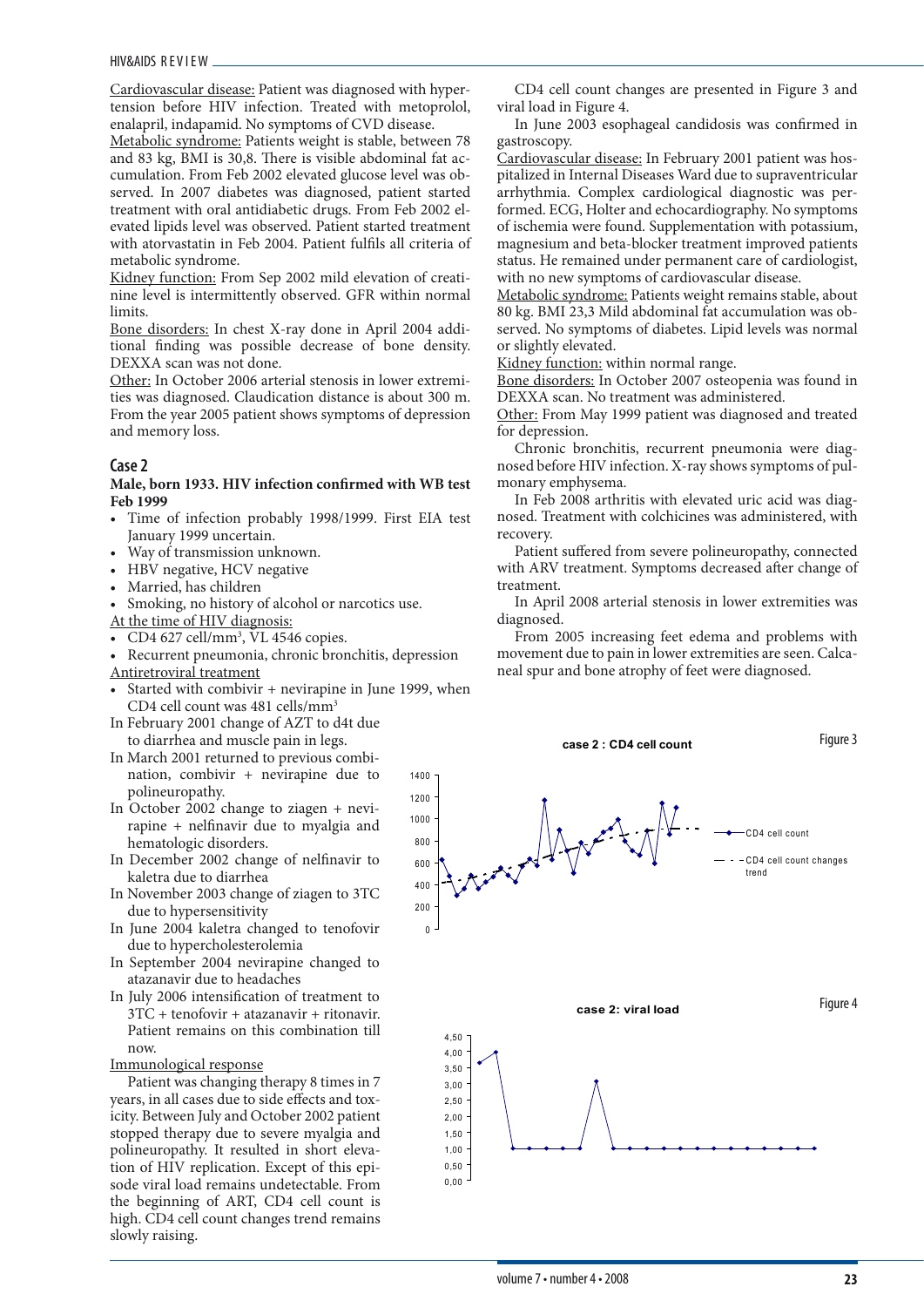#### **Case 3**

#### **Male, born 1927. HIV infection confirmed with WB test, in May 2008**

- Last negative HIV test May 2007
- Way of transmission bisexual
- HBV negative, HCV negative

At the time of HIV diagnosis:

- CD4 363 cell/mm<sup>3</sup> VL >100 000 copies
- Hypertension diagnosed before HIV infection
- Carcinoma prostate diagnosed in July 2007
- Other
- Patient has deep depression. After initial diagnosis of HIV infection, he refused treatment or any contact with the Clinic.

### **Discussion**

This paper presents three oldest patients treated in outpatient clinic for HIV positive patients in Warsaw. It can be expected, that problems connected with ageing of HIV infected population will be expressed especially in those patients.

 In the first case, patient was diagnosed in the late stage of infection, at the time of opportunistic infection. It represents the situation when older patients don't consider themselves in risk of HIV infection. Second patient was diagnosed at the beginning of HIV infection. Early diagnosis was possible due to exacerbation of chronic respiratory tract disease, that might be connected with HIV. The third case represents a person aware of risk behavior and checking HIV status regularly. Patients were diagnosed with HIV in age 68, 66 and 81 respectively. All represent a group of patients diagnosed in age over 50. Way of transmission in first two cases remains unknown. All three patients were reluctant to discuss possible source of infection, nor risk behaviors that could be connected with HIV infection. Aversion to talk about this issues can be related to depression observed later in all cases.

Analyzing first measured CD4 cell count, it appears that results corresponded with suspected stage of infection. In the first case CD4 was low, 153 cells/mm<sup>3</sup>. In the second and third case high, 627 and 363 cells/mm<sup>3</sup> respectively. Viral load results doesn't show such coincidence. In published data advanced age was connected with rapid progression to AIDS. It is not confirmed in presented cases, because in the first case no data are available when patient was infected and for how long HIV was damaging immune system. In the second and third case, patients were diagnosed in early stage of the disease. The first patient started treatment immediately after diagnosis, second patient started treatment soon after diagnosis, when CD4 cell count was 481 cells/mm<sup>3</sup>. ARV treatment changes the natural course of disease and no influence of age on the disease can be seen. Both patients continue treatment with good results: undetectable viral load and high CD4 cell count. Good immunological response is reflected also by only one case of new opportunistic infection, esophageal candidosis diagnosed in second patient. This infection was connected mostly with long treatment with antibiotics due to recurrent bronchitis. All changes of ARV drugs in case one and two were connected with side effects, intolerance or toxicities. Part of those findings are in accordance with observation that older patients are more compliant in comparison with younger population. Good adherence results in undetectable viral load achieved soon after start of ART, and that was confirmed in cases 1 and 2. Poorer immunological response to treatment connected with age is hard to confirm in presented cases. Both patients who received treatment have good immunological response, high CD4 cell count and stable CD4 change trends .

Symptoms connected with older age like increased risk of cardiovascular diseases, metabolic syndrome, bone diseases or renal impairment were found in cases one and two. First patient presented all symptoms of metabolic syndrome, hypertension, osteopenia, and decrease of renal function. Second patient was diagnosed with supraventricular arrhythmia, hypertension, and osteopenia. Both were diagnosed with arterial stenosis in lower extremities. Third patient was treated for hypertension, but no additional data about this patient is available. Those findings confirm already published data, about age related symptoms in HIV positive population. It indicates the importance of performing scrupulous diagnostic procedures to detect early symptoms of cardiovascular disease, metabolic syndrome or other diseases connected with age, especially in patients aged more than 50 years. The same health problems that apply to general population, also apply to HIV infected patients. Problems for HIV positive persons increase with start of ART, because treatment is often connected with appearance of risk factors like dyslipidemia, elevated glucose and other symptoms. Population 50 + should be aware of possible health problems and advised about changes in the life style, diet and prophylaxis to avoid diseases mentioned above.

In all three presented cases severe depression was the dominating symptom. First patient was taking small doses of antidepressants, but refused to visit psychiatrist. Depression in his case was connected with memory loss and cognitive function impairment. As a result any changes in treatment, diet or daily routine, was very difficult to introduce. Second patient was diagnosed with depression and is under permanent care of psychiatrist. Patient takes antidepressants but it is not improving his mental state. In third case depression in time of HIV diagnosis led to refusal of treatment or any contact with the clinic.

Severe depression in older persons, symptom seen in all presented cases, should be approached with special attention. Epidemiologic data from pre-HAART era, as well as actual data shows an increased rate of HIV-associated dementia among older patients (1,2). Depression and dementia have a deep impact on both diagnostic and treatment process. Those findings confirm importance of complex, multispecialist approach to HIV patients, with particular consideration of psychiatrist and psychologist. Regular assessment of neuropsychological impairment and depression is especially important in older patients.

### **Conclusion**

Analysis of patients over 75 years of age confirms that diseases like cardiovascular disorders, metabolic syndrome, osteoporosis and kidney disorders can be expected in ageing HIV infected persons. Regular screening is particularly important in this group. Evaluation of cardiovascular risk, monitoring of fasting lipid and glucose levels, renal function, and markers of bone disease should be undertaken within routine follow-up.

Antiretroviral therapy could be safely administered to elderly patients, and results of treatment are good. Differences in natural course of HIV disease and immune restoration after HAART between young and old population lead to suggestion, that perhaps older patients should start treatment earlier.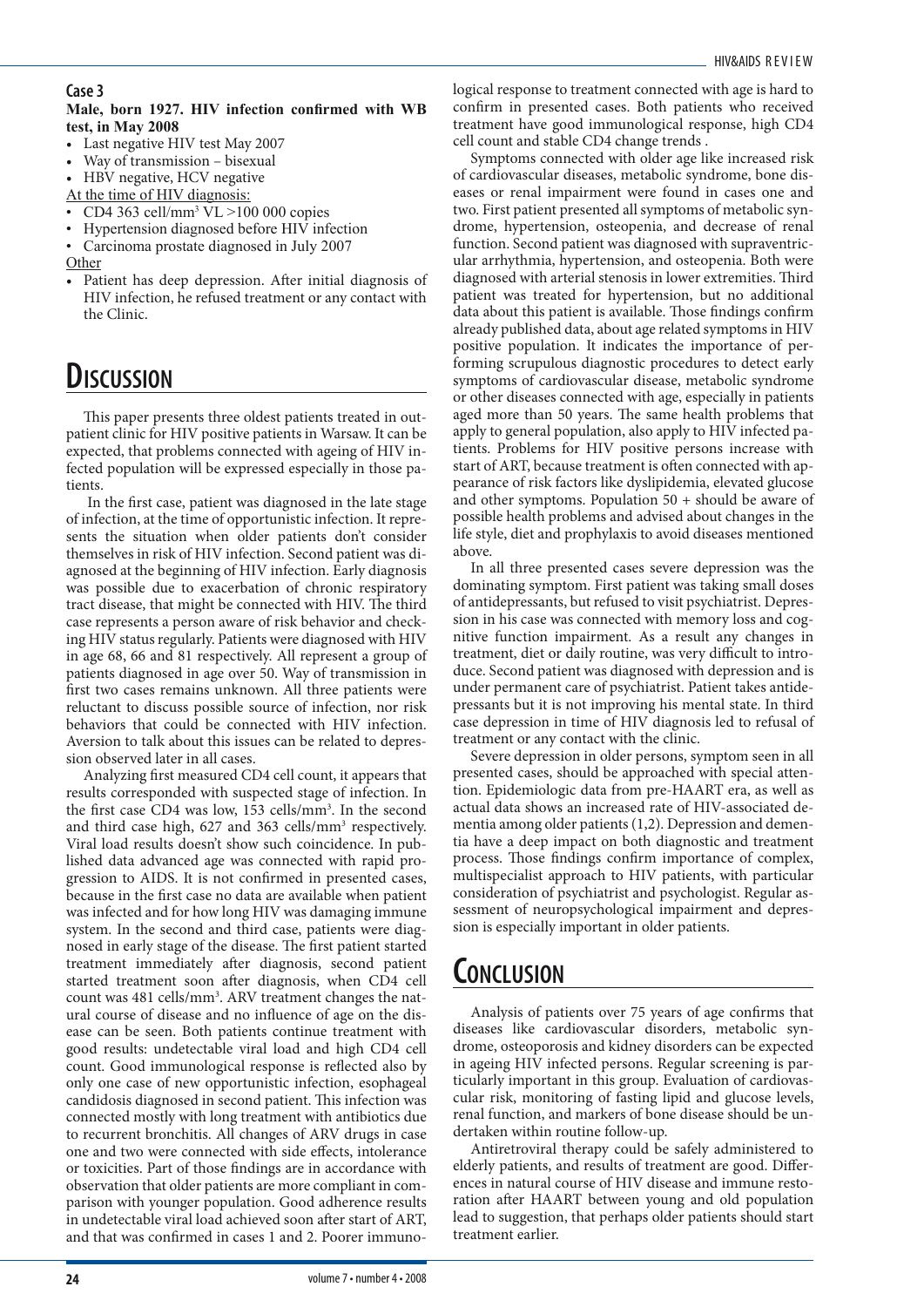Older patients especially need multispecialist medical care. Psychiatrist and psychologist help is very important. There is need for regular monitoring of neurocognitive disorders and care of specialist.

- 1. Mack KA, Ory MG. AIDS and older Americans at the end of the twentieth century. J Acquir Immune Defic Syndr. 2003;33(suppl 2):S68-S75.
- 2. Centers for Disease Control and Prevention. HIV/AIDS surveillance report, 2005. Available at: http://www.cdc.gov/hiv/ topics/surveillance/resources/reports. Accessed April 26, 2007.
- 3. Babiker AG, Peto T, Porter K, et al. Age as a determinant of survival in HIV infection. J Clin Epidemiol. 2001;54(suppl 1):S16-S24.
- 4. Carre N, Deveau C, Belanger F, et al. Effect of age and exposure group on the onset of AIDS in heterosexual and homosexual HIV-infected patients. SEROCO Study Group. AIDS. 1994;8:797-802.
- 5. Phillips AN, Lee CA, Elford J, et al. More rapid progression to AIDS in older HIV-infected people: the role of CD4+ Tcell counts. J Acquir Immune Defic Syndr. 1991;4:970-975.
- 6. Kaufmann GR, Perrin L, Pantaleo G, et al. CD4 T-lymphocyte recovery in individuals with advanced HIV-1 infection receiving potent antiretroviral therapy for 4 years: the Swiss HIV Cohort Study. Arch Intern Med. 2003;163:2187-2195.
- Viard JP, Mocroft A, Chiesi A, et al. Influence of age on CD4 cell recovery in human immunodeficiency virus-infected patients receiving highly active antiretroviral therapy: evidence from the EuroSIDA study. J Infect Dis. 2001;183:1290- 1294.
- 8. Kalayjian RC, Spritzler J, Pu M, et al. Distinct mechanisms of T cell reconstitution can be identified by estimating thymic volume in adult HIV-1 disease. J Infect Dis. 2005;192:1577- 1587.
- 9. Gandhi RT, Spritzler J, Chan E, et al. Effect of baseline- and treatment-related factors on immunologic recovery after initiation of antiretroviral therapy in HIV-1-positive subjects: results from ACTG 384. J Acquir Immune Defic Syndr. 2006;42:426-434.
- 10. Paredes R, Mocroft A, Kirk O, et al. Predictors of virological success and ensuing failure in HIV-positive patients starting highly active antiretroviral therapy in Europe: results from the EuroSIDA study. Arch Intern Med. 2000;160:1123-1132.
- 11. Wellons MF, Sanders L, Edwards LJ, Bartlett JA, Heald AE, Schmader KE. HIV infection: treatment outcomes in older and younger adults. J Am Geriatr Soc. 2002;50:603-607.
- 12. Hinkin CH, Hardy DJ, Mason KI, et al. Medication adherence in HIV-infected adults: effect of patient age, cognitive status, and substance abuse. AIDS. 2004;18(suppl 1):S19-25.
- 13. Friis-Møller N, Sabin CA, Weber R, et al, for the Data Collection on Adverse Events of Anti-HIV Drugs (DAD) Study Group. Combination antiretroviral therapy and the risk of myocardial infarction. N Engl J Med. 2003;349:1993-2003.
- 14. Lichtenstein K, Armon C, Buchacz K, Moorman A, Wood K, Brooks J. Early, uninterrupted ART is associated with improved outcomes and fewer toxicities in the HIV Outpatient Study (HOPS). Program and abstracts of the 13th Conference on Retroviruses and Opportunistic Infections; February 5-8, 2006; Denver, Colorado. Abstract 769.
- 15. Carr A, Grund B, Neuhaus J, et al. ART and asymptomatic ischemic heart disease in HIV-infected adults: a cross-sectional analysis of patients enrolling in the SMART trial. Program and abstracts of the 13th Conference on Retroviruses and Opportunistic Infections; February 5-8, 2006; Denver, Colorado. Abstract 736.
- 16. Mondy K, Overton ET, Grubb J, et al. Metabolic syndrome in HIV-infected patients from an urban, Midwestern US outpatient population. Clin Infect Dis. 2007;44:726-734.
- 17. Worm S, Sabin C, El-Sadr W, et al. The metabolic syndrome at baseline in the D:A:D study. Program and abstracts of the 8th International Congress on Drug Therapy in HIV Infection; Glasgow, Scotland; 12-16 November, 2006. Abstract P124.
- 18. Sabin C, Friis-Møller N, Reiss P, et al. Risk factors for new onset diabetes mellitus (DM) in HIV patients. Program and abstracts of the 3rd International AIDS Society Conference on HIV Pathogenesis and Treatment; Rio de Janeiro, Brazil; 24-27 July, 2005. Abstract TuPe2.2B28.
- 19. Kalayjian R, Fransceschini N, Gupta S, et al. The association between suppression of HIV-1 replication and glomerular filtration rates among subjects on ACTG A5001 (the ALL-RT). Program and abstracts of the 14th Conference on Retroviruses and Opportunistic Infections; February 25-28, 2007; Los Angeles, California. Abstract 827.
- 20. Mocroft A, Kirk O, Gatell J, et al. Detection of chronic renal failure (CRF) among HIV-infected patients within the EuroSIDA Study. Program and abstracts of the 14th Conference on Retroviruses and Opportunistic Infections; February 25-28, 2007; Los Angeles, California. Abstract 828.
- 21. Overton T, Mondy K, Bush T, et al. Factors associated with low bone mineral density in a large cohort of HIV-infected US adults: baseline results from the SUN study. Program and abstracts of the 14th Conference on Retroviruses and Opportunistic Infections; February 25-28, 2007; Los Angeles, California. Abstract 836.
- 22. McArthur JC, Hoover DR, Bacellar H, et al. Dementia in AIDS patients: incidence and risk factors. Multicenter AIDS Cohort Study. Neurology. 1993;43:2245-2252.
- 23. Valcour V, Shikuma C, Shiramizu B, et al. Higher frequency of dementia in older HIV-1 individuals. Neurology. 2004;63: 822-827.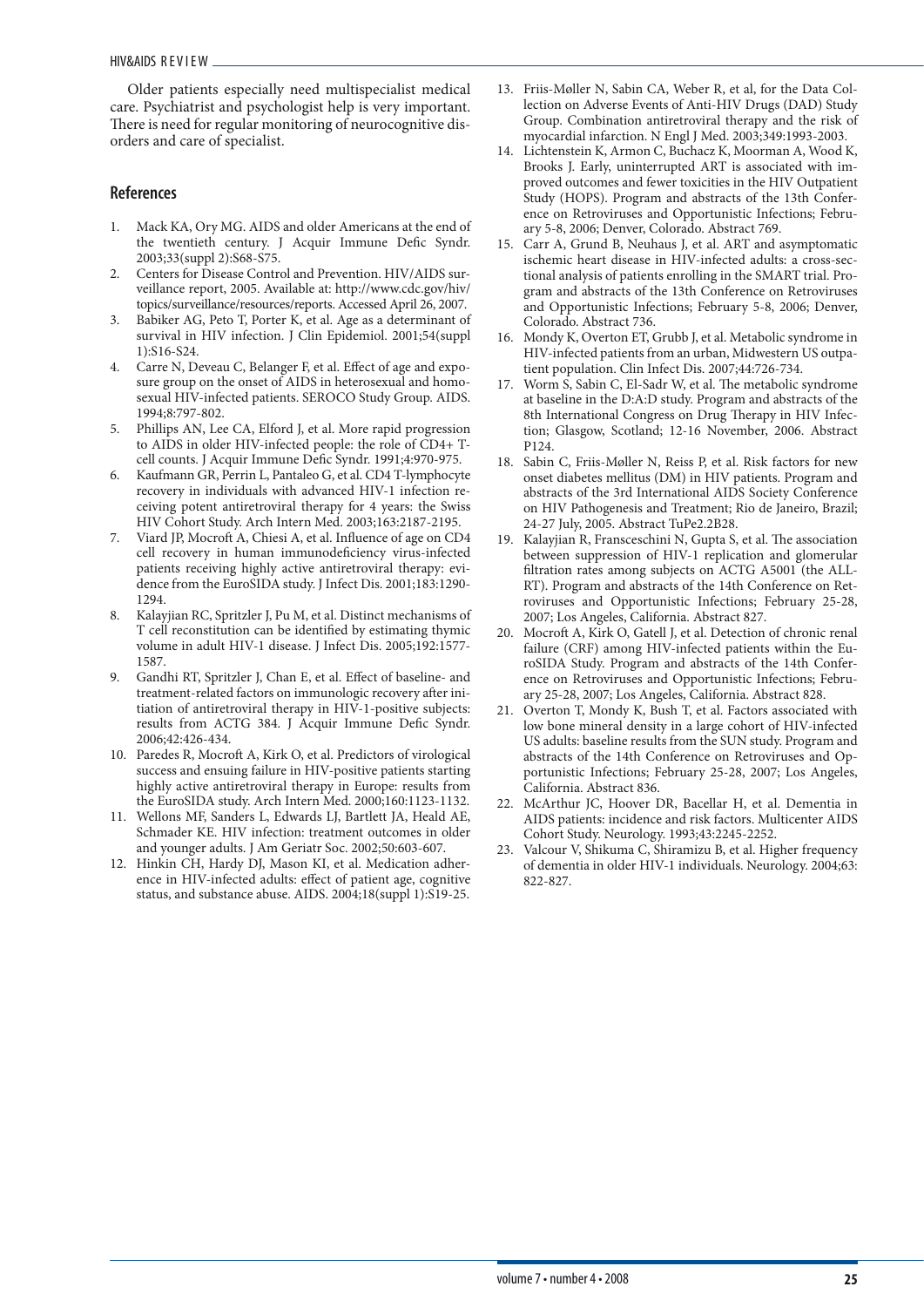**A heavily pre-treated HIV positive patient with limited treatment options and multiple concomitant diseases treated successfully with raltegravir – the first case in Poland** authors **Bartosz Szetela**  Department of Infectious Diseases, Wroclaw Medical University Koszarowa Street 5 • Wroclaw • Poland e-mail: Bartosz Szetela – bartekszetela@poczta.fm Jacek Gasiorowski – jacekgasiorowski@yahoo.co.uk summary **Bartosz Szetela • Jacek Gasiorowski • Malgorzata Zalewska** Department of Infectious Diseases, Wroclaw Medical University We present a case of a heavily antiretrovirally pre-treated 38-year old male patient with numerous concomitant diseases and no or very few treatment options available who was started on raltegravir regimen, as part of early access programme, with optimized background. The patient's previous regimes all have finally failed and he accumulated numerous drug mutations. He also had developed a chronic disseminated MAC infection, which probably was responsible for the failure of his antiretroviral therapy. After changing the regimen to raltegravir in March 2008, CD4 cell count rose and HIV viremia became undetectable. Now the patient is still taking the new regimen without any side effects and is in good medical condition. No signs of HIV infection or concomitant diseases progression are present so far. key words **raltegravir, heavily antiretrovirally pre-treated patients** title address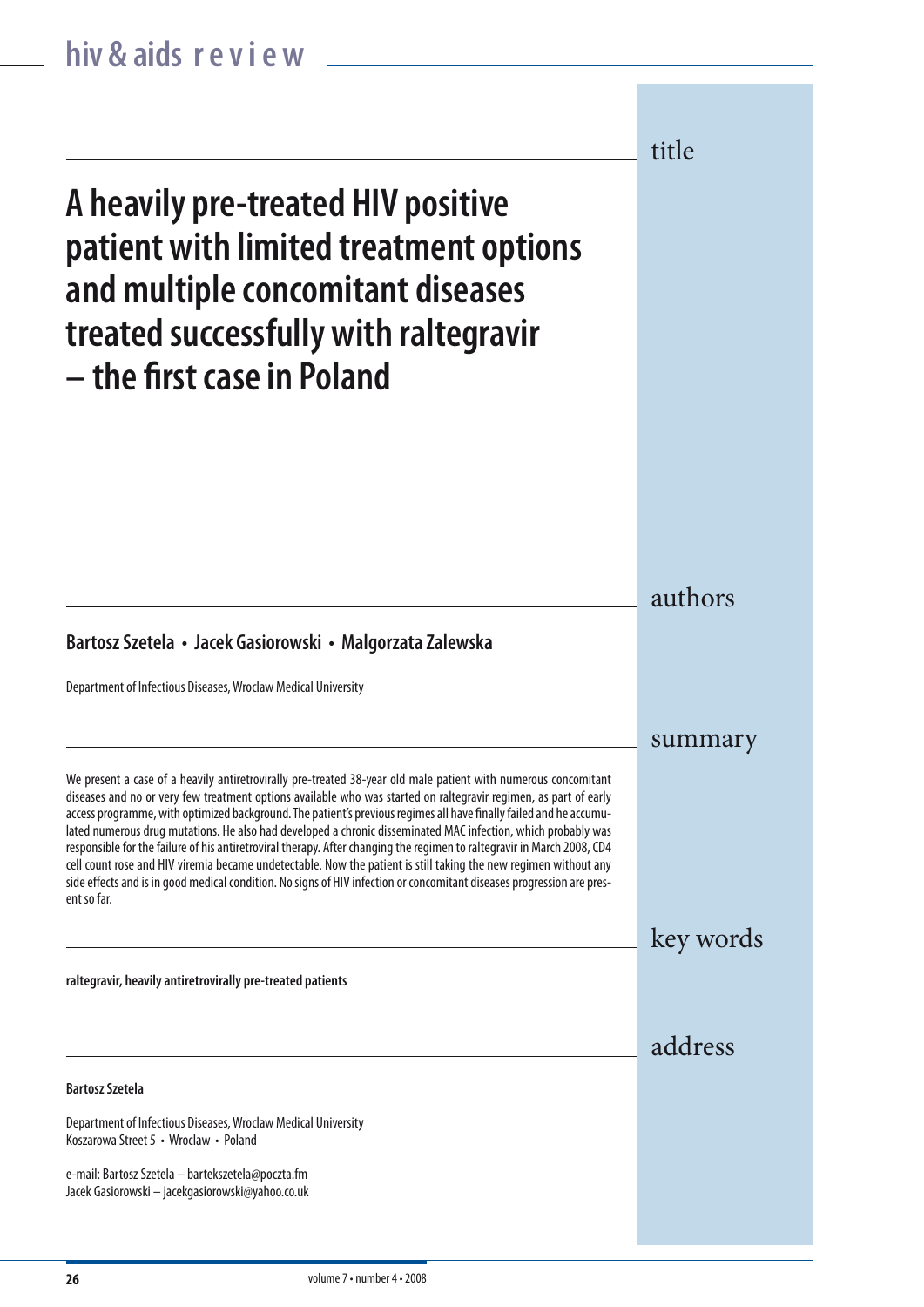### **BACKGROUND**

In recent years new antiretroviral drugs and new drug groups became available giving hope to patients infected with multiple resistant HIV. Such resistance can be either primary or acquired. As the rate of new infections with primary resistant HIV in Poland exceeds 10% (confirmed in SPREAD study) each new patient should have a genotypic assay performed as soon after diagnosis as possible or at least blood specimen preserved. Genotypic assay should also be performed if viral escape occurs and before regimen change but due to mutation archiving HIV resistance genotype alone can sometimes be misleading and careful analysis of drug history is essential (1,2).

### **Case presentation**

A 38-year-old Caucasian man diagnosed with HIV-1 and HCV infection in 1997 (most probably intravenous drug use) started combined antiretroviral therapy (cART) for the first time in March 1997 with zidovudine, lamivudine and saquinavir. At the beginning of treatment CD4 T cell count was 37 cells/µl and HIV RNA viral load 150.000 copies/ml. In the course of cART the patient was questionably adherent at times, once stopping the treatment altogether. In the beginning of treatment history (1999) he was hospitalized due to Pneumocystis pneumonia (PCP) and later on because of disseminated atypical mycobacteriosis. The mycobacteriosis became his main medical problem complicating the course of treatment on many occasions with anemia, renal insufficiency in the course of mycobacterial sepsis, hepatosplenomegaly, pneumonia, cervical lymphadenitis with abscess formation and finally subphrenic and left pleural abscesses in 2007. Due to this infection his antiretroviral treatment had to be changed on a few occasions. In 2001 the patient was also diagnosed with necrotic pancreatitis but we could not ascertain whether it was caused by mycobacterial infection itself or drug toxicity. In the course of treatment the patient received ethambutol together with azitromycin or ciprofloxacin for over 2 years and occasionally steroids during disease exacerbations. During one episode of mycobacterial disease exacerbation bacterial resistance assay was performed revealing resistance to all tested drugs namely ethambutol, rifampicin, isoniazide and streptomycin. The patient received cycloserin and etionamide and the symptoms subsided.

During 11 years of antiretroviral treatment the patient had received 9 different drug regimens but HIV viremia was always detectable apart from efavirenz-based regimen (1999-2001). However, after 18 months of this treatment the patient developed resistance to efavirenz, confirmed by breakthrough viremia but not by resistance test done in 2007. Other resistance mutations in this test included for reverse transcriptase M41L, M184V and T215Y and for protease L10F, V32I, M46I, I47V, I50V, I62V, L63P, A71V and V82A leaving only tipranavir as one fully active drug. Even though there were no obvious mutations for NNRTIs present we decided not to re-introduce them taking the patient's cART history into account. The patient was receiving suboptimal treatment continually and we waited for new potent drugs to become available. CD4 cell count was oscillating around 150-200/µl and HIV viremia around 800-40.000 copies/ml.

Because of the severe recurrent disseminated atypical

mycobacterial infection, the antiretroviral treatment being unsuccessful and the patient's clinical condition deteriorating (facial lipoatrophy, peripheral neuropathy, AIDS dementia complex, hepatomegaly, thrombocytopenia of  $50.000$  cells/ $\mu$ l and weight loss), when raltegravir became available under early access programme, we decided to compose a new regimen of raltegravir one tablet twice daily in combination with optimized background of tipranavir 2 tablets twice daily boosted with ritonavir 100 mg tablets twice daily and abacavir/lamivudine co-formulated tablet once daily. During the first 2-3 months of treatment the patient's neuropathy exacerbated but the symptoms were relieved after substitution of 2 tablets of thiamine 3 times daily. Difficulties with sleeping also became more pronounced but we attributed them to patient's anxiousness. Additionally papulo-pustular rash on the patient's chest and back appeared with no accompanying itching or pain. It seemed to have been the result of immune reconstitution and it suddenly disappeared after 3 months of cART and numerous unsuccessful topical therapies.

Five months into treatment CD4 cell count lymphocytes rose to 274/µl and HIV-RNA became undetectable using an ultrasensitive assay by QIAGEN-ARTUS. The patient started to feel well and most of the previous symptoms subsided almost completely (neuropathy, insomnia, rash). He also regained weight (facial lypoatrophy became much less pronounced, the patient had more energy and strength). However, hepatomegaly was still present. During treatment all major laboratory results were stable including complete blood count and morphology, aminotransferases and prothrombin complex activities, bilirubin and creatinine concentrations.

In February 2009 the patient was admitted to hospital due to left-sided tension sensation in his chest and for a general check-up. All results came back normal, no further pleural effusion or abscesses were present and the tension sensation in his chest was most probably attributable to post-inflammatory (mycobacterial pleural effusion in 2007) fibrous tissue seen on chest x-ray spanning his left lung and pleural space. Now the CD4 cell count is 289/µl and HIV-RNA is still undetectable using the same ultrasensitive assay.

### **Conclusions**

The history of this patient is an example of difficulties, which may distort the antiretroviral treatment plan. In this case the possible causes for multiple treatment failures are patient's low adherence, at least on few occasions, and recurrent infections. It has been accepted that both chronic and acute inflammation can accelerate HIV's replication rate and shorten time to progression to AIDS. It seems probable that chronic mycobacterial infection has the same effect and should be treated accordingly. Quick metabolism of antiretroviral drugs also may have contributed to the poor clinical outcome but we were unable to perform drug concentration monitoring.

Multiple treatment failures in this patient point to yet another factor in treatment strategy i.e. resistance assays. Because access to them has been very difficult in Poland, there has been a tendency to rely very often on treatment history alone and resistance assays are performed only as the last resort. None-the-less, reliable treatment history should be accompanied by reliable resistance assays at diagnosis, treatment beginning and treatment failure.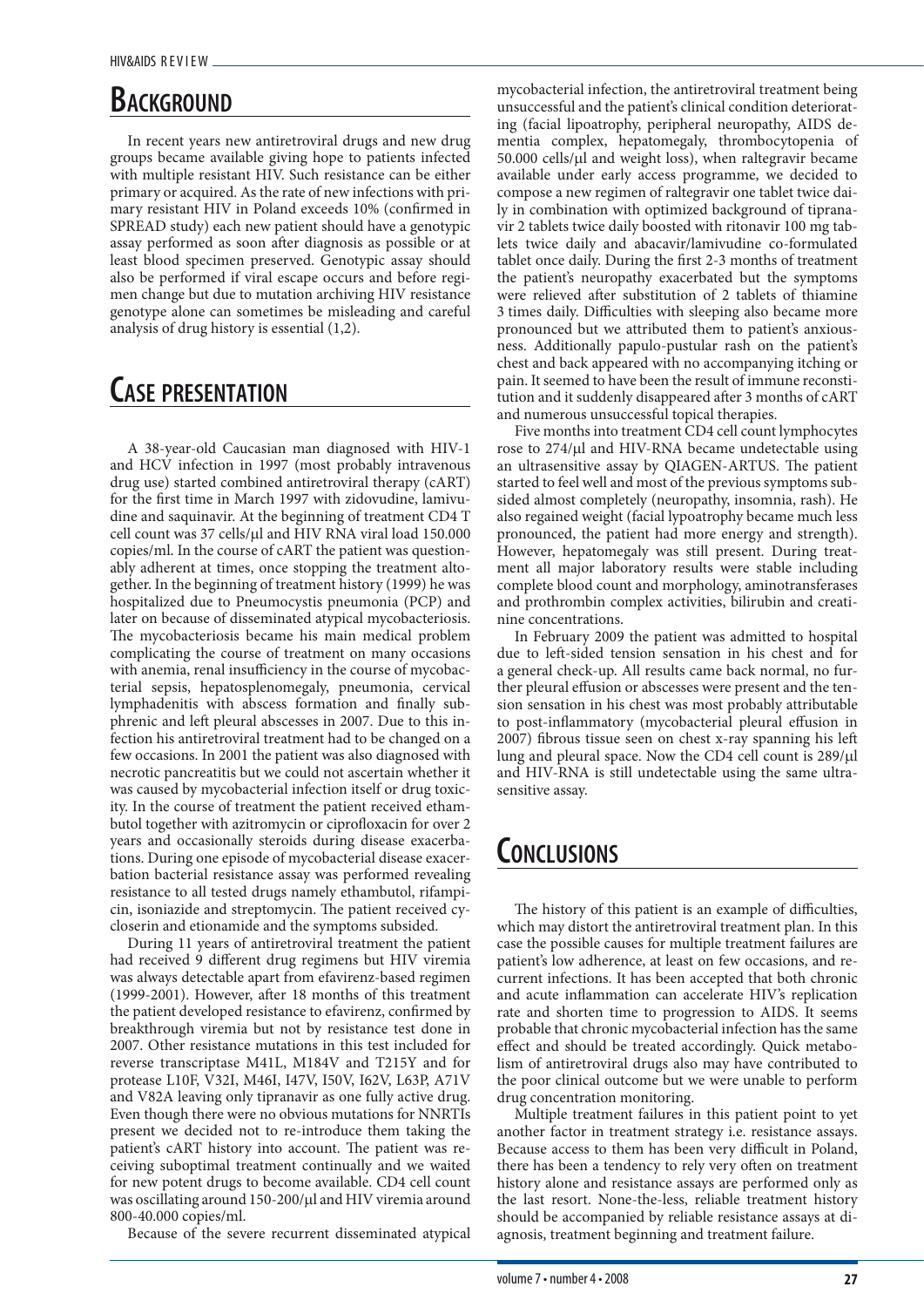However, as it has turned out with this patient, new and potent drug classes with optimized background offer a good chance of getting HIV replication under control even after numerous treatment failures. The patient requires further clinical monitoring to make sure that these effects will be long-term and that the mycobacterial infection does not exacerbate again.

#### **Competing interests**

The authors declare that they have no competing interests.

#### **Authors' contributions**

Bartosz Szetela and Jacek Gasiorowski took care of the patient during treatment. Bartosz Szetela prepared the manuscript and all authors read and approved the its final version. Malgorzata Zalewska performed virological assays.

- 1. Deeks SG. Determinants of virological response to antiretroviral therapy: implications for long term strategies. Clin Infect Dis. 2000;30 (Suppl 2):S177-S184
- 2. Stańczak J, Stańczak G. Oznaczanie lekooporności HIV-1. W: Rekomendacje PTN AIDS 2006. Zasady opieki nad osobami zakażonymi HIV. Red: Horban A, Podlasin R, Wiercińska-Drapało A. et al. Polskie Towarzystwo Naukowe AIDS 2006.
- 3. Blanchard A, Montagnier L, Gougeon ML. Influence of microbial infections on the progression of HIV disease. Trends in Microbiology 1997; 5:326-331
- 4. Wensing A, van de Vijver D, Angarano G et al. Prevalence of Drug-Resistant HIV-1 Variants in Untreated Individuals in Europe: Implications for Clinical Management. JID 2005; 192:958-966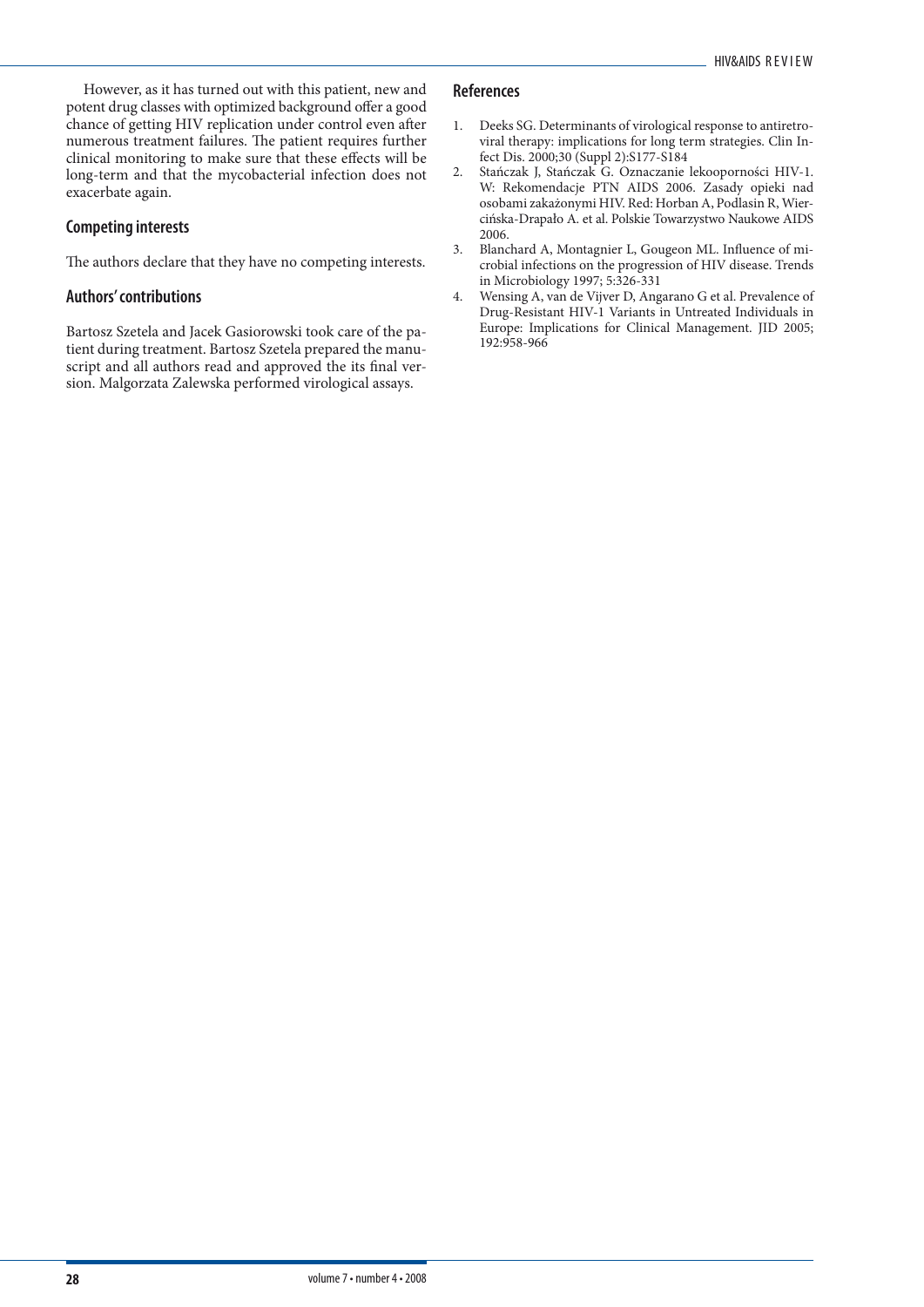**Instructions** for Authors HIV&AIDS Review

> *HIV & AIDS Review* is the official journal of the Polish AIDS Research Society (PTN AIDS). It is published quarterly. *HIV&AIDS Review* publishes several types of paper: original papers, preliminary comunications, epidemiology – population studies, psychological and sociomedical aspects of HIV/AIDS, educational aspects, patient-physician relationship, conference or workshop summaries, product investigations – scinetific evaluations on medical and pharmaceutical products, case reports, letters to the Editor, reviews and special reports. A limited number of articles either by invitation or following your suggestions will be of a more "tutorial" format written by experts for scientists seeking introduction into or clarification on some important issues in our research areas.

> **Review process.** Received manuscripts are first examined by the *HIV&AIDS Review* editors. Manuscripts with insufficient priority for publication are rejected promptly. Incomplete packages or manuscripts not prepared in the advised style will be sent back to authors without scientific review. The registered manuscripts are sent to independent experts for scientific evaluation. We encourage authors to suggest the names of possible reviewers, but we reserve the right of final selection.

> **Copyright transfer.** Upon acceptance, authors transfer copyright to the *HIV &AIDS Review*. Once an article is accepted for publication in *HIV & AIDS Review*, the information therein is embargoed from reporting by the media until the mail date of the issue in which the article appears.

### **Preparation of Manuscript**

Guidelines for submission in *HIV&AIDS Review* are in accordance with: Uniform Requirements for Manuscripts Submitted to Biomedical Journals (N Eng J Med, 1997; 336: 309-15).

Include 1 complete of the manuscript (with full page photocopies of any figures), text should be one and half spaced with 12-point typeface. Margins: 2.5 cm (1 inch) at top, bottom, right, and left. Number on all pages consecutively, starting with the Title Page. Manuscripts should not exceed 15 pages, including references, tables and illustrations.

The Editorial Board reserves the privilege to adjust the format of the article.

The manuscript should include:

**Title page** with the following information:

- full names of all authors
- name of the department and institution in which the work was done
- affiliations of the authors
- manuscript full title
- full name, address, telephone and/or fax number of the author responsible for manuscript preparation

**email address** to speed up contacts with authors

• source(s) of support in the form of grants (quote the number of the grant) equipment, drugs etc.

**Summary page.** Summary in structured form not exceeding 200 words should consist of four paragraphs labeled: Background, Material and Methods, Results, Conclusion. Each summary section should begin in a new line and briefly describe, respectively, the purpose of the study, how the investigation was performed, the most important results and the principal conclusion that authors draw from the results.

**Key words** (3 to 6) or short phrases should be written at the bottom of the page including summary. The use of the items included in Index Medicus (Medical Subject Headings) is advised.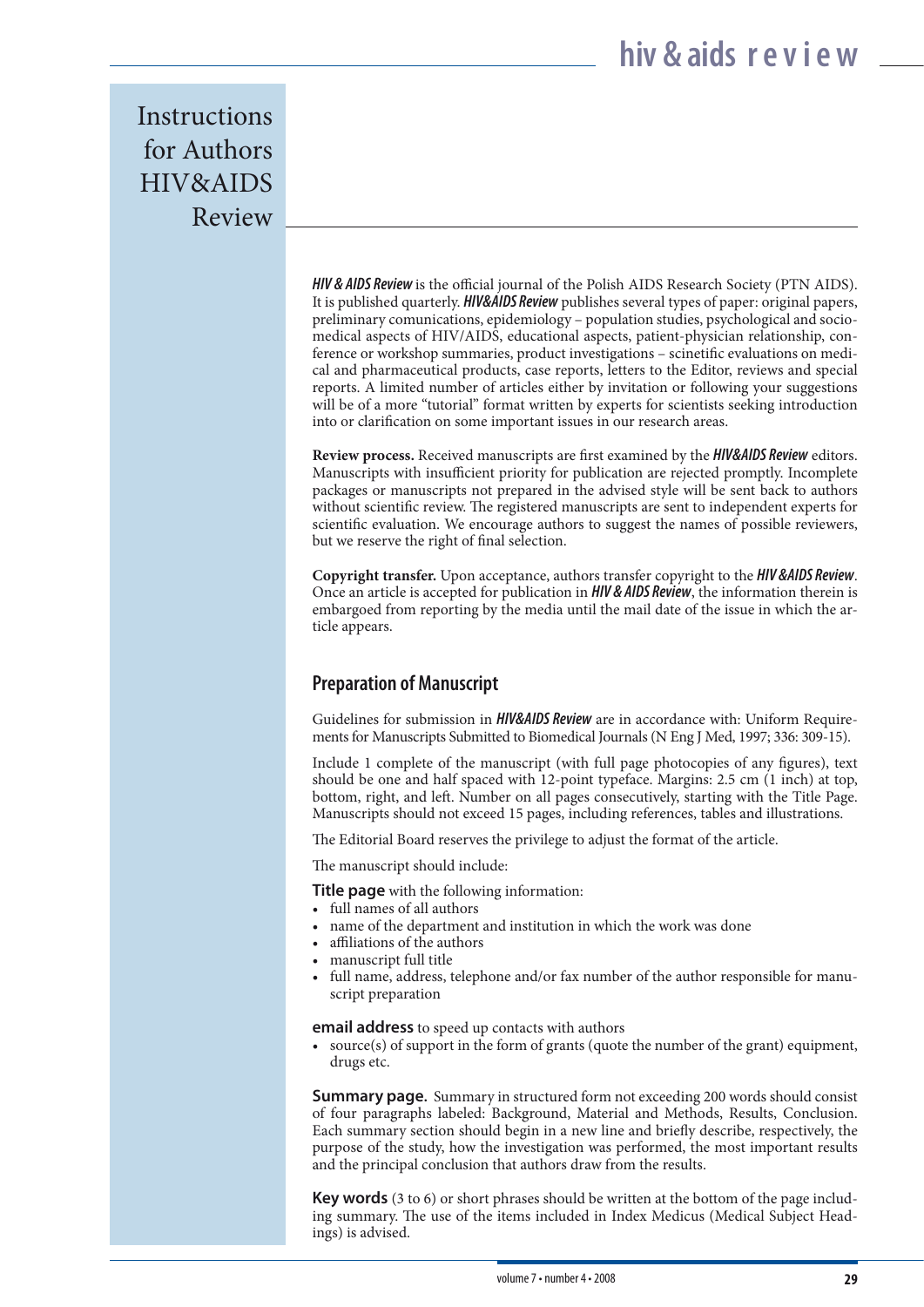**Text.** The text of the article should be divided to seven paragraphs labeled: Background, Material and Methods, Results, Discussion, Conclusions, Acknowledgements, References.

**Background** should contain a scientific rationale and the aim of the study or (in case of a review) purpose of the article.

**Material and methods** should describe clearly the selection of observational or experimental subjects (patients or laboratory animals) including controls, such as age, gender, inclusion and exclusion criteria (the circumstances for rejection from the study should be clearly defined), randomization and masking (blinding) method.

The protocol of data acquisition, procedures, investigated parameters, methods of measurements and apparatus should be described in sufficient detail to allow other scientists to reproduce the results. Name and references to the established methods should be given. References and brief description should be provided for methods that have been published but are not well known, whereas new or substantially modified methods should be described in detail. The reasons for using them should be provided along with the evaluation of their limitations. The drugs and other chemicals should be precisely identified including generic name, dose and route of administration.

The statistical methods should be described in detail to enable verification of the reported results.

Provide information on patients informed consent. Studies on patients and volunteers require informed consent documented in the text of the manuscript. Where there is any unavoidable risk of breach of privacy  $-$  e.g. in a clinical photograph or in case details – the patients written consent to publication must be obtained and copied to the journal. Information on approval of a Local Ethical Committee should also be provided.

**Results** should concisely and reasonably summarize the findings. Restrict tables and figures to the number needed to explain the argument of the paper and assess its support. Do not duplicate data in graphs and tables. Give numbers of observation and report exclusions or losses to observation such as dropouts from a clinical trial. Report treatment complications. The results should be presented in a logical sequence in the text, tables and illustrations. Do not repeat in the text all the data from the tables or graphs. Emphasize only important observations.

**Discussion** should deal only with new and/or important aspects of the study. Do not repeat in detail data or other material from the Background or the Results section. Include in the Discussion the implications of the findings and their limitations, including implications for future research. The discussion should confront the results of other investigations especially those quoted in the text.

**Conclusions** should be linked with the goals of the study. State new hypotheses when warranted. Include recommendations when appropriate. Unqualified statements and conclusions not completely supported by the obtained data should be avoided.

**Acknowledgements.** List all contributors who do not meet the criteria for authorship, such as technical assistants, writing assistants or head of department who provided only general support. Financial and other material support should be disclosed and acknowledged.

**References** must be numbered consecutively as they are cited. References selected for publication should be chosen for their importance, accessibility, and for the "further reading opportunities they provide. References first cited in tables or figure legends must be numbered so that they will be in sequence with references cited in the text. The style of references is that of Index Medicus. List all authors when there are six or fewer; when there are seven or more, list the first three, then "et al.". The following is a sample reference:

#### *Standard journal article*

Lahita R, Kluger J, Drayer DE, Koffler D, Reidenberg MM. Antibodies to nuclear antigens in patients treated with procainamide or acetylprocainamide. N Engl J Med 1979;301:1382-5.

*Article with published erratum*

Koffler D, Reidenberg MM. Antibodies to nuclear antigens in patients treated with procainamide or acetylprocainamide [published erratum appears in N Engl J Med 1979;302:322-5]. N Engl J Med 1979; 301: 1382-5.

#### *Article in electronic form*

Drayer DE, Koffler D. Factors in the emergence of infectious diseases. Emerg Infect Dis [serial online] 1995 Jan-Mar [cited 1996 Jun 5];1(1):[24 screens]. Available from: URL:http://www.cdc.gov/ncidod/EID/eid.htm

#### *Article, no author given*

Cancer in South Africa [editorial]. S Afr Med J 1994;84:15.

*Book, personal author(s)*

Ringsven MK, Bond D. Gerontology and leadership skills for nurses. 2nd ed. Albany (NY): Delmar Publishers; 1996. *Book, editor(s) as author*

Norman IJ, Redfern SJ, editors. Mental health care for elderly people. New York: Churchill Livingstone; 1996.

*Book, Organization as author and publisher:* 

Institute of Medicine (US). Looking at the future of the Medicaid program. Washington: The Institute; 1992.

*Chapter in a book*

Phillips SJ, Whisnant JP. Hypertension and stroke. In: Laragh JH, Brenner BM, editors. Hypertension: pathophysiology, diagnosis, and management. 2nd ed. New York: Raven Press; 1995. p. 465-78.